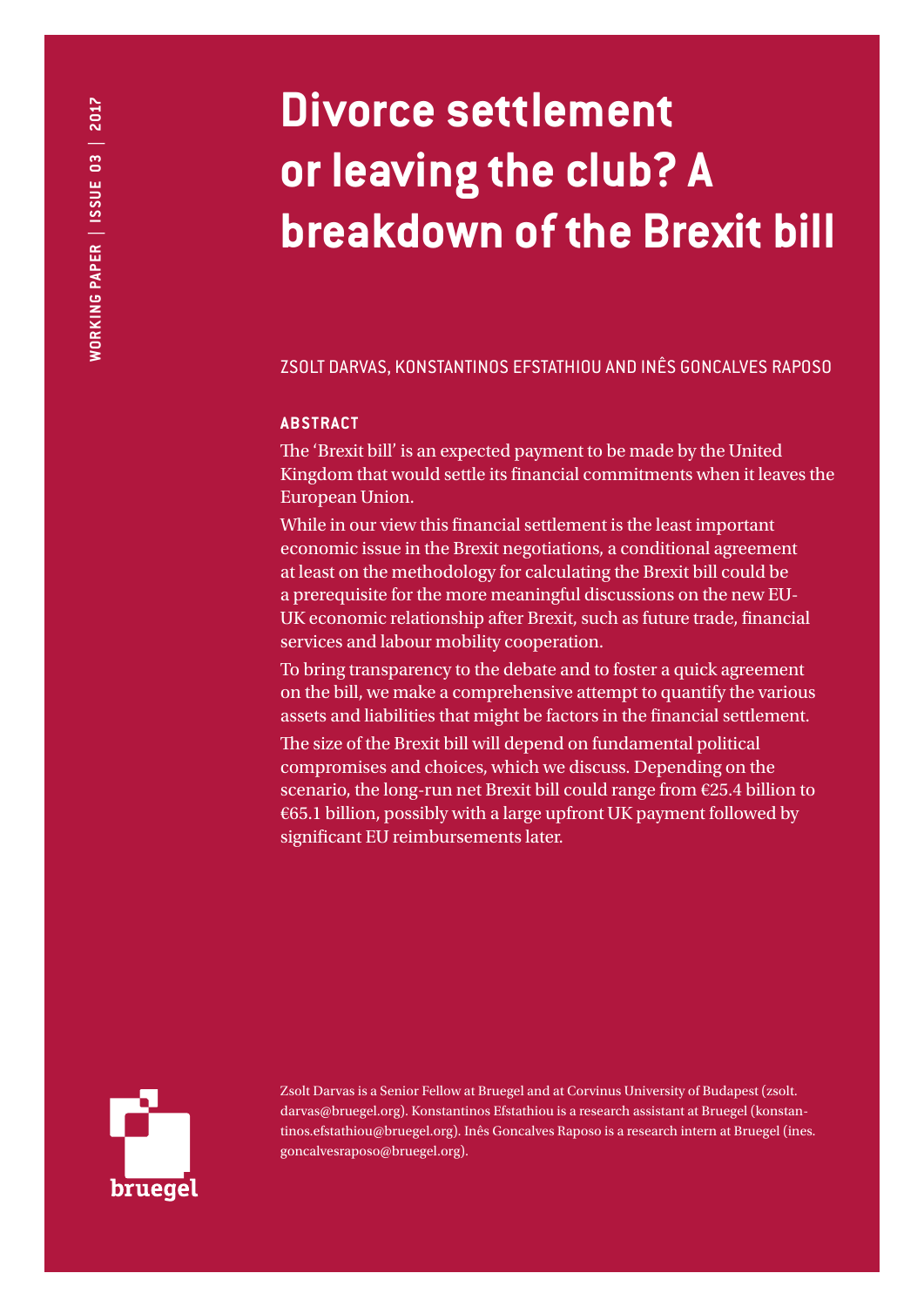## Executive summary

- The 'Brexit bill' is the amount owed by the United Kingdom to the European Union when the UK leaves the bloc – it does not refer to any potential future payment related to any possible future association between the UK and the EU. Negotiations over the Brexit bill will likely be contentious and could derail negotiations about economically more important issues, such as future trade, financial and labour mobility cooperation between the EU and the UK after Brexit.
- The size of the Brexit bill will depend on fundamental political compromises and choices. The key question is whether one considers Brexit to be a cancellation of a club membership or a divorce. In the former case, the UK would have no claims on any EU assets but would still need to pay its outstanding membership fees. In the latter case, both assets and liabilities would have to be split.
- This paper presents a comprehensive account of EU liabilities and commitments that the UK might be asked to pay for. It also presents the EU assets and claims that the UK might benefit from. We consider the broadest set of liabilities and assets, including all planned commitments and payments related to the full 2014-20 Multiannual Financial Framework, which includes about €580 billion of planned payments after 2018. Our work is restricted to the EU as a legal entity, eg we do not consider the European Investment Bank.
- We provide detailed data and tables for all the various items to be considered. The paper presents scenarios assuming (1) 'leaving the club' vs 'divorce', (2) different UK shares of 12 percent (rebate adjusted gross contribution) or 15.7 percent (gross contribution without rebate), (3) different scopes of financial commitments, (4) differences between upfront gross payments and later reimbursements by the EU, for example for repayment of financial assistance loans granted by the EU to member states such as Romania and Ireland, (5) netting out or not of EU spending in the UK after Brexit.
- We compute that the EU's liabilities and commitments amount to €724 billion by end-2018. Assuming a UK share of 12 percent, this would amount to a gross liability of €86.9 billion. We compute EU assets and contingent claims of €192.6 billion, giving a possible share of €17.7 billion for the UK under the divorce scenario. We also compute EU spending commitments in the UK (corresponding to the €580 billion EU-wide post-Brexit spending commitments) amounting to €28.9bn, plus a rebate of €4.6 billion after the UK's contribution to the EU's budget in its last membership.
- Depending on the scenario, the long-run net Brexit bill could range from €25.4 billion to €65.1 billion. Upfront UK payments could reach €109 billion, followed by significant subsequent EU reimbursements.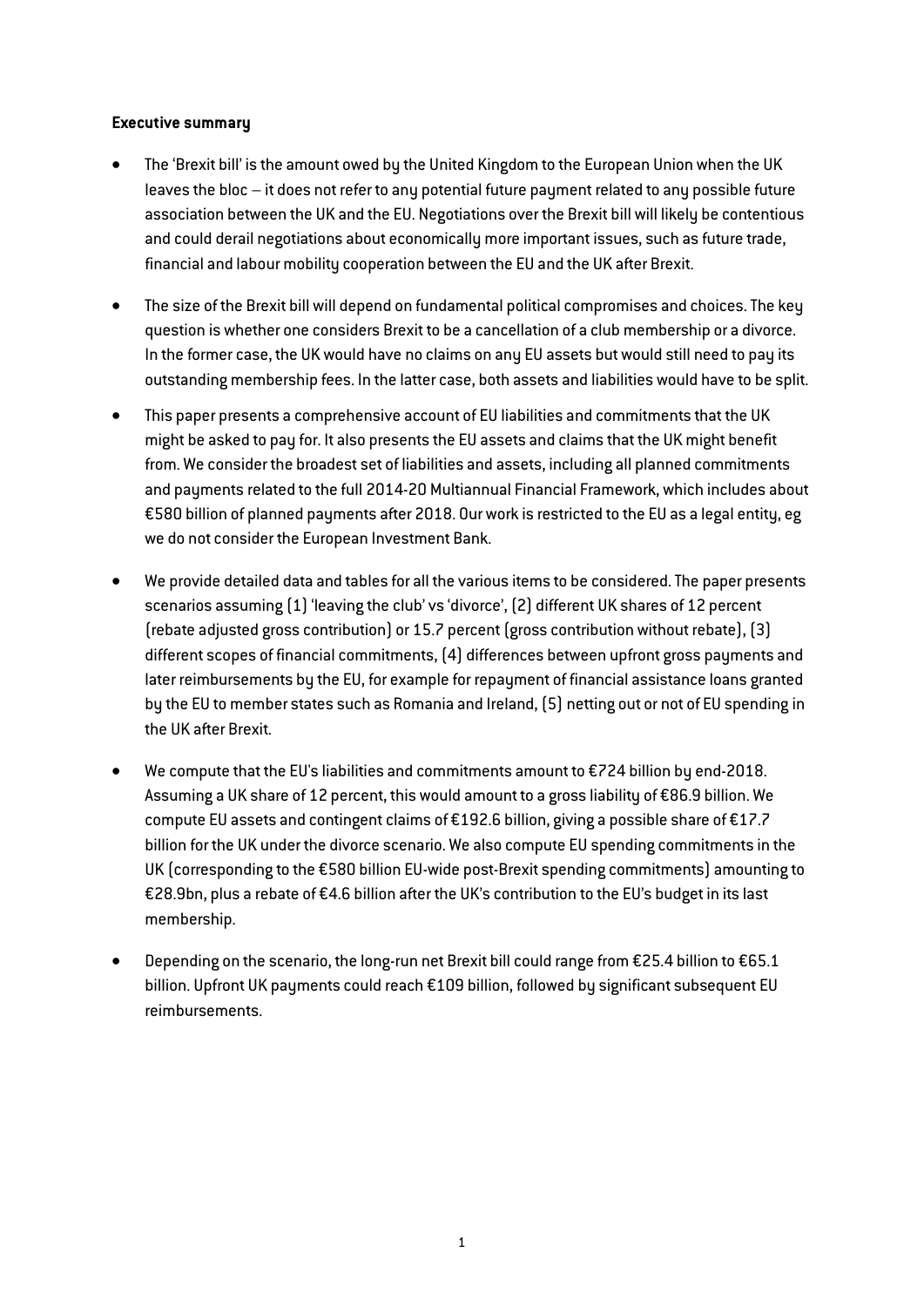## <span id="page-2-0"></span>Table 1: The Brexit bill: possible liabilities, assets, and alternative scenarios for their consideration, € billions

# A) Possible liabilities and commitments

|                                |                                                                     | End-2015        | End-2018 projections |       |                   |  |
|--------------------------------|---------------------------------------------------------------------|-----------------|----------------------|-------|-------------------|--|
|                                |                                                                     | Actual          | <b>EU</b> total      |       | UK, if its share: |  |
| <b>Type</b>                    | <b>Name</b>                                                         | <b>EU</b> total |                      | 12.0% | 15.7%             |  |
| End-2018                       | 1. Reste à liquider (RAL)                                           | 217.7           | 248.8                | 29.9  | 39.1              |  |
| commitments                    | 2. Significant legal commitments (SLC)                              |                 | 148.7                | 17.8  | 23.3              |  |
| 2019-2020<br>commitments       | 3. Other planned commitments (OPC)<br>planned to be made in 2019-20 | 182.5           | 182.5                | 21.9  | 28.6              |  |
|                                | 4. EU borrowing                                                     | 56.9            | 52.7                 | 6.3   | 8.3               |  |
| End-2018<br><b>liabilities</b> | 5. Pensions                                                         | 63.8            | 63.8                 | 7.7   | 10.0              |  |
|                                | 6. Contingent liabilities                                           | 27.6            | 27.6                 | 3.3   | 4.3               |  |
|                                | Total maximum possible liabilities                                  | 924.8           | 724.0                | 86.9  | 113.7             |  |

# B) Possible offsetting assets and claims

|                                               |                                                                      | End-2015        |                 | End-2018 projections |                   |
|-----------------------------------------------|----------------------------------------------------------------------|-----------------|-----------------|----------------------|-------------------|
|                                               |                                                                      | <b>Actual</b>   | <b>EU</b> total |                      | UK, if its share: |
| <b>Type</b>                                   | <b>Name</b>                                                          | <b>EU</b> total |                 | 12.0%                | 15.7%             |
| <b>From 2018 EU</b><br>membership             | 1. Rebate from 2018 budget contributions                             |                 |                 | 4.6                  | 4.6               |
|                                               | 2. RAL spending commitments in the UK<br>post-2018                   |                 |                 | 11.8                 | 11.8              |
| From UK                                       | 3. SLC spending commitments in the UK<br>post-2018                   |                 |                 | 5.4                  | 5.4               |
| contribution to<br>post-Brexit EU             | 4. OPC spending commitments in the UK<br>post-2018                   |                 |                 | 11.7                 | 11.7              |
| payments                                      | 5. Rebate from post-2018 RAL                                         |                 |                 |                      | 9.0               |
|                                               | 6. Rebate from post-2018 SLC                                         |                 |                 |                      | 3.9               |
|                                               | 7. Rebate from post-2018 OPC                                         |                 |                 |                      | 9.1               |
|                                               | 8. Property                                                          | 8.7             | 8.7             | 1.0                  | 1.4               |
|                                               | 9. Available for sale financial assets                               | 9.6             | 9.6             | 1.2                  | 1.5               |
| EU "wealth"                                   | 10. Cash                                                             | 21.7            | 21.7            | 2.6                  | 3.4               |
|                                               | 11. Pre-financing                                                    | 45.2            | 45.2            |                      | ---               |
|                                               | 12. Receivables/recoverables                                         | 10.3            | 10.3            | 1.2                  | 1.6               |
|                                               | 13. Other assets                                                     | 1.0             | 1.0             | 0.1                  | 0.2               |
|                                               | 14. Loans                                                            | 56.9            | 52.7            | 6.3                  | 8.3               |
| Contingent and<br>earmarked to<br>specific EU | 15. Future pension contribution by EU<br>employees                   | 21.3            | 21.3            | 2.6                  | 3.3               |
|                                               | 16. Contingent assets                                                | 0.5             | 0.5             | 0.1                  | 0.1               |
| liabilities                                   | 17. Offset for non-materialised contingent<br>liabilities and assets | 21.9            | 21.9            | 2.6                  | 3.4               |
|                                               | <b>Total maximum possible assets</b>                                 | 197.0           | 192.8           | 51.2                 | 78.6              |

Note: EU total is the sum of lines 8-17, while the UK total also considers lines 1-7.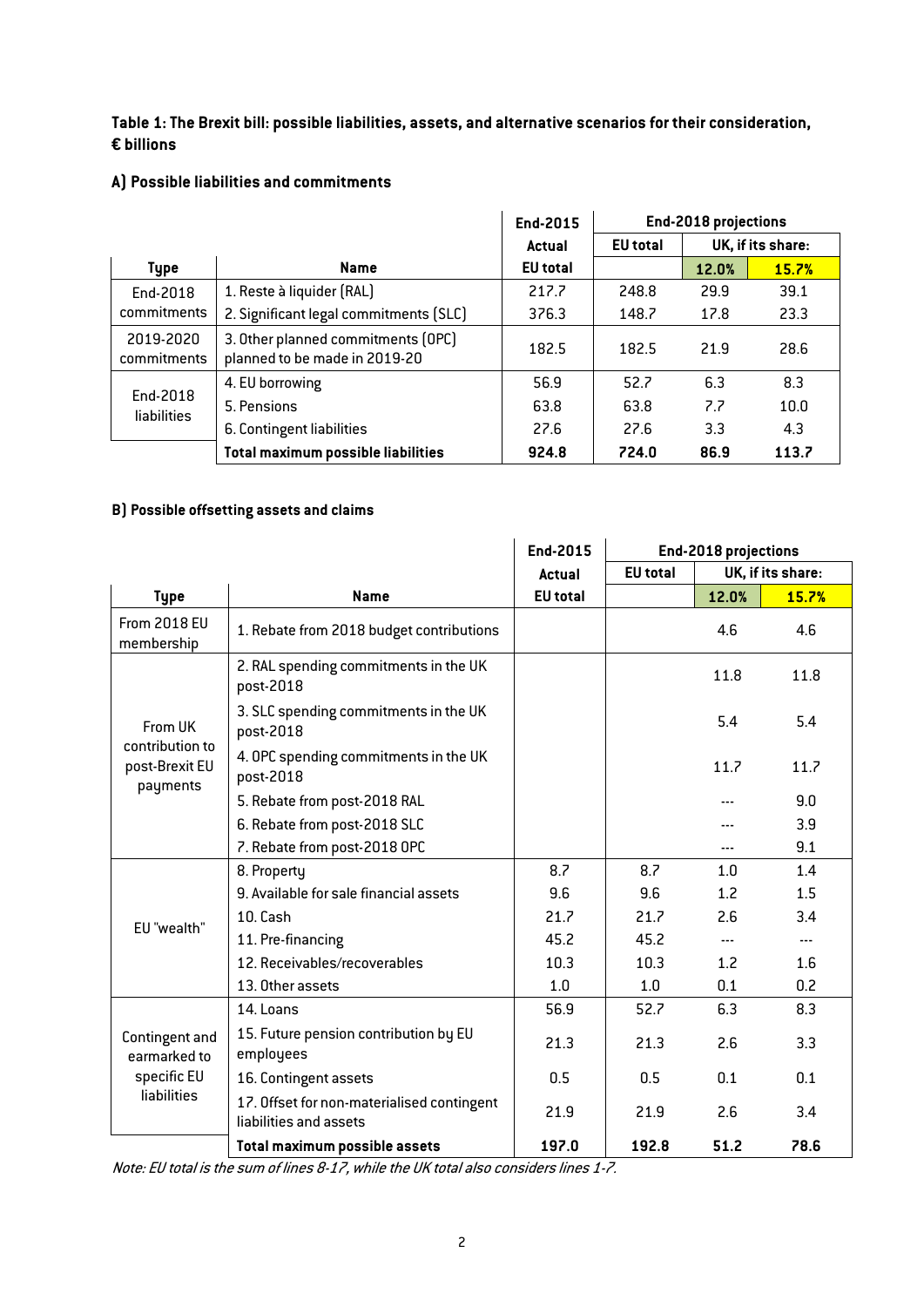#### C) Various options for the Brexit bill

| Approach            | <b>MFF</b><br>liabilities | <b>UK</b><br>share | <b>Main characteristics</b>                                                                                                                                                                  | <b>Liabilities</b><br>considered | <b>Assets considered</b>                                                        | <b>Upfront UK</b><br>payment | <b>Later EU</b><br>reimbursement | Long-run<br>net |      |      |  |  |       |                                       |           |                          |      |      |      |
|---------------------|---------------------------|--------------------|----------------------------------------------------------------------------------------------------------------------------------------------------------------------------------------------|----------------------------------|---------------------------------------------------------------------------------|------------------------------|----------------------------------|-----------------|------|------|--|--|-------|---------------------------------------|-----------|--------------------------|------|------|------|
| Leaving the         | RAL, SLC,                 | 12.0%              | 1.a: all liabilities; upfront offset is the rebate after<br>2018 EU budget contributions, later<br>reimbursement of non-materialised contingent<br>liabilities, future EU spending in the UK | All 6                            | $1, 2 - 4, 14 - 17$                                                             | 82.3                         | 40.5                             | 41.8            |      |      |  |  |       |                                       |           |                          |      |      |      |
| club                | OPC                       | 15.7%              | 1.b: same as scenario 1.a                                                                                                                                                                    | All 6                            | 1,2-4,14-17                                                                     | 109.1                        | 44.0                             | 65.0            |      |      |  |  |       |                                       |           |                          |      |      |      |
|                     |                           | 15.7%              | 1.c: scenario 1.b with upfront rebate after<br>post-Brexit budget contributions                                                                                                              | All <sub>6</sub>                 | 1,2-4,5 7,14-17                                                                 | 87.1                         | 44.0                             | 43.1            |      |      |  |  |       |                                       |           |                          |      |      |      |
|                     |                           | 12.0%              | 2.a: scenario 1.a plus EU wealth (netted upfront)                                                                                                                                            | All 6                            | 1,2-4,8-13,14-17                                                                | 76.1                         | 40.5                             | 35.7            |      |      |  |  |       |                                       |           |                          |      |      |      |
| <b>Divorce</b>      | RAL, SLC,                 | 15.7%              | 2.b: same as scenario 2.a                                                                                                                                                                    | All 6                            | 1,2-4,8-13,14-17                                                                | 101.0                        | 44.0                             | 57.0            |      |      |  |  |       |                                       |           |                          |      |      |      |
|                     | <b>OPC</b>                |                    |                                                                                                                                                                                              | 15.7%                            | 2.c: scenario 2.b with upfront rebate after<br>post-Brexit budget contributions | All 6                        | 1, 2-4, 5-7, 8-13, 14-17         | 79.1            | 44.0 | 35.1 |  |  |       |                                       |           |                          |      |      |      |
|                     |                           | 12.0%              | 3.a: scenario 1.a without 2019-20 OPC                                                                                                                                                        | 1,2,4,5,6                        | $1, 2 - 3, 14 - 17$                                                             | 60.4                         | 28.8                             | 31.6            |      |      |  |  |       |                                       |           |                          |      |      |      |
| Leaving the<br>club | RAL, SLC                  | 15.7%              | 3.b: scenario 1.b without 2019-20 OPC                                                                                                                                                        | 1,2,4,5,6                        | $1, 2 - 3, 14 - 17$                                                             | 80.4                         | 32.4                             | 48.1            |      |      |  |  |       |                                       |           |                          |      |      |      |
|                     |                           | 15.7%              | 3.c: scenario 1.c without 2019-20 OPC                                                                                                                                                        | 1,2,4,5,6                        | 1,2-3,5-6,14-17                                                                 | 67.6                         | 32.4                             | 35.2            |      |      |  |  |       |                                       |           |                          |      |      |      |
|                     |                           | 12.0%              | 4.a: scenario 2.a without 2019-20 OPC                                                                                                                                                        | 1,2,4,5,6                        | 1,2-3,8-13,14-17                                                                | 54.2                         | 28.8                             | 25.4            |      |      |  |  |       |                                       |           |                          |      |      |      |
| <b>Divorce</b>      | RAL, SLC                  | 15.7%              | 4.b: scenario 2.b without 2019-20 OPC                                                                                                                                                        | 1,2,4,5,6                        | 1,2-3,8-13,14-17                                                                | 72.4                         | 32.4                             | 40.0            |      |      |  |  |       |                                       |           |                          |      |      |      |
|                     |                           |                    |                                                                                                                                                                                              |                                  |                                                                                 |                              |                                  |                 |      |      |  |  | 15.7% | 4.c: scenario 2.c without 2019-20 OPC | 1,2,4,5,6 | 1, 2-3, 5-6, 8-13, 14-17 | 59.5 | 32.4 | 27.2 |

Note: the numbers in columns for liabilities and assets considered refer to the numbers in panel A and B above. Black numbers indicate that the particular liability or assets is netted-out upfront, while numbers in red indicate assets/claims which will be reimbursed by the EU to the UK in later years. The long-run net amount calculations simply subtract future EU reimbursement from the upfront UK payment, without considering the time-value of money. See the main text for the particular assumptions about timing: depending on choices, the timing of UK payments to the EU, EU reimbursements to the UK, and items to be considered for netting out can be different from the assumptions implied by the table, without impacting the long-run net amount.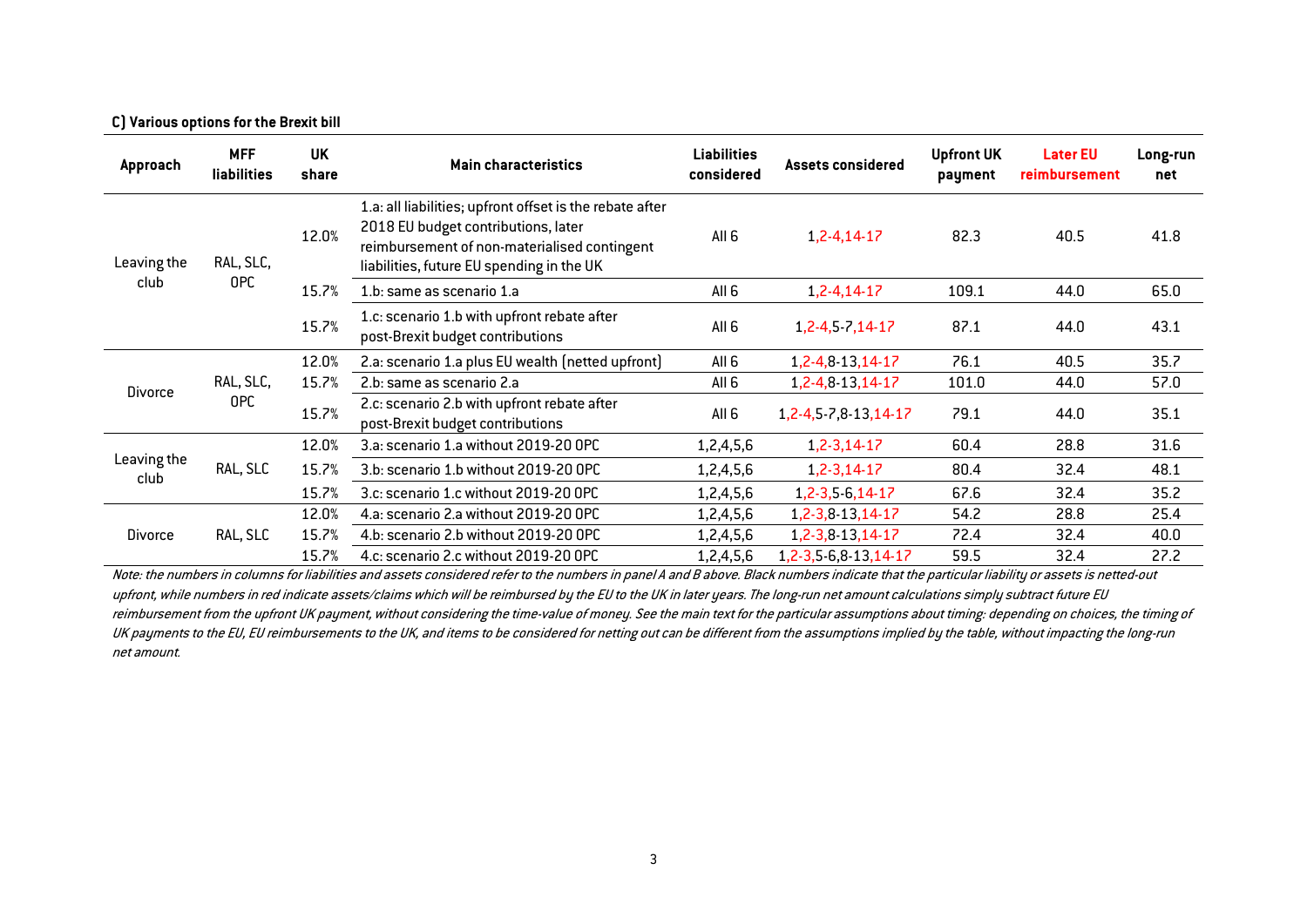## 1. Introduction

The 'Brexit bill' is an expected payment by the United Kingdom that would settle its financial commitments when it leaves the EU.

We argue, along with Darvas (2017), that the Brexit bill is by far the least important economic issue in the EU27-UK negotiations. Much more important is what kind of post-Brexit trade relationship will be reached, whether financial service providers based in the United Kingdom will have any kind of equivalence regimes or even passports to offer services in the EU, and what will happen to labour mobility. However, a conditional agreement at least on the methodology for calculating the Brexit bill could be a prerequisite for the more meaningful discussions on the new EU-UK economic relationship after Brexit. Extreme positions on the Brexit bill, such as a demand for an overly large payment by the EU27, or insistence on no payments by the UK, might derail the negotiations.

The European Commission has not yet made any official announcement about the Brexit invoice. However, European Commission President Jean-Claude Juncker has warned the UK that it faces a very hefty invoice for Brexit ("Aussi, la facture sera-telle, pour le dire un peu vulgairement, très salée", see Juncker, 2017), and was reported more recently as saying: "We have to calculate scientifically what the British commitments were and then the bill has to be paid". Asked if the bill will be £50 billion, which is about €58 billion, Juncker replied: "It's around that" (Bloomberg, 2017).

In the meantime, various estimates are being prepared based on already-agreed commitments and EU assets which might offset those liabilities. Barker (2017) provides an excellent analysis of the various financial, legal and political aspects of the Brexit bill.

The UK House of Lords has advanced a legal interpretation that under the EU treaties all of the UK's commitments to the EU are linked to membership (House of Lords, 2017). If that legal interpretation is correct, the Brexit bill would be zero at the moment of leaving. We do not consider this further as we are not lawyers and we consider that insistence on such a position by the UK would certainly be regarded as an act of hostility against the EU, making any negotiations about a future association agreement more difficult.

Our goal is to take into account all possible items that could be considered in the Brexit financial settlement and to highlight various choices that the negotiators could consider $^{\rm 1}$ . Compared to Barker (2017), we consider broader sets of liabilities and assets.

## 2. The two main approaches to the Brexit bill

We see two main approaches to the Brexit bill that negotiators could choose to take.

## Cancelling club membership

A club (or an organisation) typically has a rule for departing members, which regulates the kind of liabilities the departing member should pay. If there was a committed membership period, typically

In this paper we consider only the financial settlement between the EU and the UK related to the UK's EU membership. Independently from that, the UK may contribute to certain EU projects in the future, similarly to the contributions made by four non-EU countries: Norway, Iceland, Liechtenstein and Switzerland (see Darvas, 2016).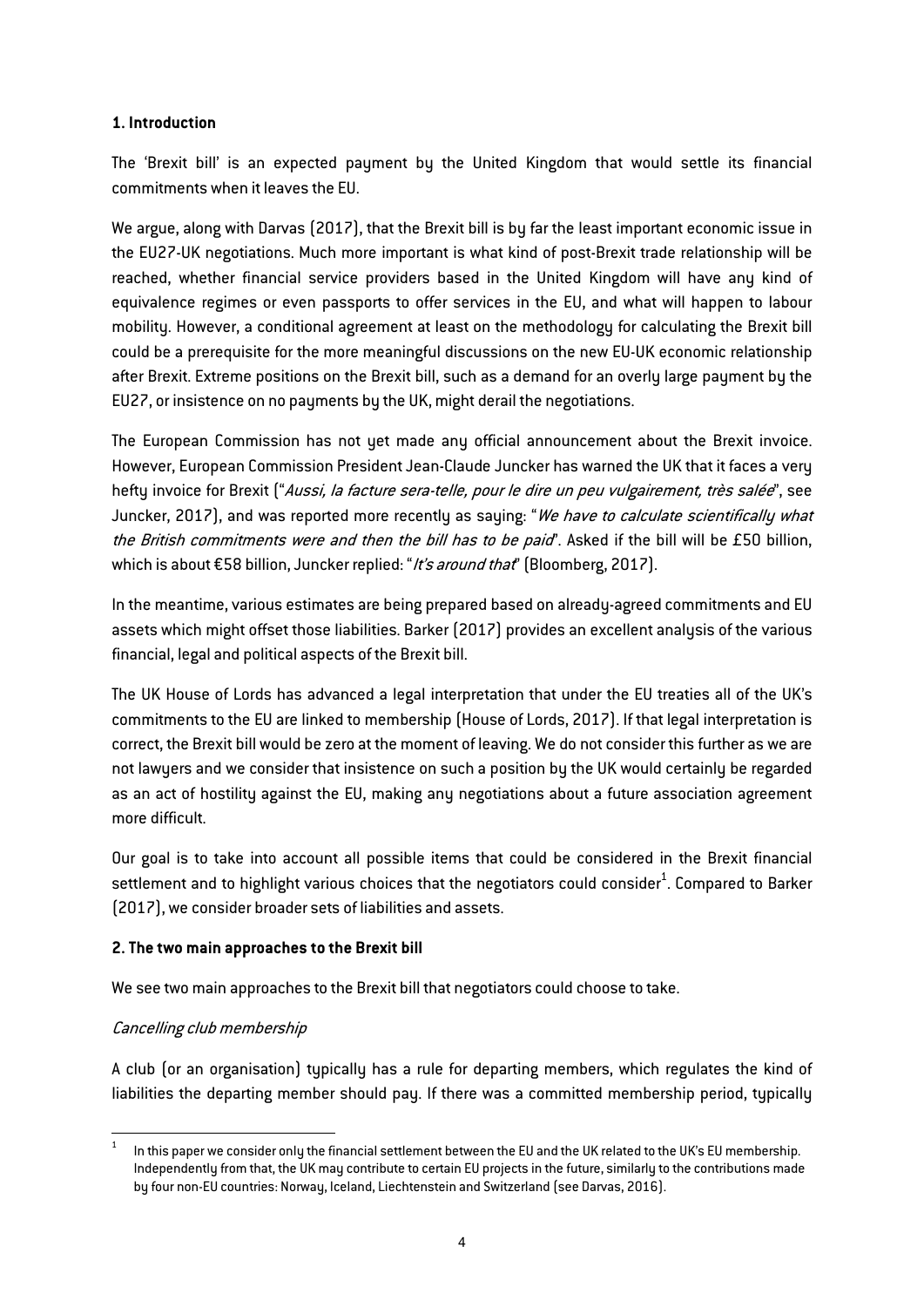the membership fee should be paid up to the end of that period. At the same time, when a new member joins the club, she/he is not asked to make a lump-sum payment for a share in the assets of the club, and when a member leaves the club, she/he may not claim any part of the assets. For example, no sports club member whose subscription lapses has a claim on the changing room or fitness equipment, even if her membership fees were used to pay for the renovation of the fitness club building and to buy new equipment. At the same time, if the club borrowed to finance the construction of a new club house, the departing member would not be asked to pay a share of this liability either.

While the EU is much more complicated than a fitness club, the analogy has merits in our view and suggests that the UK may not claim a share of the EU's assets. When the UK joined the European Economic Community (EEC) in 1973, it was not asked to pay for a share of the then-existing assets of the EEC. None of the other countries that joined the EEC/EU after 1957 were asked to pay a contribution to the existing assets.

At the same time, it is difficult to define the period for which the UK has made a 'membership fee commitment'. This issue is particularly complicated given the special nature of EU budgeting, which includes planned payments and planned commitments in each year, of which the bulk of planned commitments to be made in a particular year is deferred for payment in later years (see more explanation of EU budgeting in Section 4.1). The UK agreed to the 2014-20 Multiannual Financial Framework (MFF), even though the votes of UK representatives in the Council and the European Parliament were less supportive of the EU's annual budgets (see Box 1). The MFF includes planned commitments to be paid for up to about 2025. The UK is likely leave the EU in early 2019. Several different options therefore need to be taken into account when establishing the UK's 'membership fee commitment' period. These are listed below from the largest possible Brexit bill to the lowest possible Brexit bill:

- All planned budgetary commitments up to the end of 2020 related to the 2014-20 MFF (these include planned payments up to about 2025);
- Actual legal and budgetary commitments made before the Brexit date (which include planned payments up to about 2023);
- Planned payments up to 2020;
- Only actual payments up to the Brexit date.

Ultimately, a political agreement will be needed to set the relevant time horizon.

## **Divorce**

In a divorce, the two parties divide their assets and liabilities. Similarly to the club membership cancellation approach, the same question arises about the UK's 'membership fee commitment' period. Another question is which EU assets should be considered in the financial settlement, and in particular, how to consider those assets that have a degree of contingency.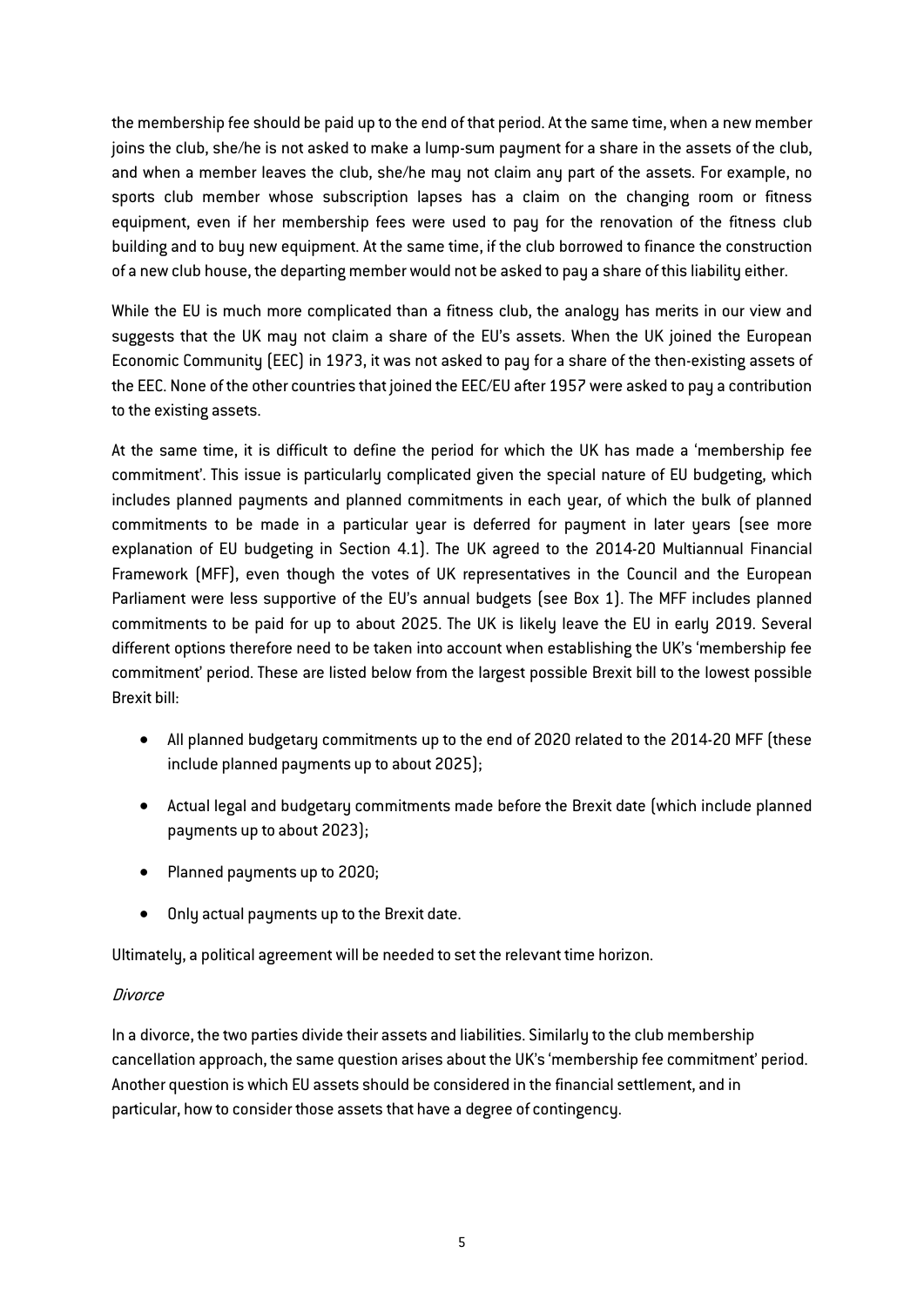## 3. The political and economic case

Whatever the legal case is, in our view it would be damaging for the UK in particular, and also for the EU, to end the UK's EU membership without a withdrawal agreement. That would mostly likely diminish the prospects for the conclusion of new post-Brexit economic cooperation agreements between the EU and the UK, including a free trade agreement, agreement on financial services provision across the Channel and a labour mobility agreement. A sudden end to the UK's single market participation would likely cause significant harm to the economies of both the UK and the EU, but since the UK depends more on the EU than the EU depends on the UK, the UK would likely suffer more.

Moreover, since the UK agreed to the multiannual EU budget, which includes financial commitments for the period after the likely date of Brexit, disregarding those commitments could undermine the UK's reputation as a reliable international partner.

Therefore, we believe that there are strong political and economic reasons to conclude a withdrawal treaty between the UK and the EU27, which should include provisions on settling pending financial obligations. Ultimately, the negotiations should consider various aspects of the commitments as well as the likely contours of the new relationship between the UK and the EU27. The latter is also important, because when the UK agreed to long-term financial commitments, it did so in the belief that the UK would remain a member of the EU and benefit from EU membership. Paying a club membership fee but receiving nothing for it seems to be a new situation. Therefore, the future EU-UK relationship might also have implications for the Brexit bill that negotiators could consider.

Consequently, in our analysis we do not assess the merits of certain legal arguments for or against particular commitments, but summarise the various commitments and assets, and present choices that negotiators might consider.

## *Box 1: Summary of the EU budget legislative process and the UK's votes*

The MFF is adopted by a special legislative procedure, in which the Council needs the consent of the European Parliament to adopt the relevant regulations [\(Table 2\).](#page-6-0) Consent means that the European Parliament can accept or reject the proposals, but has no power to amend them. In the Council, adoption of the proposal requires unanimity. There is provision for qualified majority voting (QMV) in the Council if and only if the European Council unanimously decides to apply it. A special legislative procedure also applies to the annual budget, but its structure is unique to the adoption of the budget and involves many stages. For annual budgets, the European Parliament plays a much stronger role.

<span id="page-6-0"></span>

| Table 2: Legislative procedures for the MFF and annual budgets |  |  |  |
|----------------------------------------------------------------|--|--|--|
|----------------------------------------------------------------|--|--|--|

|                            | <b>MFF 2014-2020</b>          | Annual budgets                 |
|----------------------------|-------------------------------|--------------------------------|
| Procedure                  | Special legislative procedure | Special legislative procedure  |
| <b>Council voting rule</b> | Unanimity                     | Qualified majority voting      |
| <b>Parliament's role</b>   | Consent                       | Co-legislator                  |
| Date(s)                    | December 2013                 | December of the preceding year |

Sources: procedure: Treaty of the Functioning of the EU (TFEU) Articles 312 & 314; dates: budget documents available at EUR-Lex (http://eur-lex.europa.eu/homepage.html).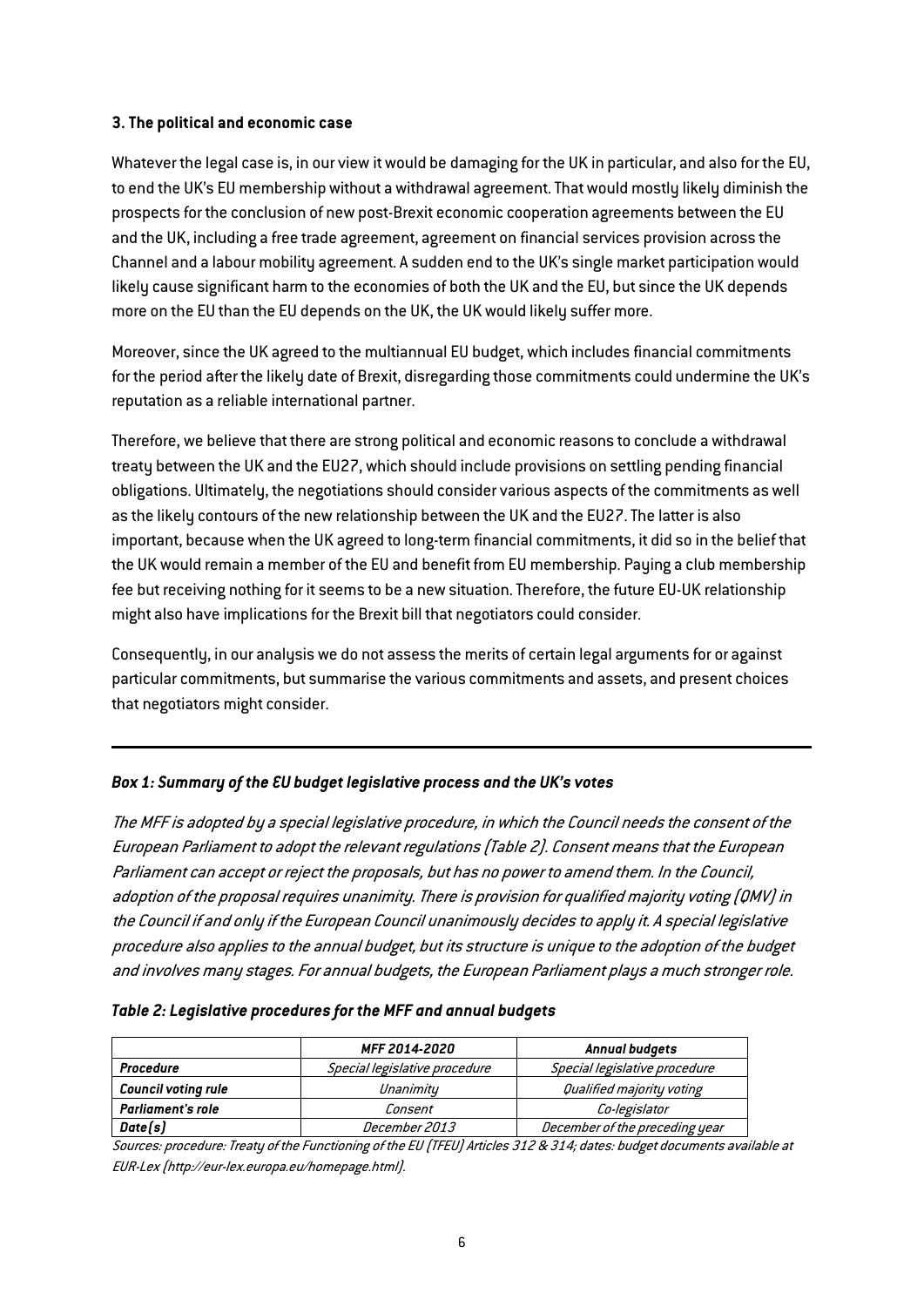As the adoption of the MFF depends on a unanimous vote in the Council, the UK cast a yes vote when the MFF Regulation was adopted in 2013 [\(Table 3\).](#page-7-0) The vast majority of UK MEPs also voted in favour of Parliamentary consent to the Council Regulation. However, in both the Council and the European Parliament, UK representatives have been less supportive of the annual budgets. Since 2013, the UK representative voted in favour in the Council only once, for the 2016 budget. He voted against the 2014 budget, and abstained for the 2015 and 2017 budgets. Moreover, a majority of British MEPs has opposed the adoption of the joint text agreed in the Conciliation Committee for the budget in each year that the budget procedure reached that point. For the 2015 budget, the Council position on the (second) draft budget was adopted outright and the vote in the European Parliament was anonymous.

|                      | <b>MFF</b>            |            | <b>Annual budgets</b>   |            |            |  |  |  |  |
|----------------------|-----------------------|------------|-------------------------|------------|------------|--|--|--|--|
|                      | 2014-2020             | 2014       | 2015                    | 2016       | 2017       |  |  |  |  |
| <b>UK in Council</b> |                       |            |                         |            |            |  |  |  |  |
|                      | Yes                   | No         | Abstain                 | Yes        | Abstain    |  |  |  |  |
| <b>UK MEPS</b>       |                       |            |                         |            |            |  |  |  |  |
| For                  | 54                    | 16         |                         | 25         | 19         |  |  |  |  |
| Against              | 14                    | 46         | No Roll Call vote /     | 45         | 36         |  |  |  |  |
| Abstain              | О                     | О          | anonymous               | О          | 0          |  |  |  |  |
| Document<br>approved | <b>MFF Regulation</b> | Joint text | <b>Council Position</b> | Joint text | Joint text |  |  |  |  |

<span id="page-7-0"></span>*Table 3: Votes cast in the Council and the European Parliament by UK representatives*

Sources: Bruegel based on Council Register, European Parliament Legislative observatory, itsyourparliament.eu, votewatch.eu. Note: the legislative processes were typically concluded in December of the previous year.

#### 4. Brexit bill calculations

First, we highlight that we consider only the assets and liabilities of the European Union as a legal entity (including all EU institutions, consultative bodies, agencies, joint ventures and associates; see the full list on page 100 of European Commission, 2016c). There are a number of other legal entities related to the EU, such as the European Investment Bank (EIB), the European Central Bank (ECB), the European Financial Stability Facility (EFSF) and the European Stability Mechanism (ESM): these separate legal entities are not considered here $^2$ .

Let us summarise the key steps of our analysis:

- 1. Taking stock of EU liabilities at the end of 2015. While there is there no simple official table which summarises all types of EU financial commitments, the latest annual consolidated annual accounts of the EU include the various liabilities as at end-2015. These liabilities can be broadly classified into four main categories:
	- i. Spending commitments related to the 2014-20 MFF, and some other similar items,

<sup>2</sup> The UK is shareholders in the EIB, but did not make any financial contribution to the ECB, EFSF and ESM. Note that EU itself has some rescue funds: European Financial Stability Mechanism (EFSM), the balance of payments facility and the Macro-financial assistance (MFA) facility: these EU-owned rescue funds are included in our analysis. Also, the EU budget provides guarantees for certain EIB lending, which we also consider.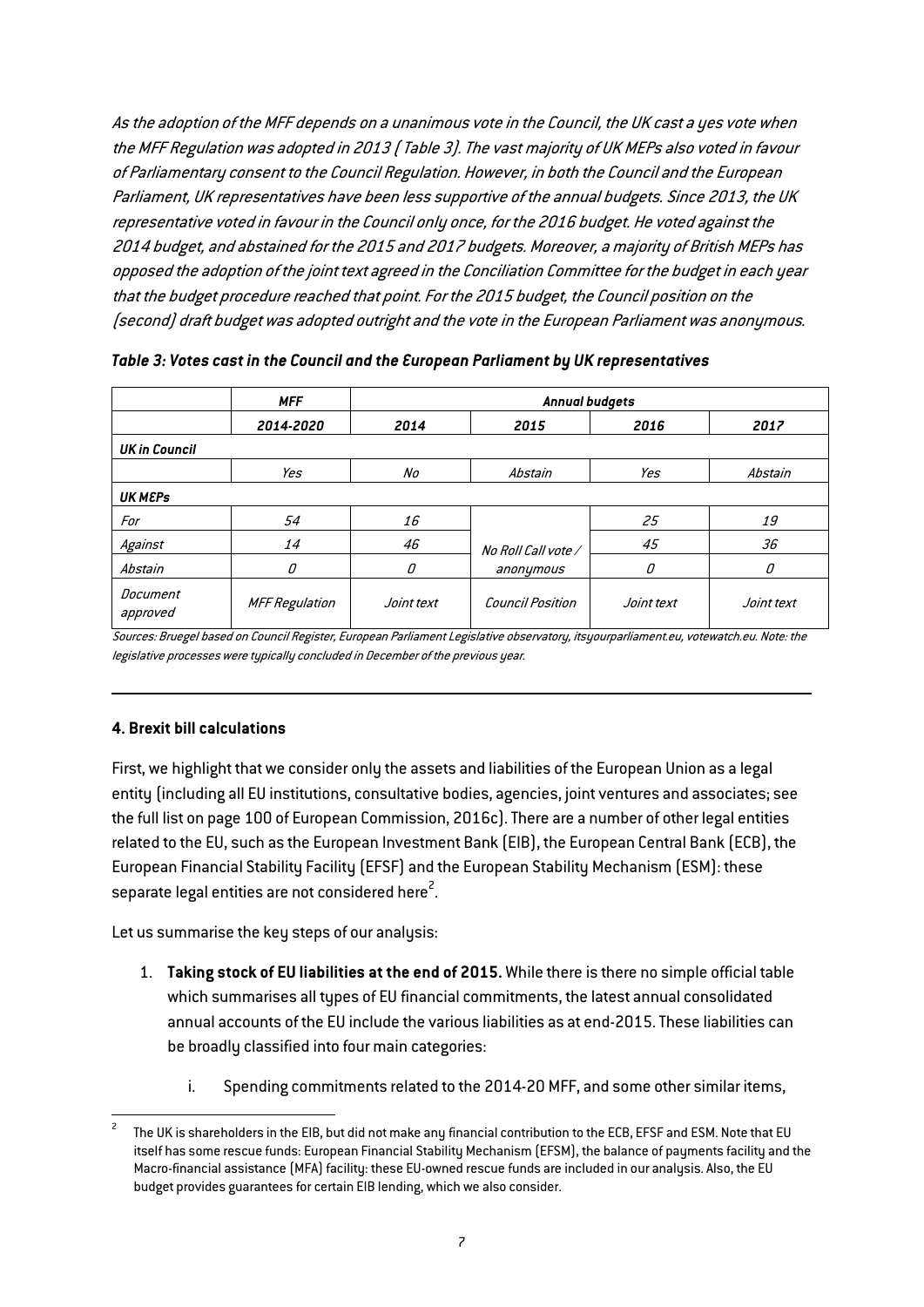such as the EU budget's contribution to the 'Juncker investment plan';

- ii. Pension/sickness insurance liabilities related to EU employees;
- iii. EU borrowing to finance financial assistance programmes; and
- iv. Contingent liabilities.

We briefly explain and summarise the consolidated values of these liabilities in a simple table.

- 2. Projecting EU spending liabilities to end-2018. We project EU spending liabilities (ie category (i) above) to end-2018. While the date of Brexit is not known, we decided to consider end-2018, because it is easier to work with annual data. A possible Brexit date is March 2019: if that is the date, the discrepancy between end-2018 and March 2019 values should be relatively small.
- 3. Estimating the planned spending in the UK as a portion of the EU's spending liabilities at end-2018. Some part of EU's spending plans after the Brexit date is planned spending in the UK. This planned spending should be considered as an offsetting factor in the Brexit financial settlement.
- 4. Projecting the rebate. Since 1985, the UK has been entitled to a financial rebate of about 66 percent of its net contribution to the EU budget in the previous year. If the UK is asked to contribute to the EU budget after Brexit in line with current budget commitments, then the UK might continue to benefit from a rebate in relation to those UK financial contributions.
- 5. Assessing the other three main types of EU liabilities. We will assess the case for including pensions, EU borrowing and contingent liabilities in the Brexit financial settlement.
- 6. Assessing EU assets. We take a stock of the various assets and claims which can be considered as offsetting factors for the liabilities and commitments. Most of these assets are included in the EU's balance sheet, while some are not. We assess how these assets could be considered in the Brexit financial settlement.
- 7. UK's share. We assess alternatives that could be considered in apportioning EU liabilities and assets to the UK.
- 8. The net Brexit invoice. Based on the previous steps, we estimate the net liability that the UK may be asked to pay when leaving the EU.
- 9. Summary: we briefly summarise the various liabilities and commitments and possible offsetting assets and claims
- 10. Sensitivity: we assess the sensitivity of our end-2018 projections

Finally, in Section 5 we discuss twelve questions around how these assets and liabilities might be included in the Brexit bill.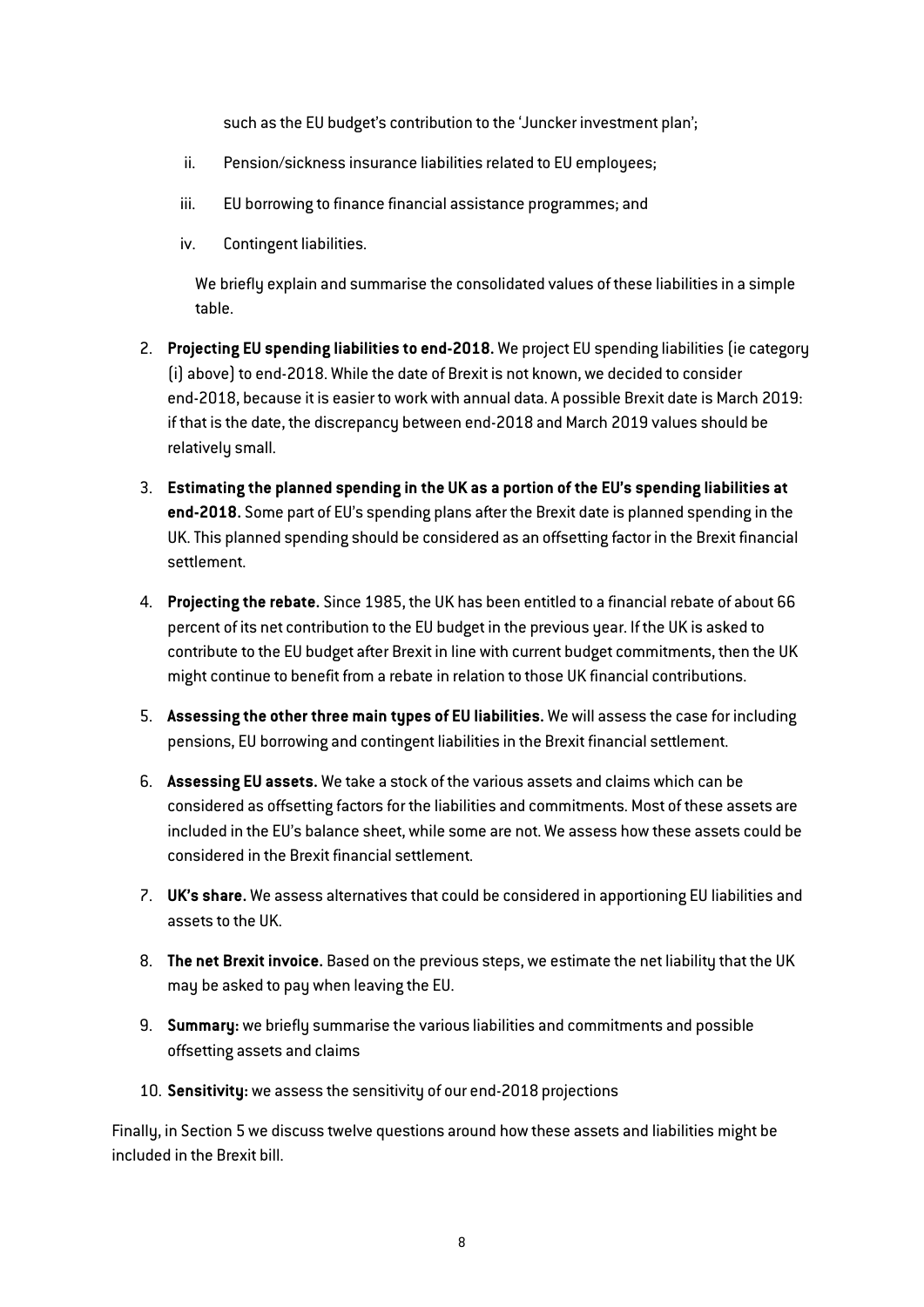## 4.1 Taking stock of EU liabilities at the end of 2015

Unfortunately, there is no simple official table that summarises all categories of the EU's financial commitments. However, a comprehensive list can be prepared from the EU's balance sheet, other liabilities derived from the seven year multiannual financial framework (MFF) and contingent liabilities.

EU budgeting operates through a combination of a seven-year budget plan and annual budgets. Both the seven-year and the annual budgets include two indicators for each expenditure item: a planned payment in a given year and a planned commitment to be made in the given year $^3.$  Some of the actual commitments are paid in the year in which the commitment is made, while the rest are deferred for payment from subsequent annual budgets. [Table 4](#page-9-0) reports the MFF as originally approved, while Table 5 shows the updated ceiling for the whole 2014-20 period. There are some yearly deviations, but the overall seven-year amounts have not changed. Some commitments are actually de-committed – we also include these in [Table 5.](#page-9-1)

|                       | 2014  | 2015  | 2016  | 2017  | 2018  | 2019  | 2020  | Total  |
|-----------------------|-------|-------|-------|-------|-------|-------|-------|--------|
| Payments (ceiling)    | 135.9 | 141.9 | 144.7 | 142.8 | 149.1 | 153.4 | 156.3 | 1024.0 |
| Commitments (ceiling) | 142.5 | 146.5 | 150.2 | 154.4 | 158.4 | 163.0 | 167.6 | 1082.6 |

## <span id="page-9-0"></span>Table 4: Multiannual Financial Framework 2014-2020 (as originally approved, € billion)

Source: Official Journal of the European Union (2013); converted to current prices.

|                                                  | 2014  | 2015  | 2016  | 2017  | 2018  | 2019  | 2020  | Total  |
|--------------------------------------------------|-------|-------|-------|-------|-------|-------|-------|--------|
| Payments (ceiling)                               | 135.8 | 140.7 | 144.7 | 142.9 | 149.7 | 154.3 | 157.4 | 1025.4 |
| Commitments (ceiling)                            | 121.4 | 163.0 | 154.7 | 155.6 | 159.5 | 164.1 | 168.8 | 1087.2 |
| De-commitments (actual &<br>Commission forecast) | 3.5   | 3.9   | 3.7   | 4.8   | 4.9   | 2.4   | 1.4   | 24.6   |

# <span id="page-9-1"></span>Table 5: Multiannual Financial Framework 2014-2020 (in 2017 after adjustments, € billion)

Source: European Commission (2016a).

Multi-annual planning and the separate recording of payments and commitments imply that once a multi-annual financial framework is approved, it includes planned payments not just up to the end of the MFF period, but substantial commitments that are planned to be made by the end of the MFF but that are deferred for payment from later budgets. The current MFF, which runs up to 2020, includes about €250 billion in commitments planned to be made by 2020, but that will be deferred for payment from budgets after 2020.

These multi-annual commitments, and other EU liabilities, are detailed in the annual consolidated annual accounts of the EU, though it does not include a simple table summarising them. The latest report includes information about end-2015 data (see European Commission, 2016c).

To be more precise, the MFF includes payment ceilings for the overall annual budgets as well as for each heading. As we show below, payment ceilings are almost fully exploited.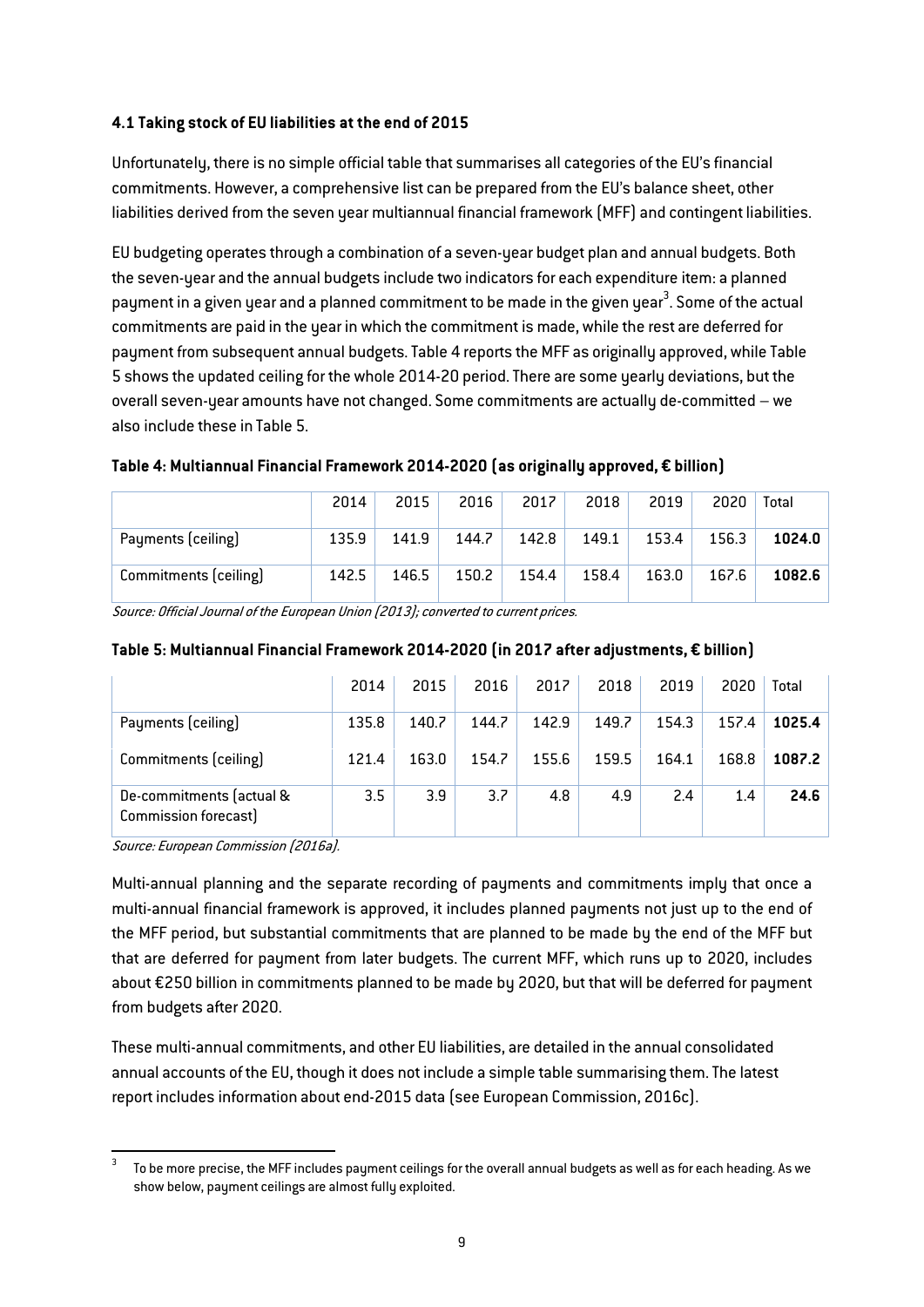The five sources for EU liabilities to be considered, which have some overlaps as we discuss later, are:

Liability source 1: The EU's balance sheet. The obvious starting point summarising the EU's liabilities is the EU's balance sheet, published as part of the EU's consolidated annual accounts. It is based on the International Public Sector Accounting Standards (IPSAS). At the end of 2015, the balance sheet showed assets worth €153.7, liabilities amounting to €226.1 billion, thus yielding a net liability position of €72.4 billion. Broadly speaking, the EU's balance sheet includes three types of liabilities, related to:

- The multiannual financial framework (MFF);
- The capitalised value of pension/sickness insurance liabilities related to EU employees;
- EU borrowing to finance financial assistance programmes.

The EU balance sheet is compiled on an accrual accounting basis, implying that MFF-related expenses are recognised in the year they are incurred. In practice this means that expenditure is charged not when it is planned at the time of the approval of the MFF or when money is paid to the EU's counterparty, but when that expenditure is claimed, eg through an invoice or when a grant application is accepted. Until that claim is settled by an EU payment, the amount constitutes a liability on the EU's balance sheet.

The net minus €72.4 billion amount of the EU balance sheet thus implies the amount of revenue the EU would have to raise from member states, beyond selling all EU assets, should it have to settle at once all claims made by the end of 2015.

Liability source 2: Outstanding budgetary commitments, or from its French name, *reste à liquider*  (RAL). As we highlighted, each line of the EU budget consists of payments and budgetary commitments for each year. Because of the different time horizons for payments and commitments, payments in a given year partly relate to commitments made in past budgets. For example, as Figure 1 demonstrates, in 2015 only 48.9 percent of payments were related to commitments made in 2015, and 51.1 percent of 2015 payments were related to commitments made in earlier years. Figure 1 also shows that there was no break between 2013, the last year of the previous MFF, and 2014, the first year of the current MFF: both at the end of the last MFF and at the beginning of the current MFF, more than half the annual payments were related to past commitments. Therefore, at each point in time, there is a stock of unpaid commitments: this is the RAL. At the end of 2015, RAL amounted to €217.7 billion.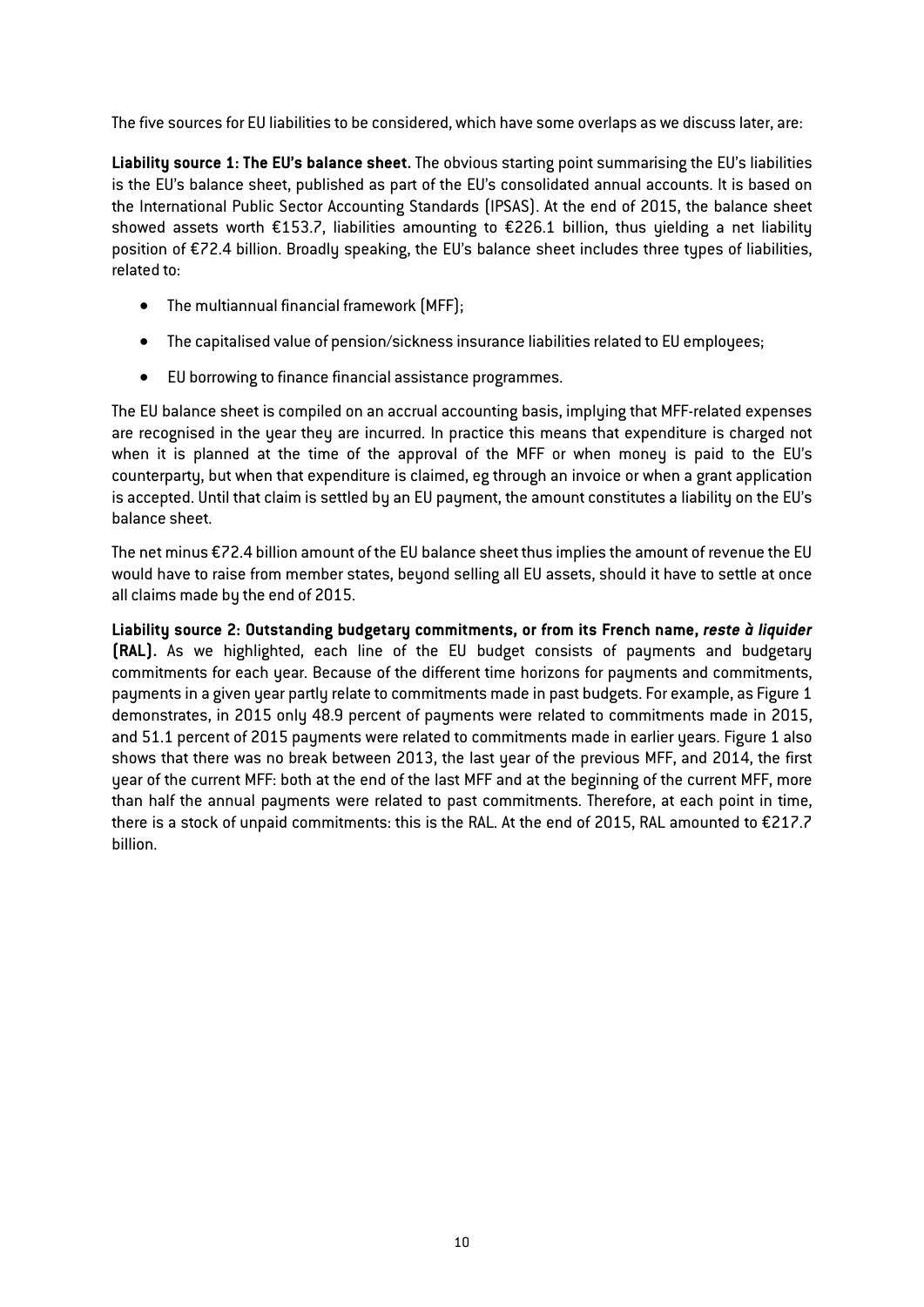

Figure 1: Distribution of annual payments between current year and earlier year commitments,  $\epsilon$ billions

Source: Consolidated Annual Accounts, each year from 2012-2015.

Figure 2 shows how the RAL from each year gradually declines. For example, at the end of 2007, RAL related to commitments made in 2007 amounted to €56 billion. The volume of these commitments declined to €36 billion by the end of 2008, etc. The figure shows that it takes about five years for the RAL committed in a given year to decline to close to zero: mostly because of payments related to those commitments, and to a much lesser extent because of de-commitments.



Figure 2: Budgetary commitments outstanding (RAL) by year of origin, € billions

Source: Consolidated Annual Accounts of the EU, 2007-2015.

There is some overlap between the RAL and the balance sheet liabilities related to planned spending: whereas an outstanding commitment is created as soon as the amount is reserved in the budget as a commitment, a balance sheet liability is created when the beneficiary of expenditure claims it from the EU.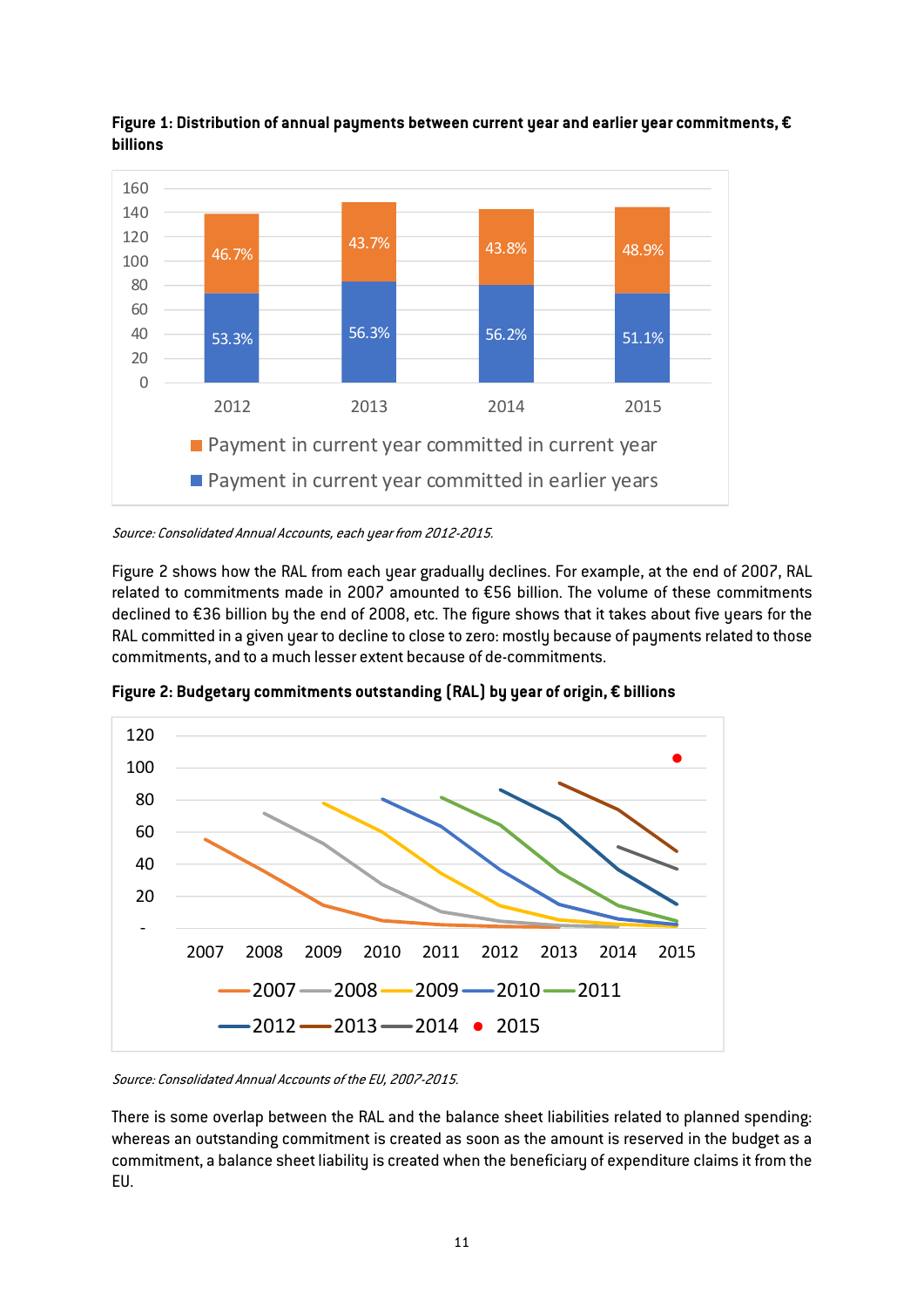Liability source 3: Significant legal commitments (SLC). The bulk of these commitments are amounts for specific actions (rather than general ceilings) that have been pledged in legal terms but not yet been committed in an annual budget<sup>4</sup>. Since these legal commitments are only gradually expensed and committed in the budget over a long period, at a given point in time, they are not included in the EU's balance sheet or in the RAL. In later years, when some items under the SLC heading are committed in an annual EU budget, those items will be either paid in the year in which they are committed, or become part of the RAL. The consolidated accounts of the EU reported that there were €376.3 billion of such legal commitments in 2015. These amounts are either contained in the MFF for multi-annual shared actions with the member states (allocations to member states in relation to the European Structural and Investment Funds (ESIF), the Asylum, Migration and Integration Fund (AMIF), and the Internal Security Fund (ISF)) or specific projects (eg building works). The level of spending to be allocated to member states from the aforementioned funds and the contribution of the EU to infrastructure projects can be traced back to the European Council's MFF conclusions and/or the MFF Regulation. There are also legal commitments contained in this category that derive from other legal bases, for instance administrative contracts (ie for the provision of services). The EU's guarantee for the so-called Juncker investment plan, the European Fund for Strategic Investments (EFSI), is another example of significant legal commitment that the MFF does not contain a commitment for. Nevertheless, 91 percent of significant legal commitments relate to multi-annual shared actions with member states (ESIF, AMIF, ISF).

Liability source 4: Contingent liabilities. Contingent assets and liabilities relate to claims and obligations respectively that might arise in the future (Table 6). On the asset side there is €0.4 billion worth of guarantees received, the bulk of which (€0.3 billion) is performance guarantees received from beneficiaries of funds and is contingent on meeting contractual obligations. Liabilities are far larger at €27.6 billion. Of these, EU guarantees account for €21.4 billion. This includes guarantees from the EU budget covering part or the total amount of loans made to third countries by the European Investment Bank (€19.4 billion), and smaller guarantees given in the context of other financing instruments and facilities (the EFSI portfolio, Horizon 2020, Risk-sharing Finance Facility and Loan Guarantee Instrument for TEN-T projects). The contingent liabilities also contain a sizable sum of paid competition fines that are either subject to an appeal or that could be subject to an appeal. Finally, other potential claims hinge on pending judgements from the EU Court of Justice (with respect to cohesion and rural development funding) or in general, other legal cases and disputes.

The 2015 annual accounts of the European Union states that these commitments "arise because the EU entered into long-term legal commitments in respect of amounts that were not yet covered by commitment appropriations in the budget". "Significant legal commitments" is the name used by the consolidated annual accounts of the EU after 2007, while before the name was "Legal commitments for which budgetary commitments have not yet been made".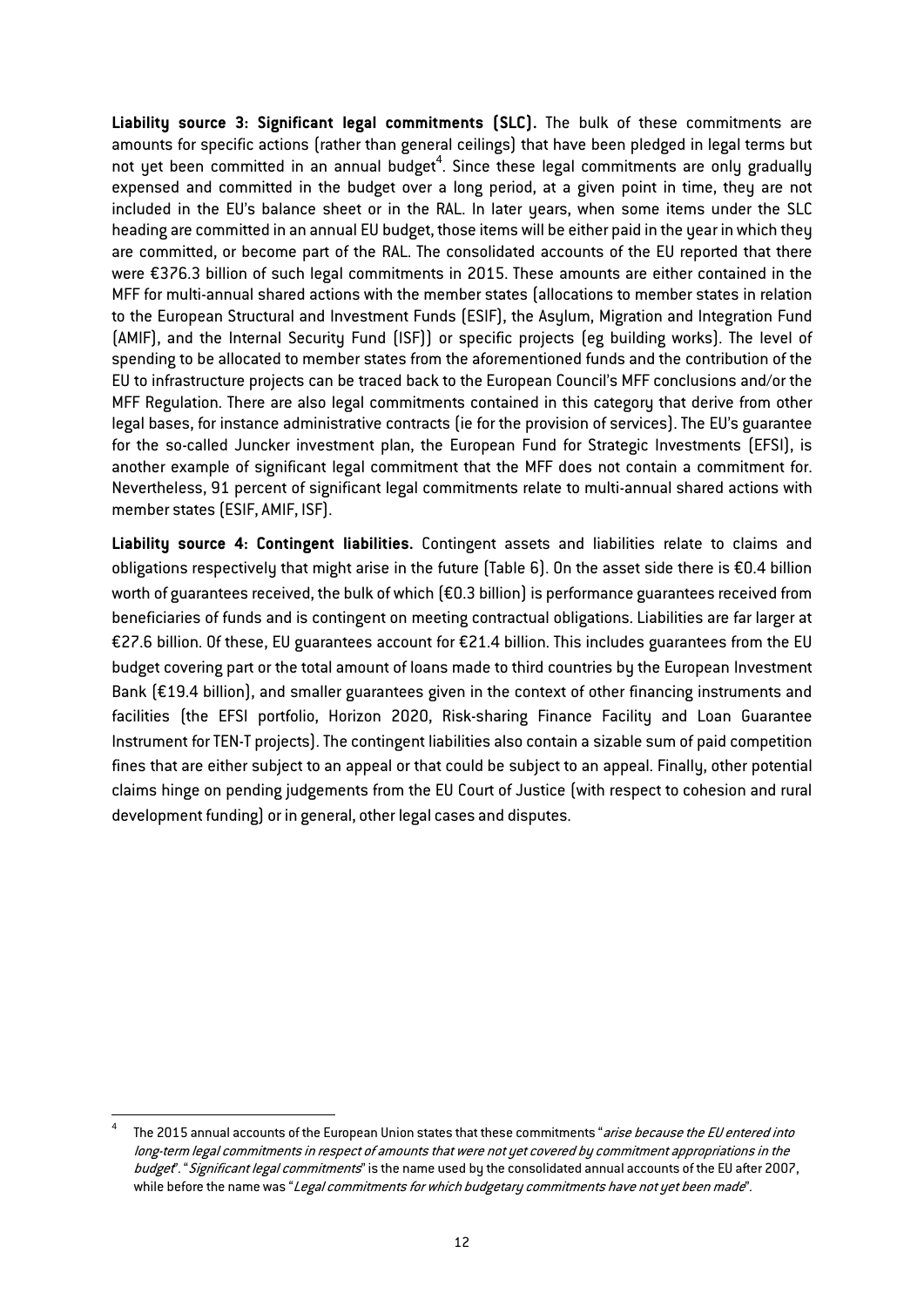| <b>Assets</b>           |     | <b>Liabilities</b>                        |      |  |  |
|-------------------------|-----|-------------------------------------------|------|--|--|
| Guarantees received     | 0.4 | Guarantees given                          | 21.4 |  |  |
| Other contingent assets | 0.0 | <b>Fines</b>                              | 4.0  |  |  |
|                         |     | EAGF, rural development and pre-accession | 1.4  |  |  |
|                         |     | Cohesion policy                           | 0.0  |  |  |
|                         |     | Legal cases and other disputes            | 0.8  |  |  |
|                         |     | Other contingent liabilities              | 0.1  |  |  |
| <b>Total</b>            | 0.5 |                                           | 27.6 |  |  |

#### Table 6: Contingent assets and liabilities, end of 2015, € billion

Source: European Commission (2016c). Note: EAGF = European Agricultural Guarantee Fund. Numbers may not add up due to rounding.

Liability source 5: Other planned commitments (OPC) to be made in 2019-20. So far we have considered possible liabilities and commitments that will be accumulated by end-2018. However, the 2014-20 MFF also includes a ceiling for commitments to be made in 2019-2020 annual budgets, which are not related to the SLC (and RAL up to 2018). These include, for example, Common Agricultural Policy (CAP) payments and administrative payments. Our calculations suggest that the total value of these other planned 2019-20 commitments is €182.5 billion, which will be gradually paid by annual EU budgets between 2019 and approximately 2025.

Figure 3 summarises the overlaps between the different sources for EU liabilities. A pending payment obligation is reflected in one of these aggregates depending on whether it is legally committed, committed in the budget and/or expensed. We assume that no expenditure is claimed before it has been committed in the budget. In other words, notwithstanding pensions and EU borrowing, all balance sheet liabilities are contained in the RAL. The pension liability and EU borrowing are included in the balance sheet, but not in the RAL and not in significant legal commitments. Therefore, for the calculation of the financial settlement between the UK and the EU27, only the pension liability and EU borrowing should be taken directly from the balance sheet, while other amounts should be taken from either the RAL, if they have already been committed in an annual budget, or from the outstanding legal commitments, if they have not been committed in the budget. The consolidated annual accounts of the EU treat contingent liabilities separately from the EU's balance sheet, RAL and significant legal commitments, and so there is no overlap between contingent liabilities and other types of liabilities.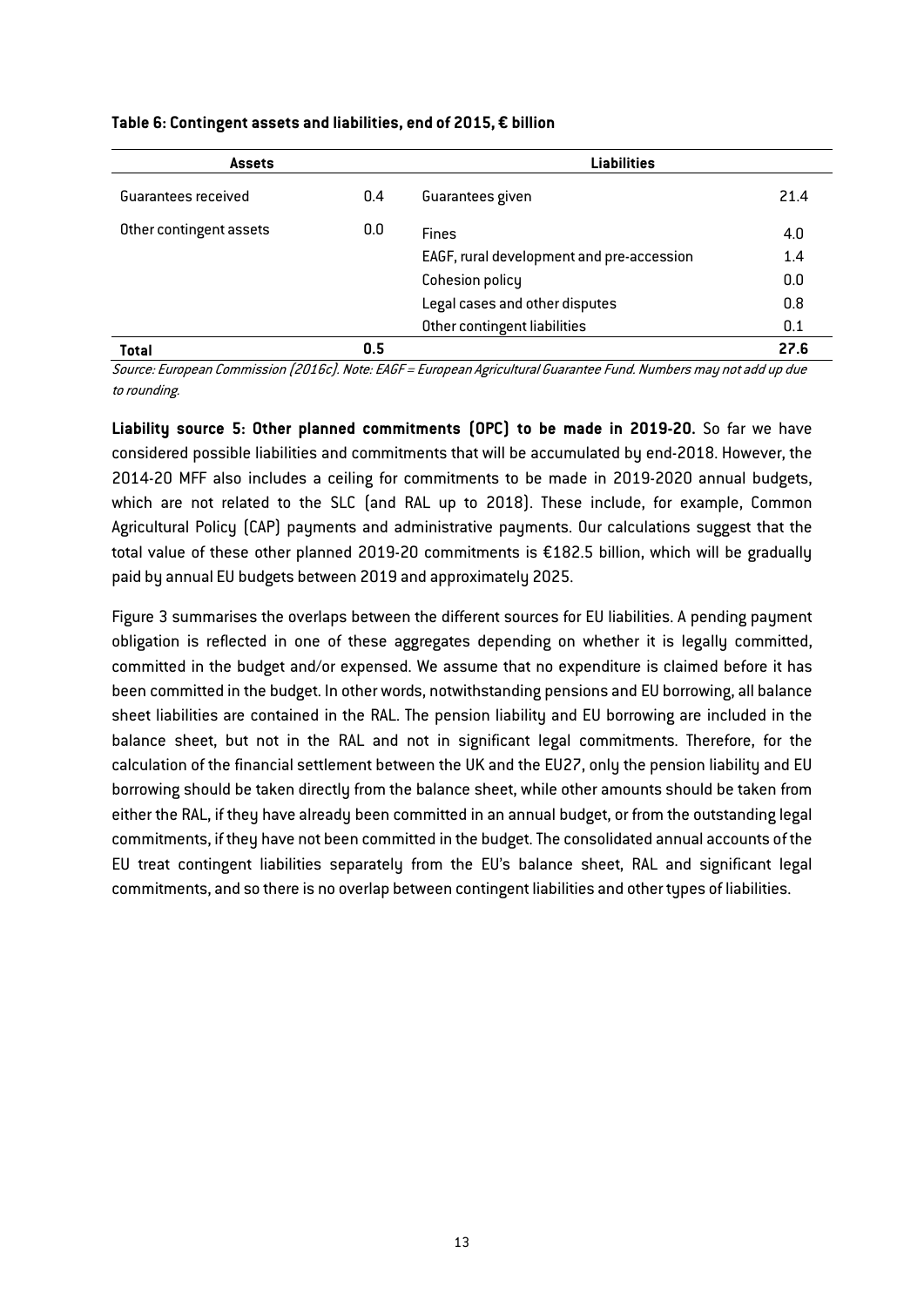

Figure 3: Overlap between categories of liabilities, € billions

Source: Bruegel based on the 2015 consolidated accounts of the EU, published by European Commission (2016c).

[Table 7](#page-14-0) consolidates all the EU's liabilities, which amounted to €924.8 billion at the end of 2015.

#### <span id="page-14-0"></span>Table 7: Summary of consolidated EU liabilities, end of 2015, € billion

| Reste à liquider (RAL)                                                      | 217.7 |
|-----------------------------------------------------------------------------|-------|
| Significant legal commitments (SLC)                                         | 376.3 |
| Capitalised value of pension/sickness insurance liabilities to EU employees | 63.8  |
| EU borrowing                                                                | 56.9  |
| <b>Contingent liabilities</b>                                               | 27.6  |
| Other planned commitments (OPC) in 2019/20                                  | 182.5 |
| <b>Total</b>                                                                | 924.8 |

Source: Bruegel based on the 2015 consolidated accounts of the EU (European Commission, 2016c) and draft 2017 general EU budget (European Commission, 2016f) .

#### 4.2 Projecting EU spending liabilities to end-2018

The important question is not what the current levels of the RAL and the SLC are, but what their value will be on the date the UK leaves the EU. That date is not known. Since we are using annual data, we make our calculations up to the end of 2020 and will consider end-2018 as the Brexit financial settlement date. This date is the closest end-year date to March 2019, when the two-year period stipulated in Article 50 of the EU Treaty expires. If for any reason the Brexit date is postponed, one can readily consider our end-2019 or end-2020 projections, or use our methodology to make calculations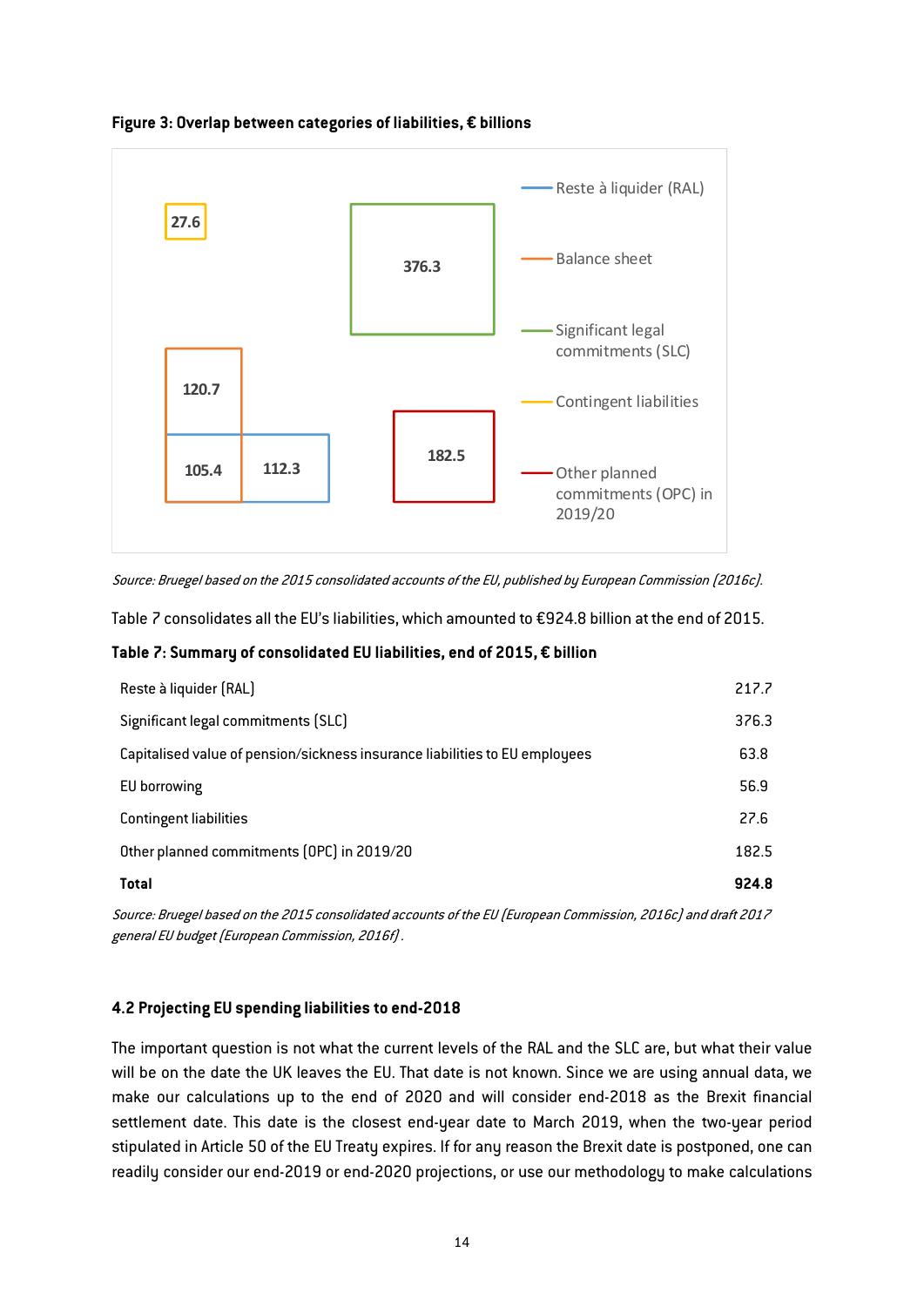for post-2020 dates, once the 2021-27 MFF is adopted.

To the best of our knowledge, the only publically available forecast of an item related to the Brexit bill is made in a Commission Staff Working Document (SWD) accompanying the proposal for the MFF review/revision and concerns only the level of the RAL in 2020 (European Commission, 2016d). Although there is a graph in this report that illustrates the Commission's RAL projections through the years, the exact values for the intermediate years are not shown. Moreover, we could not find a projection for the evolution of the outstanding legal commitments.

We therefore make our own projections for both the RAL and SLC in a consistent and transparent way. Our key assumptions, which are based on the assumptions of the SWD, as well as our detailed method, are given in the Annex. Below we only highlight the simple principle behind our calculations and present our results.

Our approach is very simple: we assume flows of commitments, payments and de-commitments for each year up until 2020, based on the planned annual commitments included in the financial programming section of the 2017 draft budget and the Commission's projection for annual payments and de-commitments (European Commission, 2016f).

Figure 4 illustrates in a schematic way the initial and final stocks of significant legal commitments and RAL and the flows between them during a year.

- Items in significant legal commitments will either remain significant commitments, or become committed in the budget. In turn, these new budget commitments can be paid (at least partly) in that year or go to the RAL.
- **•** Items in the RAL will either remain in the RAL, be paid during the year or de-committed.
- The annual budget makes new commitments: some paid in the year, while others became part of the RAL.

Within an MFF, the outstanding volume of significant legal comments declines from one year to the next. There is no definitive direction of change for the RAL, though since historically the RAL increased in most years, we indicate a larger box for the year  $t$  RAL than for the year  $t$ -1 RAL.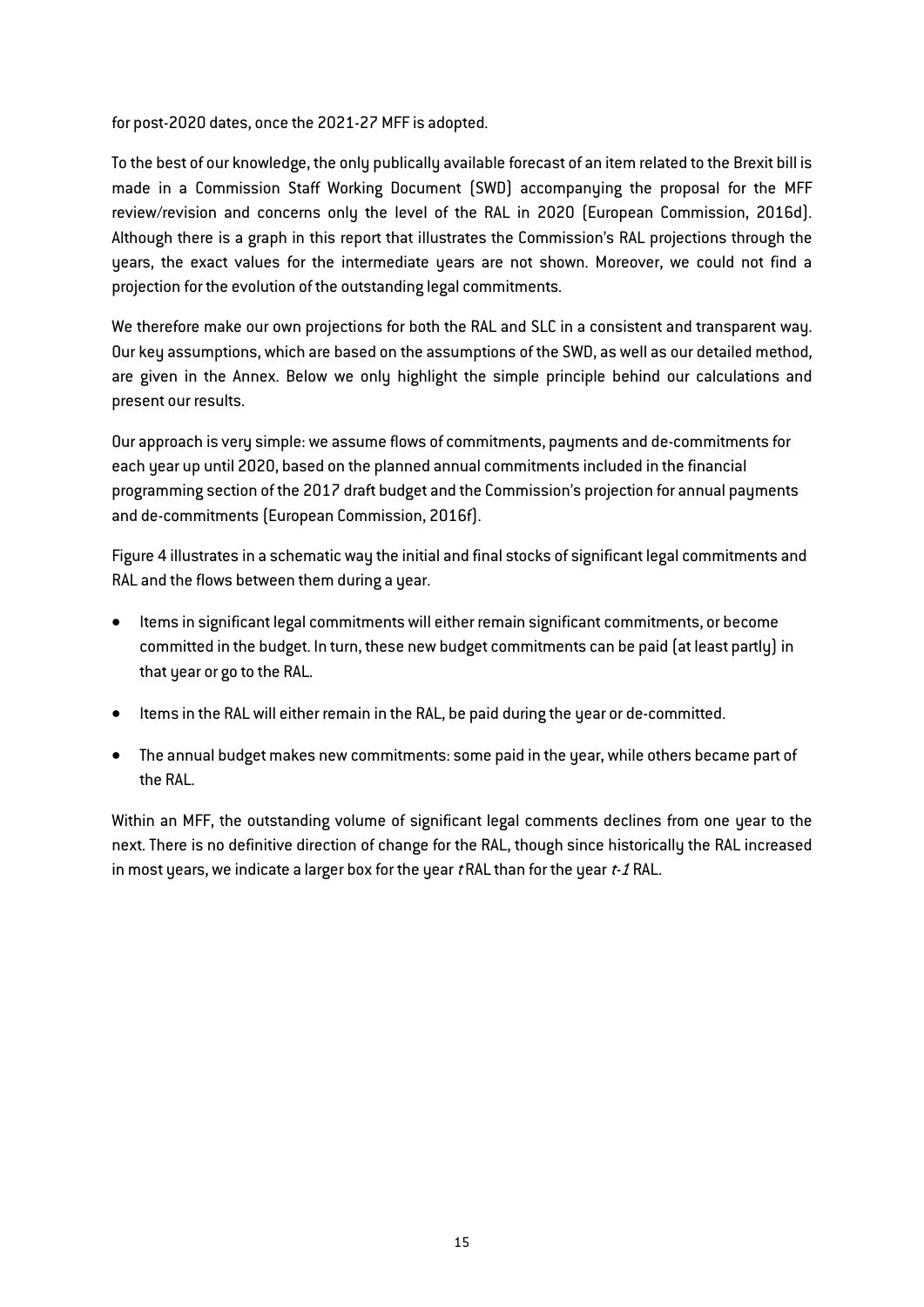## Figure 4: Flows between categories of liabilities used in our projection from one year to the next



#### Source: Bruegel.

Historical data for 2002-15 and our projections for 2016-20 are included in Figure 5. The RAL increased substantially from its €100 billion value in 2002 to €218 in 2015, but at the same time the size of the EU's annual budget has also increased. We therefore plot both the € values (left panel) and values as a share of the annual EU budget (right panel).

According to our projections, the RAL will increase in € terms from its €217.7 billion value in 2015 to about €247 billion in 2020, but decline as a share of annual payments, similarly to its decline toward the end of the previous MFF which ended in 2013. The significant legal commitments are large at the beginning of an MFF, but they declined to close to zero by 2006, 2013, and are expected to decline to close to zero by 2020 according to our projections.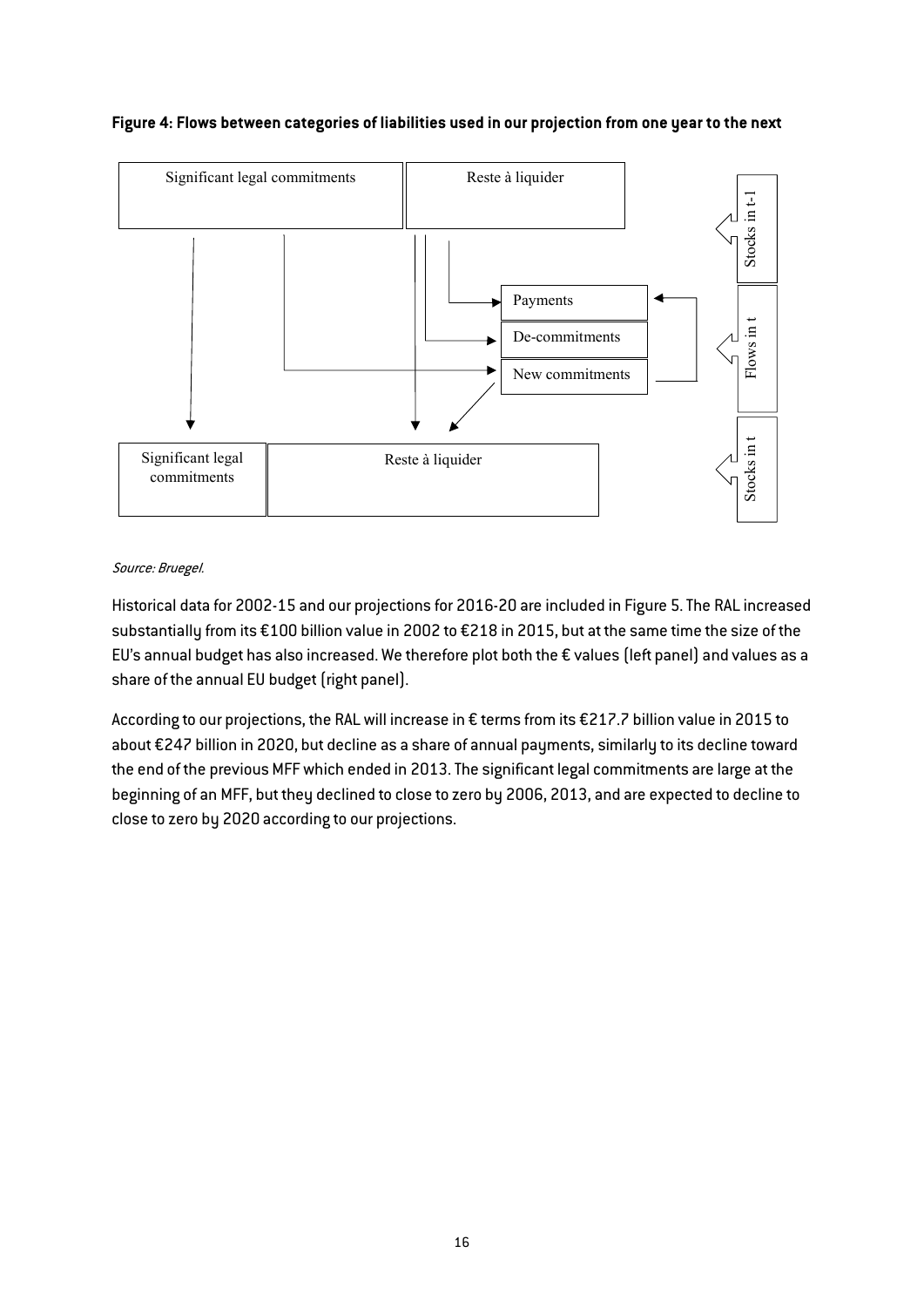![](_page_17_Figure_0.jpeg)

Figure 5: RAL and significant legal commitments: actual data for 2002-15 and our projections for 2016-20

Source: Bruegel based on Consolidated Annual Accounts of the EU in each year from 2002-2015; projections: see Annex for details.

Certainly, such projections should be treated carefully. Even the Commission SWD (European Commission, 2016d), which serves as the basis for our projections, mentions the sensitivity of the RAL projections to the underlying assumptions. However, since both the RAL and the significant legal commitment projections are derived predominantly from the MFF, the open issue is the distribution between these two categories, but not their sum.

## 4.3 Estimating the planned spending in the UK from the EU spending liabilities at end-2018

Our projections indicate that at the end of 2018, the RAL will be €248.8 billion, SLC will be €148.7 billion, while other spending commitments planned to be made in 2019-20 based on the current MFF will amount to €182.5 billion. These spending commitments relate to all 28 EU countries. Some commitments relate to planned expenditure in the UK: therefore, if the UK is asked to pay for its share of this total €580 billion in spending commitments, planned spending in the UK should be considered as an offsetting factor.

In our calculations we consider commitments and payments pertaining to the European Structural and Investment Funds (ESIF) for the 2014-20 programming period separately from all other spending, for three reasons.

- The vast majority of outstanding legal commitments (90 percent in 2015), as well as the RAL (66 percent in 2015), are related to ESIF spending.
- Programmes financed by ESIF are under shared management and the corresponding funds are allocated directly to member states. This is important for estimating the portion of liabilities payable to the UK, as for most other items of expenditure there is no ex-ante information on the distribution of spending by member state.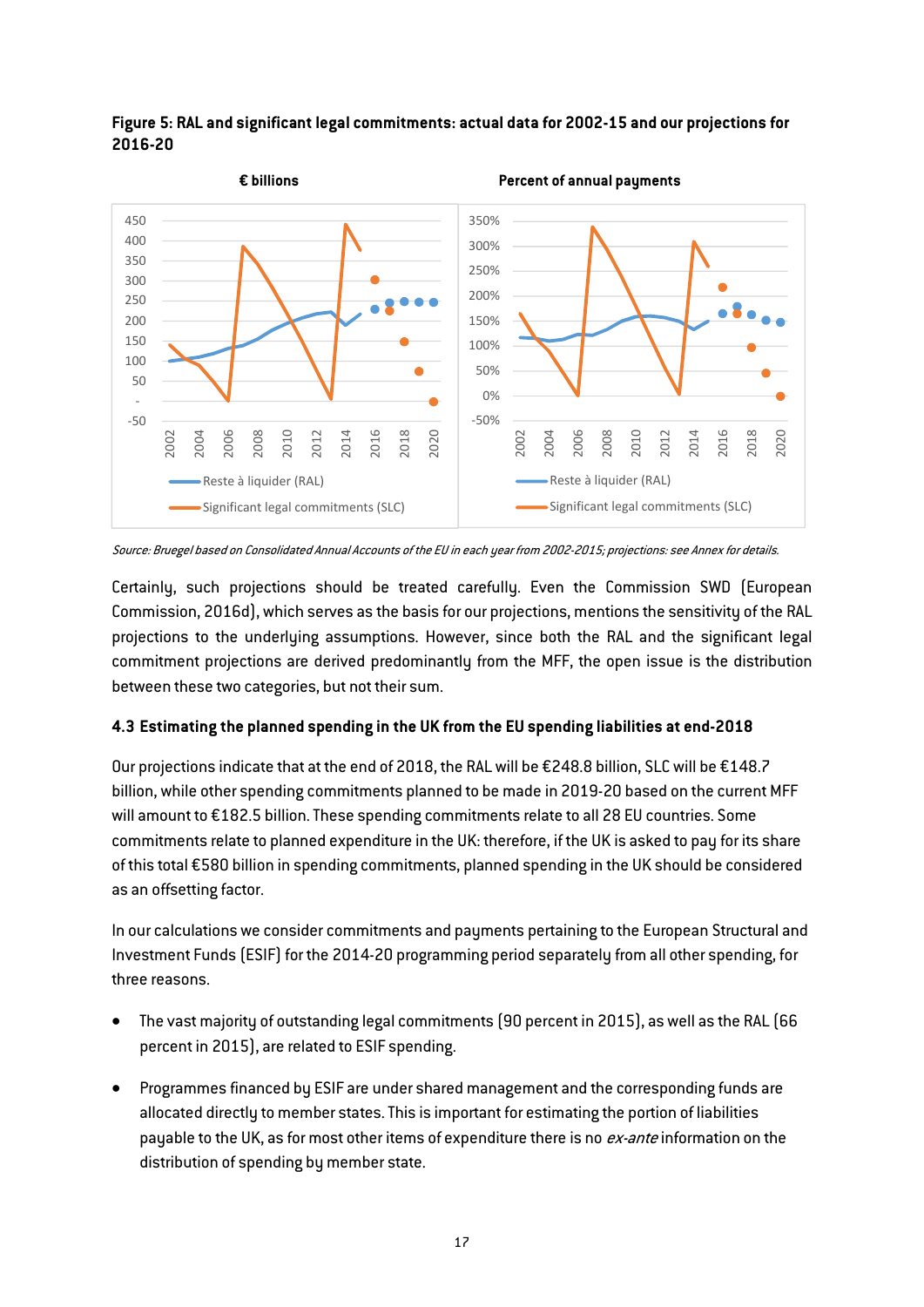There is more publically available information on the implementation (commitments and payments) of ESIF spending than on other spending categories $^5\!$ .

Therefore, for calculating the UK's share of the post-Brexit spending commitments, we make different assumptions for ESIF and non-ESIF commitments:

- For commitments and payments related to the ESIF 2014-20, we use actual flows up to 2015 and simulate the expected flows to member states from 2016 onward, which are assumed to be proportional to the member state allocation. In these calculations, we consider the most disaggregated expenditure item level available, ie expenditure sub-headings. On this basis, we attribute the ESIF-related end-2018 stock of the RAL and SLC to the UK.
- For the RAL not related to ESIF and for the OPC, the outstanding stock is multiplied by the UK's average share of the non-ESIF expenditures of EU budgets from 2007-15, which is 6.4 percent.
- For the SLC not related to ESIF, information on the UK's share is available for three sub-headings, while for the other four sub-headings we assumed the 6.4 percent general share (see [Table 22](#page-57-0) in the Annex).

|                                         | <b>RAL, end-2018</b> |              |                            | <b>SLC, end-2018</b> |              |                     | OPC in<br>2019/20   | <b>Total</b> |
|-----------------------------------------|----------------------|--------------|----------------------------|----------------------|--------------|---------------------|---------------------|--------------|
|                                         | <b>ESIF</b>          | Non-ESI<br>F | <b>RAL</b><br><b>Total</b> | <b>ESIF</b>          | Non-ESI<br>F | <b>SLC</b><br>Total | <b>OPC</b><br>Total |              |
| <b>EU</b> total                         | 148.7                | 100.1        | 248.8                      | 140.5                | 8.2          | 148.7               | 182.5               | 579.9        |
| <b>Planned</b><br>spending<br>in the UK | 5.4                  | 6.4          | 11.8                       | 5.1                  | 0.3          | 5.4                 | 11.7                | 28.9         |
| UK % share                              | 3.7%                 | 6.4%         | 4.8%                       | 3.6%                 | 3.9%         | 3.6%                | 6.4%                | 5.0%         |

## Table 8: EU spending commitments and the UK's share in those, € billions

Source: Bruegel. RAL= reste à liquider (see the description under Liability source 2 above); SLC = significant legal commitments (see the description under Liability source 3 above); OPC = other planned commitments in 2019-20 (see the description under Liability source 5 above).

Table 8 summarises the results. According to our estimates, €28.9 billion of the €579.9 billion in post-Brexit EU commitments was planned to be spent in the UK, which is 5.0 percent of the total. This relatively low share largely reflects the relatively low share allocated to the UK for cohesion, regional and rural development.

## 4.4 Projecting the UK rebate

Since 1985, the UK has been entitled to receive a rebate amounting to about 66 percent of its net contribution to the annual EU budget of the previous year. The formula to calculate the UK rebate has been amended a number of times, including when new countries joined the EU in 2004. The UK rebate increased the EU budget contribution of other net payer countries, and ultimately led to a complicated

 $5$  European Commission (2015a), European Commission (2016b).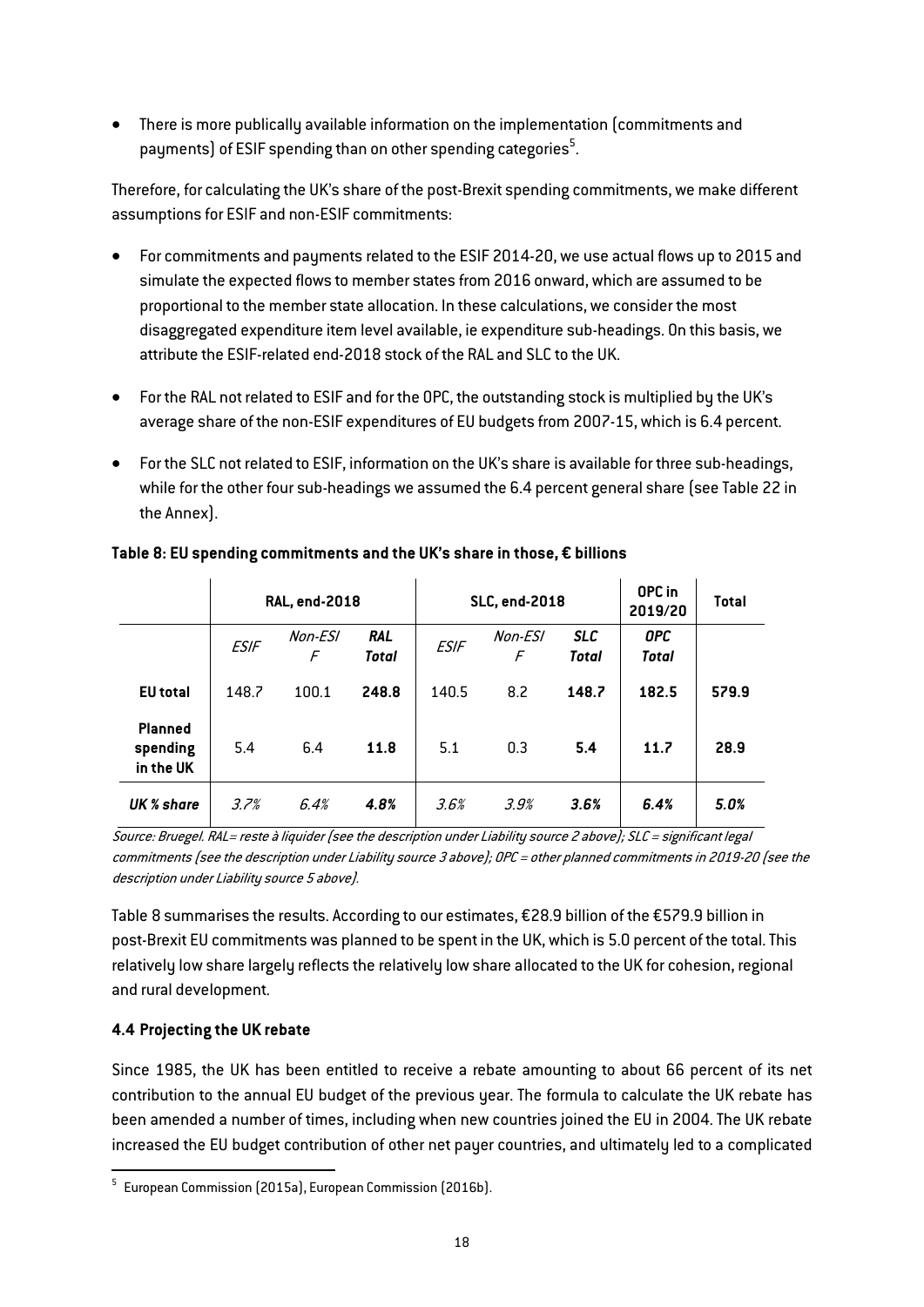system of rebates from which Austria, Denmark, Germany, the Netherlands and Sweden also benefit in the 2014-20 period (see a nice overview of the UK rebate issue in D'Alfonso, 2016). Moreover, the rebates are adjusted retroactively up to three years later, as new information becomes available. Box 2 describes the current UK rebate formula.

Should the UK will leave the EU on 1 January 2019, it would be entitled to a rebate on its 2018 contribution to the EU budget. The UK Office for Budget Responsibility (2016) forecasts the rebate after the UK's 2018 contributions under a 'no referendum' counterfactual basis to be €4.6 billion.

If the UK is asked to contribute to part or all of the €579.9 billion post-2018 outstanding EU budget commitments after Brexit, then the UK might benefit from a rebate on those UK financial contributions too. However, the justification for that rebate also depends on the way the UK's share is calculated. If the UK's share is calculated from its rebate-adjusted historical gross contribution to the EU budget (which is 12.0 percent and thereby the UK contributes €69.6 billion to post-Brexit spending), then a rebate might not be justified. But if the UK's share is calculated from its historical gross contribution to the EU budget which is not adjusted by the rebate (which is 15.7 percent and thereby the UK contributes €91.1 billion to post-Brexit spending plans), then a rebate might be justified.

Giving a precise estimate of the rebate after the UK's post-Brexit EU budget contributions is difficult, because it depends on a number of adjustments (Box 2). We therefore follow a simplified method, which in our view indicates the order of magnitude well. We calculate the rebate for RAL, SLC and OPC separately, because the rebate also depends on EU spending in the countries that joined the EU in 2004-13, and these countries have different shares in the three main commitment categories. The main steps of our estimation are the following:

- We consider the totals for RAL, SLC and OPC commitments as 'total allocated expenditure', which appears in line 4 of [Table 10\).](#page-21-0)
- We estimate the share of the new member states in these commitments.
- We adjusted the commitments related to new member states by CAP spending (line 5).
- Thereby, we get 'enlargement-adjusted total allocated expenditure' (line 6).
- We multiply this number by the 2009-15 average share of the UK in the relevant net contribution aggregate (line 3) and by 0.66, to get an estimate of the 'original amount' of the rebate (line 7).
- We cannot calculate the so-called 'UK advantage', which relates to the changeover to the capped VAT and the introduction of the GNP/GNI-based own resources. But for 2009-15 we calculate the average share of the UK advantage in 'original amount' of the rebate, which was 15 percent (line 12), and use this average value to proxy the UK's advantage from the post-Brexit projections (line 8).
- Thereby we get the core rebate (line 9), and by disregarding the historically almost zero windfall gains (line 10), we get final value of the rebate (line 11).

To sum up, given a hypothetical Brexit happening on 1 January 2019 and a UK contribution to the full €579.9 billion post-Brexit spending RAL, SLC and OPC commitments based on the 15.7 percent UK's share (which is calculated from historical average gross-contributions without rebate-adjustment), the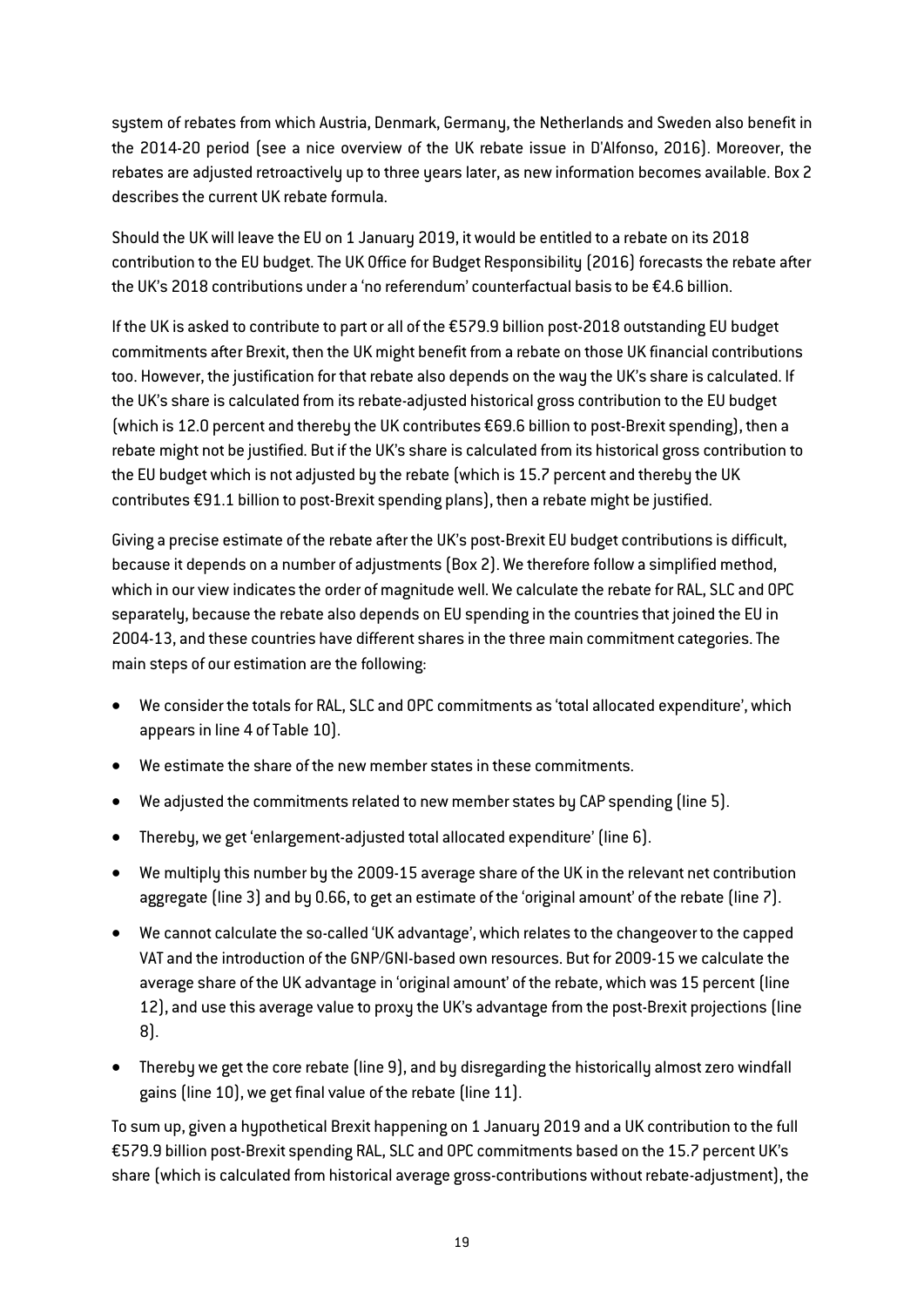UK might receive the following rebates:

- €4.6 billion arising from its 2018 EU budget contributions, and
- €21.9 billion arising from its contribution to the €579.9 billion liability post-2018 if the UK's share in liabilities is calculated from a historical average of the UK's gross contribution, which is not adjusted by the rebate.

Finally, we note that similar net UK contributions to the post-Brexit EU budget is obtained in the two possible cases [\(Table 9\):](#page-20-0)

- Calculating the UK's share from rebate-adjusted historical gross contributions (leading to a 12.0 percent UK share), and not considering a rebate from the UK's post-Brexit EU budget contributions;
- Calculating the UK's share from non-adjusted historical gross contributions (leading to a 15.7 percent UK share), and considering a rebate from the UK's post-Brexit EU budget contributions.

# <span id="page-20-0"></span>Table 9: Comparing two alternative scenarios for the UK's net contribution to post-Brexit EU spending

|              | (1)             | (2)   | (3)                                            | (4)       | (5)                          | $[6]=[2]$ - $[4]$ | $[7]=[3]$ - $[4]$ - $[5]$             |  |  |
|--------------|-----------------|-------|------------------------------------------------|-----------|------------------------------|-------------------|---------------------------------------|--|--|
|              | <b>EU-total</b> |       | <b>Gross UK contribution, if</b><br>its share: | Spending  | <b>Rebate if</b><br>share is |                   | Net UK contribution, if its<br>share: |  |  |
|              | post-Brexit     | 12.0% | 15.7%                                          | in the UK | 15.7%                        | 12.0%             | <b>15.7%</b>                          |  |  |
| RAL          | 248.8           | 29.9  | 39.1                                           | 11.8      | 9.0                          | 18.0              | 18.2                                  |  |  |
| <b>SLC</b>   | 148.7           | 17.8  | 23.3                                           | 5.4       | 3.9                          | 12.5              | 14.1                                  |  |  |
| 0PC          | 182.5           | 21.9  | 28.6                                           | 11.7      | 9.1                          | 10.2              | 7.9                                   |  |  |
| <b>Total</b> | 579.9           | 69.6  | 91.1                                           | 28.9      | 21.9                         | 40.7              | 40.2                                  |  |  |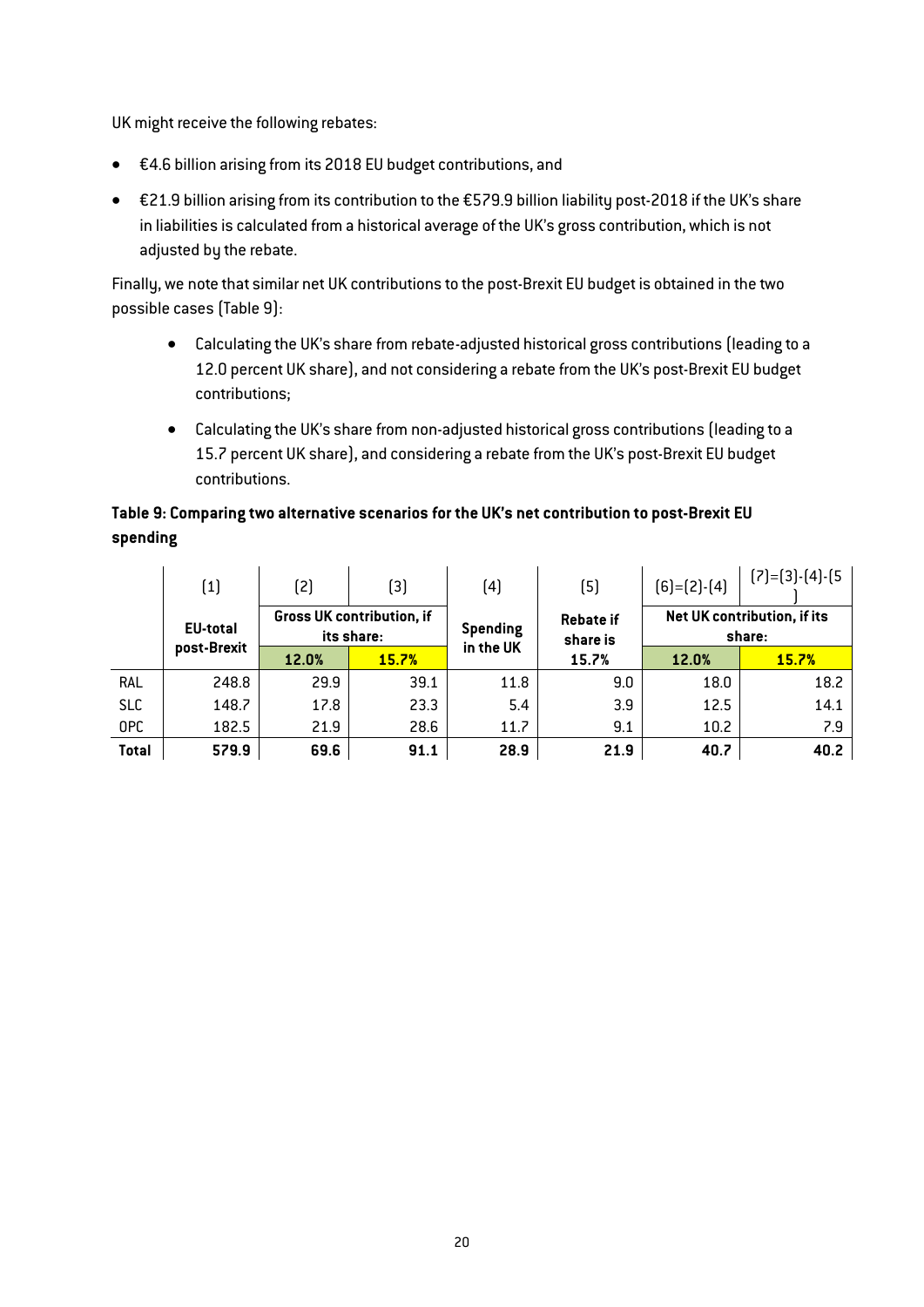## <span id="page-21-0"></span>Table 10: EU budget calculations for the UK rebate in 2009-15 and our projection of the rebate from the UK's post-2018 contributions to the EU budget

|                                                                                      |         |        |        |                        |        |         |         |              |         |            | Post-Brexit rojections |       |
|--------------------------------------------------------------------------------------|---------|--------|--------|------------------------|--------|---------|---------|--------------|---------|------------|------------------------|-------|
|                                                                                      | 2009    | 2010   | 2011   | 2012                   | 2013   | 2014    |         | 2015 average | RAL     | <b>SLC</b> | <b>OPC</b>             | Total |
| 1. United Kingdom's share (in %) of notional uncapped VAT base                       | 15.7    | 15.4   | 15.0   | 16.1                   | 16.0   | 17.4    | 19.2    |              |         |            |                        |       |
| 2. United Kingdom's share (in %) of enlargement-adjusted total allocated expenditure | 7.3     | 7.7    | 7.3    | 7.2                    | 6.1    | 7.4     | 7.6     |              |         |            |                        |       |
| $3. (1) - (2)$                                                                       | 8.4     | 7.7    | 7.6    | 8.9                    | 9.9    | 10.0    | 11.6    | 9.2          |         |            |                        |       |
|                                                                                      |         |        |        | <b>EUR billions</b>    |        |         |         |              |         |            |                        |       |
| 4. Total allocated expenditure                                                       | 101.94  | 111.42 | 116.70 | 126.02                 | 134.75 | 128.67  | 129.19  |              | 248.8   | 148.7      | 182.5                  | 579.9 |
| 5. Enlargement related expenditure (*)                                               | 16.06   | 23.86  | 26.84  | 30.15                  | 31.29  | 33.34   | 31.73   |              | 74.1    | 73.9       | 6.3                    | 154.3 |
| 6. Enlargement-adjusted total allocated expenditure = $(4) - (5)$                    | 85.89   | 87.56  | 89.87  | 95.87                  | 103.46 | 95.33   | 97.46   |              | 174.7   | 74.8       | 176.1                  | 425.6 |
| 7. United Kingdom's correction original amount = $(3) \times (6) \times 0.66$        | 4.77    | 4.46   | 4.54   | 5.62                   | 6.79   | 6.30    | 7.48    |              | 10.6    | 4.5        | 10.7                   | 25.8  |
| 8. United Kingdom's advantage (**)                                                   | 1.38    | 0.70   | 0.14   | 0.33                   | 0.85   | 1.16    | 1.50    |              | 1.6     | 0.7        | 1.6                    | 3.9   |
| 9. Core United Kingdom's correction = $(7) - (8)$                                    | 3.39    | 3.76   | 4.40   | 5.29                   | 5.94   | 5.14    | 5.98    |              | 9.0     | 3.9        | 9.1                    | 21.9  |
| 10. Windfall gains deriving from traditional own resources (***)                     | $-0.01$ | 0.02   | 0.01   | 0.01                   | 0.02   | $-0.03$ | $-0.08$ |              | $- - -$ | $- - -$    | $---$                  | $---$ |
| 11. Correction for the United Kingdom = $(9) - (10)$                                 | 3.40    | 3.74   | 4.39   | 5.28                   | 5.92   | 5.17    | 6.06    |              | 9.0     | 3.9        | 9.1                    | 21.9  |
|                                                                                      |         |        |        | Ratio calculated by us |        |         |         |              |         |            |                        |       |
| 12. UK advantage / original rebate = $(8)$ / $(7)$                                   | 0.29    | 0.16   | 0.03   | 0.06                   | 0.12   | 0.18    | 0.20    | 0.15         | 0.15    | 0.15       | 0.15                   | 0.15  |

Sources for lines 1 to 11 for 2009-15: Amending Budget 6/2016 (0J L52 of 28/2/2017), Amending Budget 8/2015 (0J L18 of 27/1/2016), Amending Budget 7/2014 (0J L 73 of 17/03/2015) and Amending Budget 9/2013 (OJ L49 19/02/2014).

Note: The presented values are definitive for the years 2009 to 2012. Values from 2013 on may be subject to corrections in future budgets. (\*) The amount of enlargement-related expenditure corresponds to total allocated expenditure in 13 Member States (that have acceded to the EU after 30 April 2004), except for agricultural direct payments and market-related expenditure as well as that part of rural development expenditure originating from the EAGGF, Guarantee Section. (\*\*) The 'UK advantage' corresponds to the effects arising for the United Kingdom from the changeover to capped VAT and the introduction of the GNP/GNI-based own resource. [\*\*\*] These windfall gains correspond to the net gains of the United Kingdom resulting from the increase — from 10 to 20 % as of 1 January 2014 for the 2015-16 calculations, and from 10 to 25 % as of 1 January 2001 in the pre-2015 calculations — in the percentage of traditional own resources retained by Member States to cover the collection costs of traditional own resources (TOR).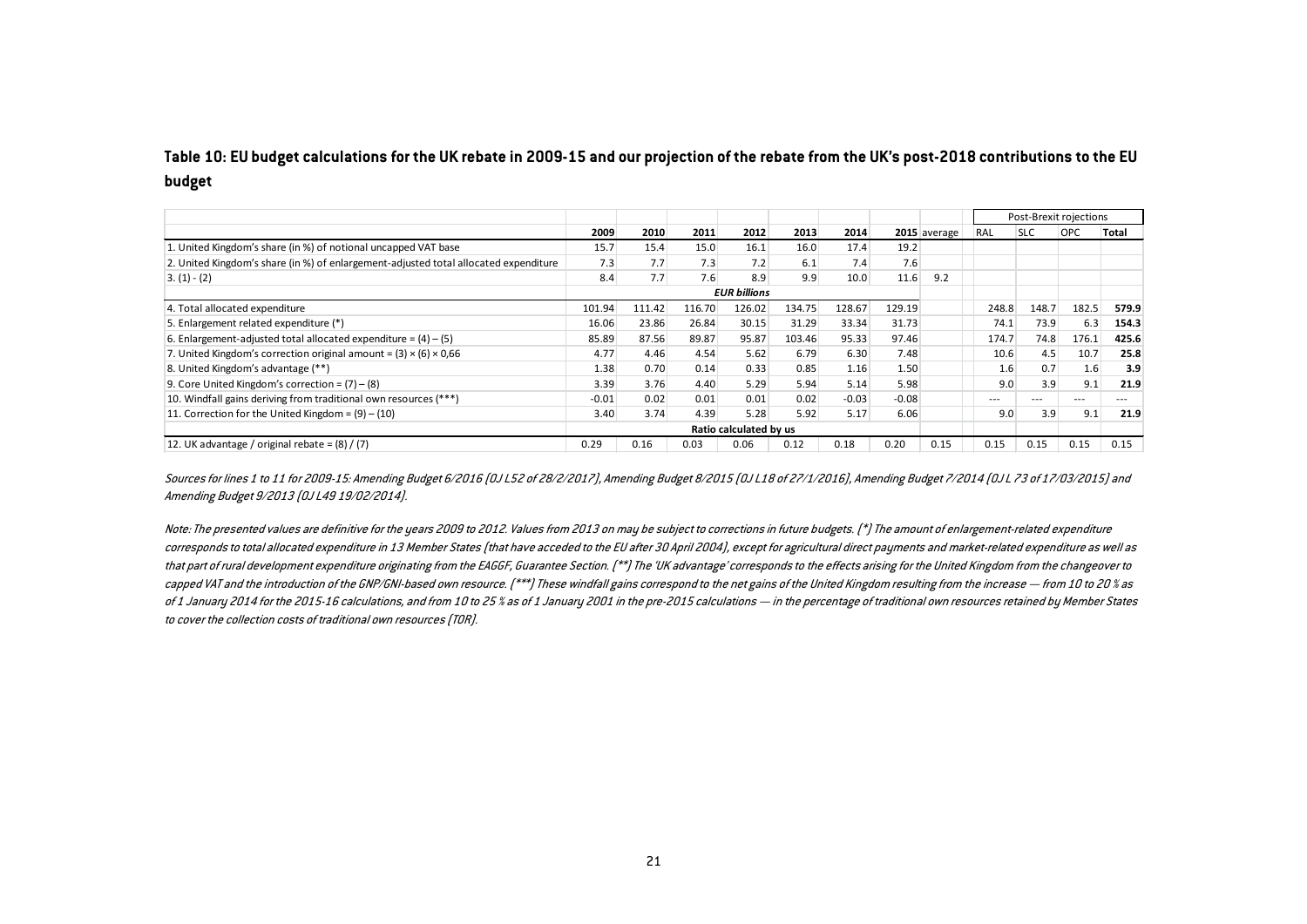## Box 2. UK rebate computation method

Article 4

Correction mechanism in favour of the United Kingdom

The United Kingdom shall be granted a correction in respect of budgetary imbalances.

This correction shall be established by:

(a) calculating the difference, in the preceding financial year, between:

 the percentage share of the United Kingdom in the sum of uncapped VAT assessment bases, and

the percentage share of the United Kingdom in total allocated expenditure;

(b) multiplying the difference thus obtained by total allocated expenditure;

(c) multiplying the result under point (b) by 0,66;

(d) subtracting from the result under point (c) the effects arising for the United Kingdom from the transition to capped VAT and the payments referred to in Article 2(1)(c), namely the difference between:

 what the United Kingdom would have had to pay for the amounts financed by the resources referred to in Article 2(1)(b) and (c), if the uniform rate had been applied to non-capped VAT bases, and

the payments of the United Kingdom pursuant to Article 2(1)(b) and (c);

(e) subtracting from the result under point (d) the net gains of the United Kingdom resulting from the increase in the percentage of resources referred to in Article 2(1)(a) retained by Member States to cover collection and related costs;

(f) adjusting the calculation, by reducing total allocated expenditure by total allocated expenditure in Member States that have acceded to the Union after 30 April 2004, except for agricultural direct payments and market-related expenditure as well as that part of rural development expenditure originating from the EAGGF, Guarantee Section.

Source: Article 4 of the Council decision of 26 May 2014 on the system of own resources of the European Union, (2014/335/EU, Euratom)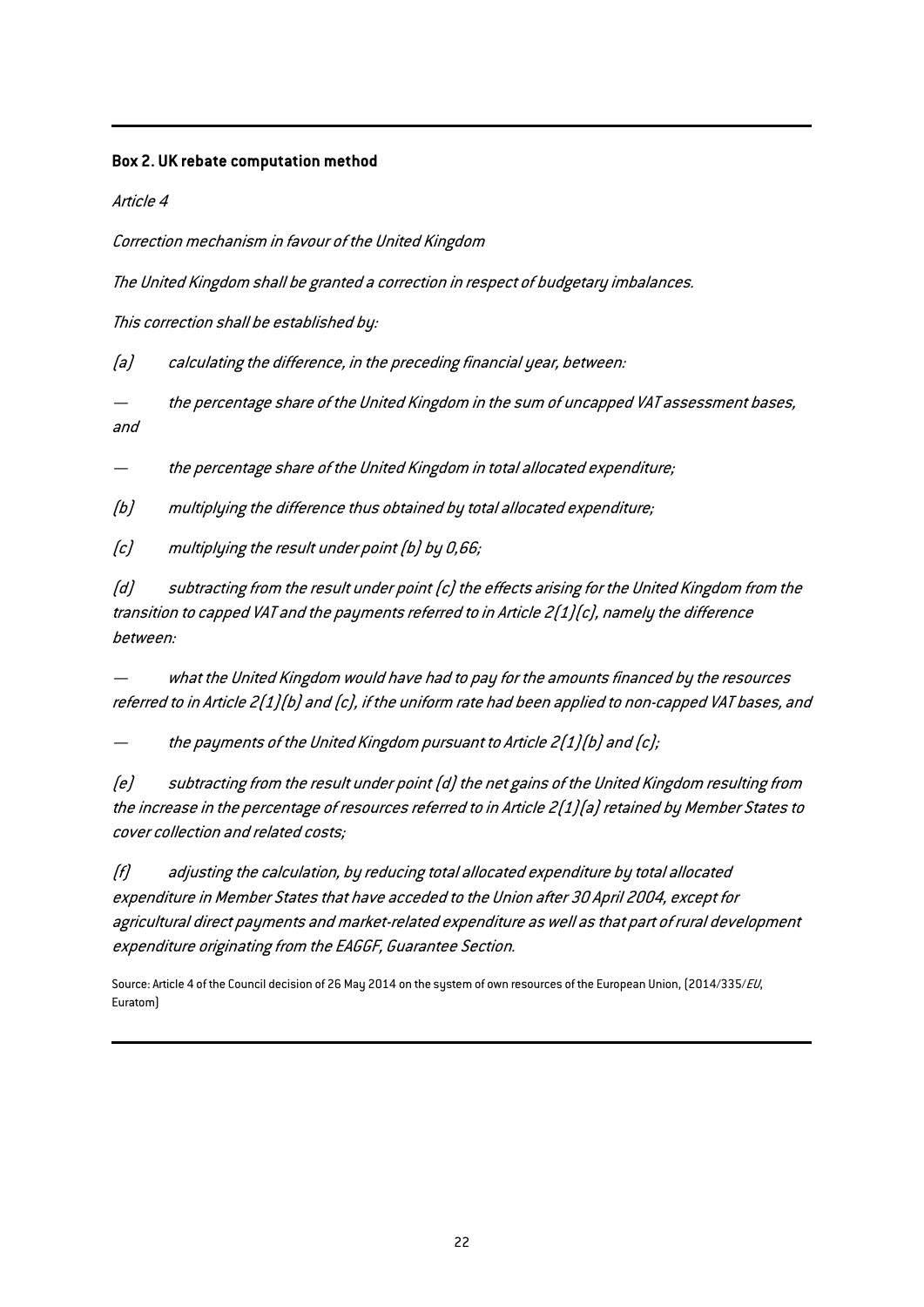## 4.5 Assessing the other three main types of EU liabilities

As we summarised, EU liabilities can be classified in four broad categories:

- i. The 2014-20 MFF and some other spending and investment items, such as the Juncker investment plan;
- ii. Pension/sickness insurance liabilities related to EU employees,
- iii. EU borrowing to finance financial assistance programmes, and
- iv. Contingent liabilities.

So far we discussed category (i) liabilities and made our projections up to 2020. The other three categories have some similarities in the sense of each having a contingency element, which necessitates proper consideration of how to include them in the Brexit financial settlement.

## *4.5.1 Contingent liabilities*

Contingent liabilities are uncertain. They depend, for example, on the results of court rulings or whether certain loan beneficiaries default. [Table 11](#page-23-0) shows contingent liabilities evolved to around €30 billion in 2008-15. The guarantees given, which mostly apply to European Investment Bank loans outside the EU, were always the dominant determinant of this liability category. Fines reduced considerably from over €10 billion in 2008-09 to below €4 billion in 2015.

|                                      | 2008   | 2009   | 2010   | 2011   | 2012   | 2013   | 2014   | 2015   |
|--------------------------------------|--------|--------|--------|--------|--------|--------|--------|--------|
| <b>Contingent Assets, total</b>      | 303    | 297    | 339    | 353    | 394    | 496    | 476    | 474    |
| Guarantees received                  | 260    | 279    | 331    | 334    | 380    | 480    | 427    | 425    |
| Other contingent assets              | 43     | 18     | 8      | 19     | 14     | 16     | 49     | 48     |
| <b>Contingent Liabilities, total</b> | 29.616 | 33.672 | 34.032 | 36.261 | 30.521 | 29,805 | 27.772 | 27,584 |
| Guarantees given                     | 17.510 | 19.330 | 22.171 | 24.394 | 22.317 | 22.162 | 20.862 | 21.401 |
| <b>Fines</b>                         | 10.198 | 11.969 | 9.627  | 8.951  | 6,378  | 5.227  | 5.602  | 3,951  |
| EAGF, rural development and          |        |        |        |        |        |        |        |        |
| pre-accession                        | 1.609  | 1,945  | 1,772  | 2,345  | 1,188  | 1,537  | 505    | 1,377  |
| Cohesion policy                      |        |        |        | 318    | 546    | 137    | 9      | 3      |
| Legal cases and other disputes       | 281    | 416    | 458    | 251    | 91     | 689    | 789    | 795    |
| Other contingent liabilities         | 18     | 12     | 4      | 2      | 0      | 52     | 5      | 58     |

#### <span id="page-23-0"></span>Table 11: Contingent assets and liabilities, 2008-15

It is difficult to project the end-2018 value of contingent liabilities. Most likely, their volume will not change much, since most are related to EIB loans, which will likely remain stable.

We see four possible options in terms of how contingent liabilities could be considered in the Brexit financial settlement:

1 The UK pays its share upfront as part of the Brexit bill, and is reimbursed by the EU in later years if particular liabilities do not materialise.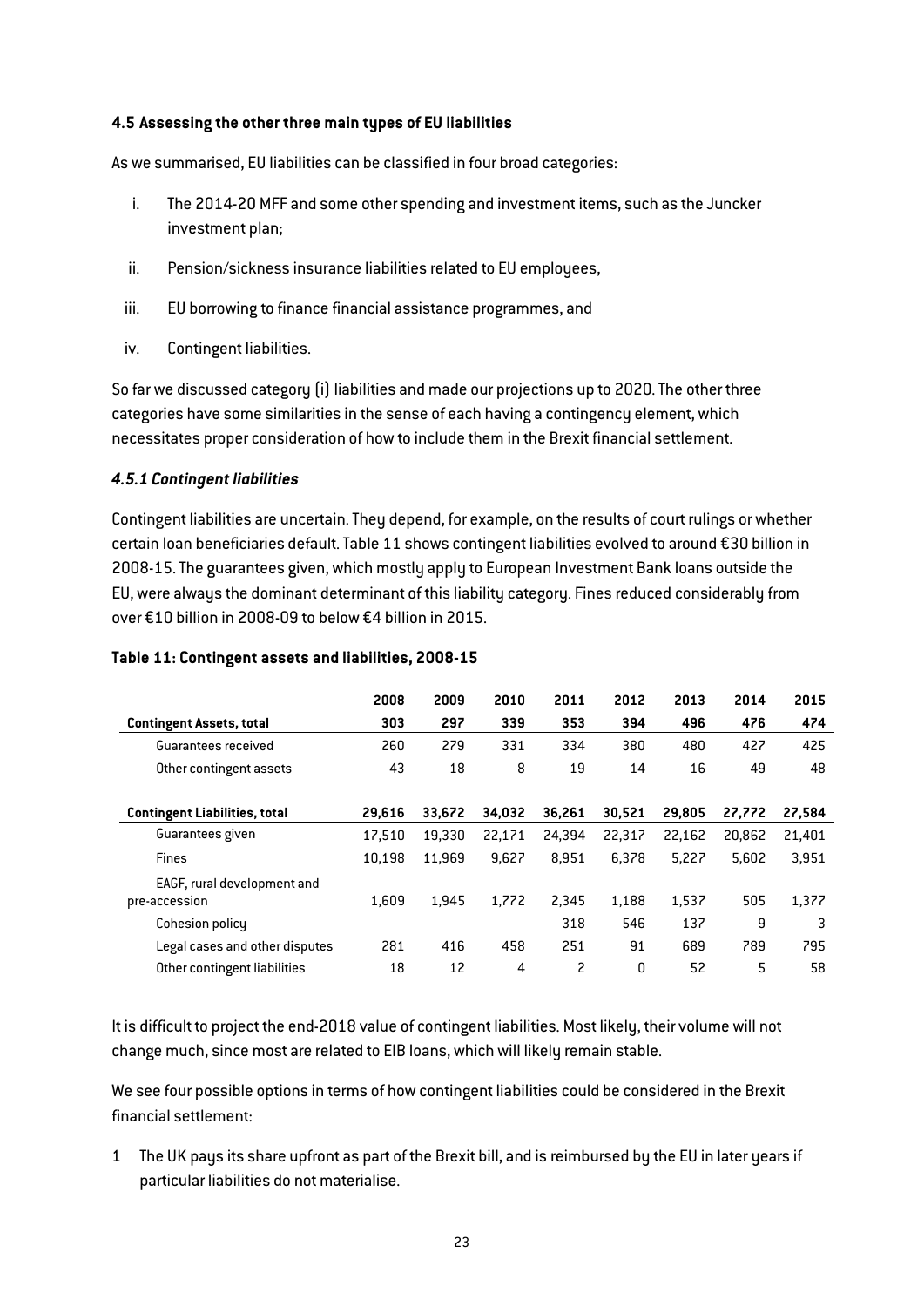- 2 The UK pays nothing upfront, but pays its share in later years when particular liabilities materialise.
- 3 The EU balance sheet includes a €2.0 billion Guarantee Fund for external actions (within the category of "*financial assets for sale*", see Section 4.6). This asset, or a part of it, would not be apportioned to the UK in the Brexit bill, but would be apportioned to the UK in later years if it is not used to cover loan/guarantee losses.
- 4 European authorities must have confidential information on how much of past contingent liabilities turned out to be actual expenses. If there is a regular pattern, then an estimate can be made of the expected expenses from the end-2018 stock of these contingent liabilities. The UK may pay its share of expected expenses on Brexit, and if actual expenses deviate from estimate expenses, the UK and the EU27 could settle those differences in later years.

We find all four options sensible. Ultimately, a political decision is needed on which to choose.

In our net Brexit bill calculations we consider option (4) combined with our conservative guess on actual expense rates. Most likely only a relatively small share of these contingent liabilities and assets will become actual expenses. The bulk of contingent liabilities relate to EU budget guarantees behind EIB lending outside the EU and we presume that the EIB adopts proper risk management techniques so only a small share of such loans actually defaults. In order to provide a conservative guess, we assume a 10 percent loss rate on guarantees and a 50 percent loss rate on other contingent liabilities, such as those that depend on court rulings. Therefore, for the EU as a whole, we assume that from the €27.1 billion in net contingent liabilities, €21.9 billion will not materialise, and we apportion the UK's share in this to the Brexit bill.

We also note that while guessing the expense rate from the contingent liabilities is imprecise, its actual impact on the Brexit bill is modest. For example, with our assumption above, the net contribution of contingent liabilities to the Brexit bill is €0.6 billion. Even markedly different outcomes would change this value only by a few million euros, which is relatively small compared to the overall Brexit bill.

## *4.5.2 EU borrowing to finance financial assistance programmes*

At the end of 2015, EU borrowing amounted to €56.9 billion. The EU cannot borrow to fund current expenditures, but it can borrow to fund financial assistance programmes. EU borrowing perfectly matches the loans granted by the EU. The interest rate charged by the EU is practically the same as the borrowing cost of the EU, and therefore there is no net interest gain/loss for the EU from these loan operations if the beneficiary countries repay the loans on schedule.

The bulk of loans from borrowed funds were granted to $^6$ :

 Non-euro EU countries (Hungary, Latvia and Romania) from the balance of payments facility – Hungary already repaid the loan in full in March 2016;

 $6 \text{ }$  See:

https://ec.europa.eu/info/business-economy-euro/economic-and-fiscal-policy-coordination/eu-financial-assistance/e u-borrower en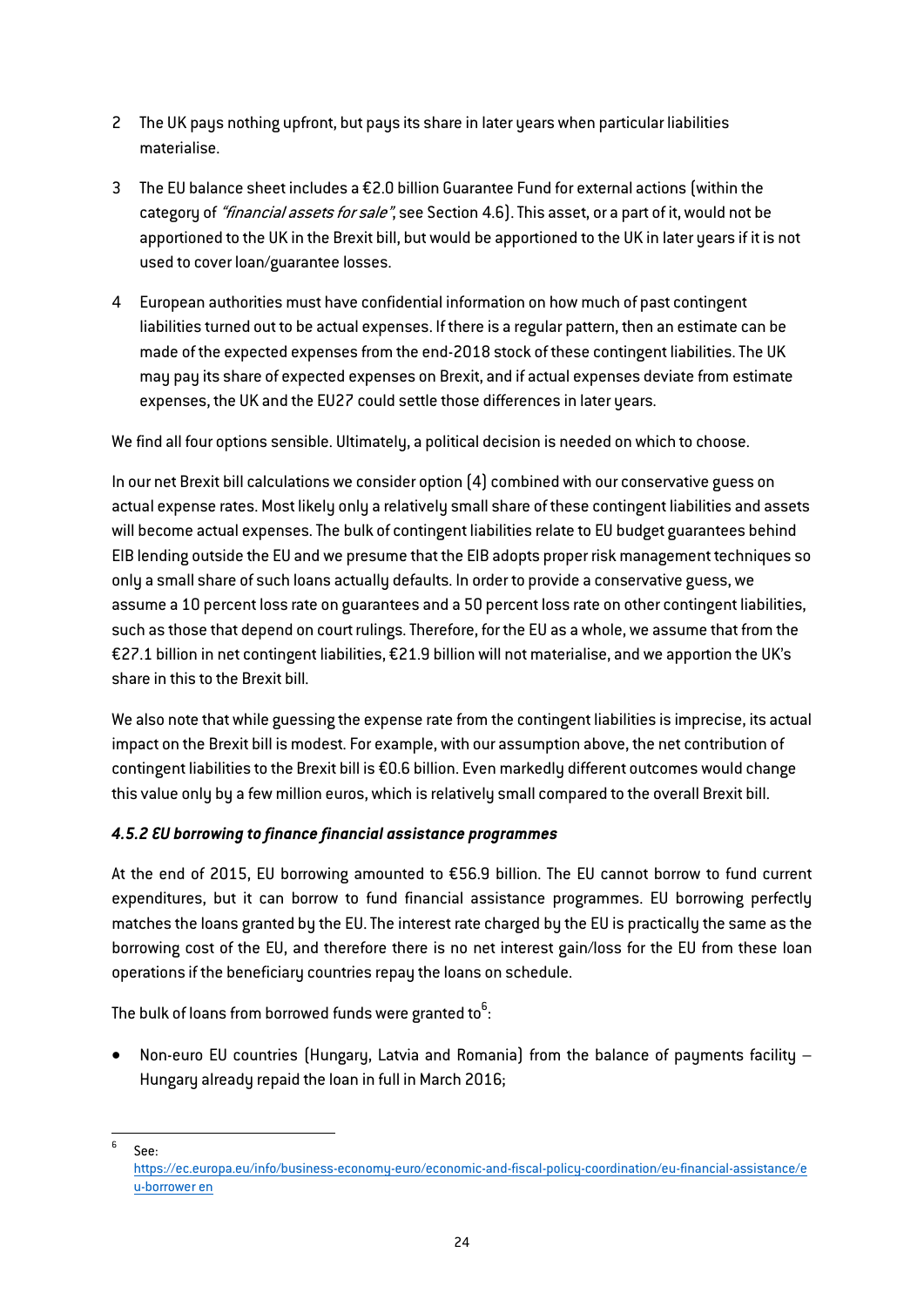- Euro-area countries (Ireland and Portugal) from the European Financial Stabilisation Mechanism  $(EFSM)<sup>7</sup>$ ;
- Non-EU countries (see [Table 10\) f](#page-21-0)rom the Macro-Financial Assistance (MFA) facility;
- There also a small Euratom facility and some loans related to the European Coal and Steel Community (ECSC), which has been in liquidation since 2002.

Loans carry a risk. However, as [Table 10](#page-21-0) details, 95 percent of the loans were granted to EU countries, which, in our view, carries a low risk of default $^8$ . The current €2.21 billion loan to Ukraine accounts for 3.95 percent of EU loans, which is perhaps the riskiest component. The remaining 1 percent of EU loans is diversified across ten countries, with very small values for each country.

Barker (2017) considers three options through which EU loans and the corresponding EU borrowing liability could be considered in the Brexit invoice:

- 1 Do not consider EU borrowing as a liability and EU loans as an asset in the Brexit invoice, but require a future contribution from the UK when there is a loan default.
- 2 Require the UK to pay upfront for its whole share of EU borrowing, while the EU would gradually reimburse the UK in the coming decades as loans are repaid. According to the current schedule, the loans to Ireland and Portugal expire in 2042, while the last repayment date for Ukraine is 2029.
- 3 Calculate the risk of each loan and charge the expected loss to the UK.

We add two more options:

- 4 As we have mentioned, the EU balance sheet includes a €2.0 billion Guarantee Fund for external actions. This asset, or a part of it, would not be apportioned to the UK in the Brexit invoice, but would be apportioned to the UK in later years if it is not used to cover loan/guarantee losses. This fund only covers the risk of extra-EU lending/guarantees. However, we argued that in our view the loans to the remaining four EU member states carry very low risk: as a special arrangement in the Brexit settlement, the UK's share in this fund could be considered as a guarantor of the UK's share of the intra-EU loans too.
- 5 There is a further option, which would be economically sensible, though it might not be possible legally: the UK could take over its share of both EU borrowing and EU loans. That is, if the UK's share is 12 percent, the UK could assume 12 percent of the EU borrowing and service it, while the financial assistance countries which borrowed from the EU would pay 12 percent of their loan service to the UK and 88 percent to the EU. The legal problem is that EU borrowing was funded with bonds, which are guaranteed by the EU budget. Those bonds cannot be split and it might be difficult to design a financial engineering solution identical to such a split.

In addition, a bridge loan amounting to  $E7.16$  billion was granted to Greece for a period of one month between 20 July

and 20 August 2015. This loan was fully repaid.<br>We also note that Hungary has already repaid the last portion of the loan in full in March 2016, Latvia has so far repaid €2.2 billion of the initial €2.9 billion loan and Romania has so far repaid €1.5 billion of the initial €5.0 billion amount of the loan.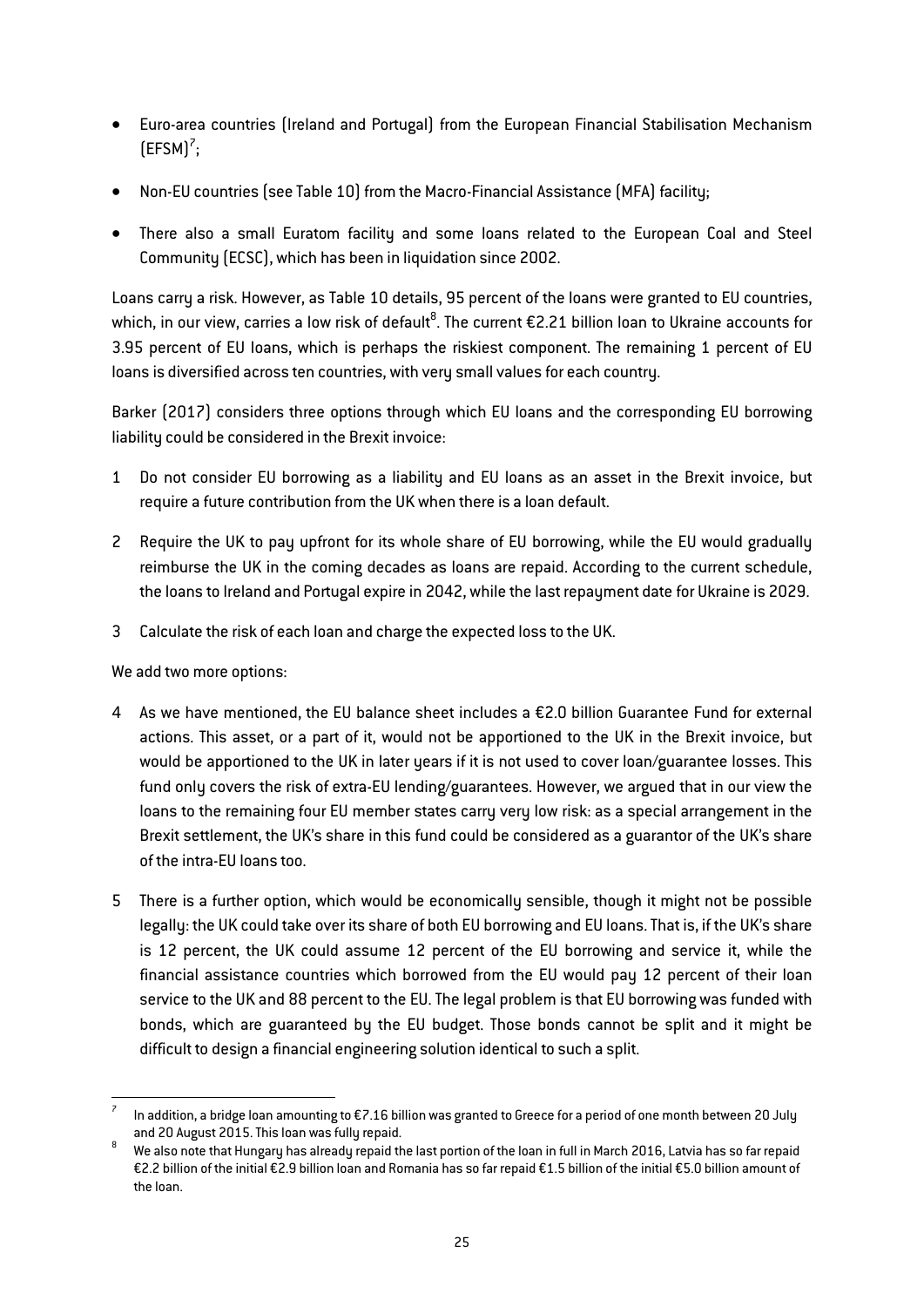Given that 95 percent of EU loans carry a very low risk in our view, we regard option (2) as very disproportionate. Option (3) involves difficult calculations. Option (5) could be economically sensible, but legally might not be possible. Therefore, options (1) and (4) seem to be reasonable to us.

|                                       | € billions | % all loans |
|---------------------------------------|------------|-------------|
| Portugal                              | 24.3       | 43.38%      |
| Ireland                               | 22.5       | 40.17%      |
| Romania                               | 3.5        | 6.25%       |
| Ukraine                               | 2.21       | 3.95%       |
| Hungary*                              | $1.5*$     | 2.68%       |
| Latvia                                | 0.7        | 1.25%       |
| Euratom                               | 0.3        | 0.54%       |
| The European Coal and Steel Community | 0.204      | 0.36%       |
| Tunisia                               | 0.2        | 0.36%       |
| Jordan                                | 0.18       | 0.32%       |
| Serbia                                | 0.18       | 0.32%       |
| Bosnia Herzegovina                    | 0.12       | 0.21%       |
| Armenia                               | 0.065      | 0.12%       |
| Former Yugoslav Republic of Macedonia | 0.024      | 0.04%       |
| Georgia                               | 0.01       | 0.02%       |
| Albania                               | 0.009      | 0.02%       |
| Kyrgyz Republic                       | 0.005      | 0.01%       |
| Montenegro                            | 0.004      | 0.01%       |
| Total                                 | 56.011     | 100.00%     |

## Table 10: Outstanding amounts of EU loans, end-2015

Source: Report from the Commission to the European Parliament and the Council on borrowing and lending activities of the European Union in 2015, COM(2016) 387 final, 15 June 2016, available at

https://ec.europa.eu/transparency/regdoc/rep/1/2016/EN/1-2016-387-EN-F1-1.PDF. Note: The European Coal and Steel Community has been in liquidation since 2002. The table shows outstanding amount of loans at the end of 2015, while the EU consolidated accounts includes incurred interest too and thereby report €56.9 billion for end-2015. \* Hungary has already repaid the loan in March 2016.

There are also some small loans granted from the budget (€0.4 billion), of which about €0.25 billion is in fact term deposits and therefore the riskiness of these small loans/deposits is very small.

In our Brexit bill calculations, we use the expected value of EU loans at the end of 2018 and therefore we make two adjustments to the end-2015 values:

- Hungary repaid the last €1.5 billion portion of the loan in March 2016.
- Romania is expected to repay €1.15 billion in 2017 and €1.35 billion in 2018.

While Ireland is expected to repay €3.9 billion and Portugal €0.6 billion in 2018, we will not consider those expected repayments, because the September 2016 post-programme monitoring report of European Commission (2016e) notes that "The redemption profile of EFSF and EFSM loans to Ireland currently extends until 2042, with the next principal repayment technically due in 2018… Ireland is expected to request the maturity extension of other EFSM loans as they become due in the future."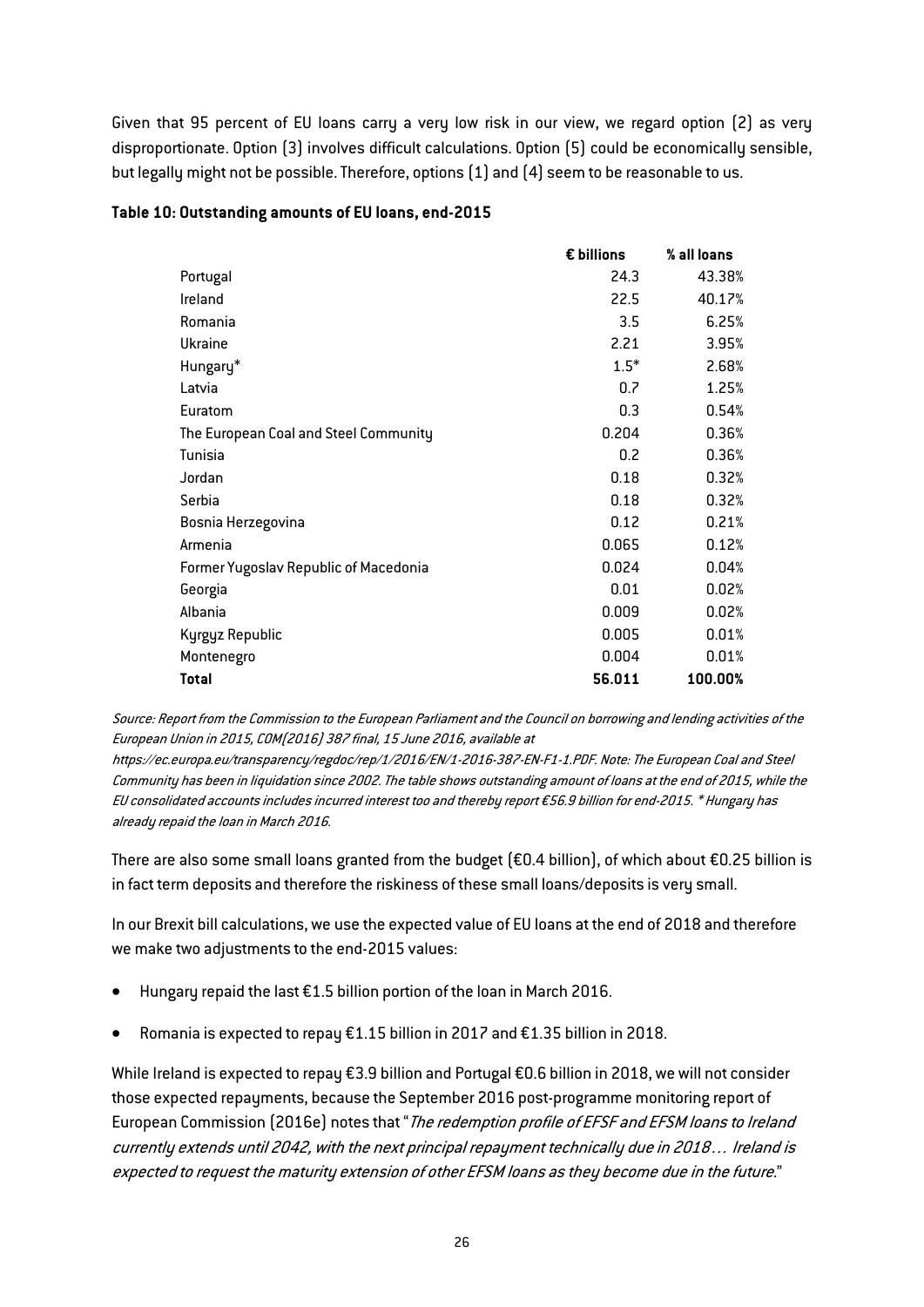Ukraine is expected to repay the EU loans between 2020-29.

Therefore, we subtract the already repaid €1.5 billion Hungarian loan and the expected €2.5 billion in Romanian repayments in 2017-18 from the €56.0 billion end-of 2015 outstanding stock of EU loans, leading to a value of €52.0 billion for end-2018.

In the end-year balance sheet calculation, accrued interest is added to the outstanding amount of loans. In 2015, €0.9 billion of accrued interest was added to the €56.0 billion of loans. We estimate end-2018 accrued interest at €0.7 billion and add that to the €52.0 billion value of loans.

## *4.5.3 EU staff pension and sickness insurance liabilities*

Employees of EU institutions and agencies participate in unique pension and sickness insurance schemes. Officials should contribute one-third to the financing of the pension scheme via a compulsory contribution from their salaries, while two-thirds comes from the member states via the general EU budget. EU countries jointly guarantee the payment of these benefits. In contrast to other international organisations $^9$ , there is no actual fund behind the pension and sickness schemes, but the pension scheme operates as a notional fund with defined benefits. Since there is no fund, active EU employees pay their annual pension contributions to the general EU budget, while actual pensions are paid from the general EU budget. Pension rights are gradually acquired by the active employees, so at each point in time, an estimate can be made of the total pension liability towards current and former EU staff. The EU staff sickness insurance system operates under the same principles $^{10}$ .

Whether or not the UK should contribute to the pension liability is an issue for negotiations. We summarise three possible interpretations of this liability in Section 5.

Given that EU staff members are supposed to contribute one third to their pension liability, one-third of so-far acquired pension rights will be funded by EU employees in the future, provided, of course that the EU continues to exist. Actual payments in the past ten years roughly corresponded to these shares (Figure 6).This theoretical one-third could be considered as an offsetting factor in the Brexit bill.

European Commission (2012b, page 19) notes that "The situation is different in other international organisations,

which either have a complete pension fund or are going through a period of transition after introducing a pension fund."<br><sup>10</sup> Though sickness insurance payments are capped: "*One-third of the contribution required to meet* shall be charged to the official but so that the amount charged to him shall not exceed 2 % of his basic salary." (Article 82 of the Staff Regulations, Official Journal of the European Union, 2014)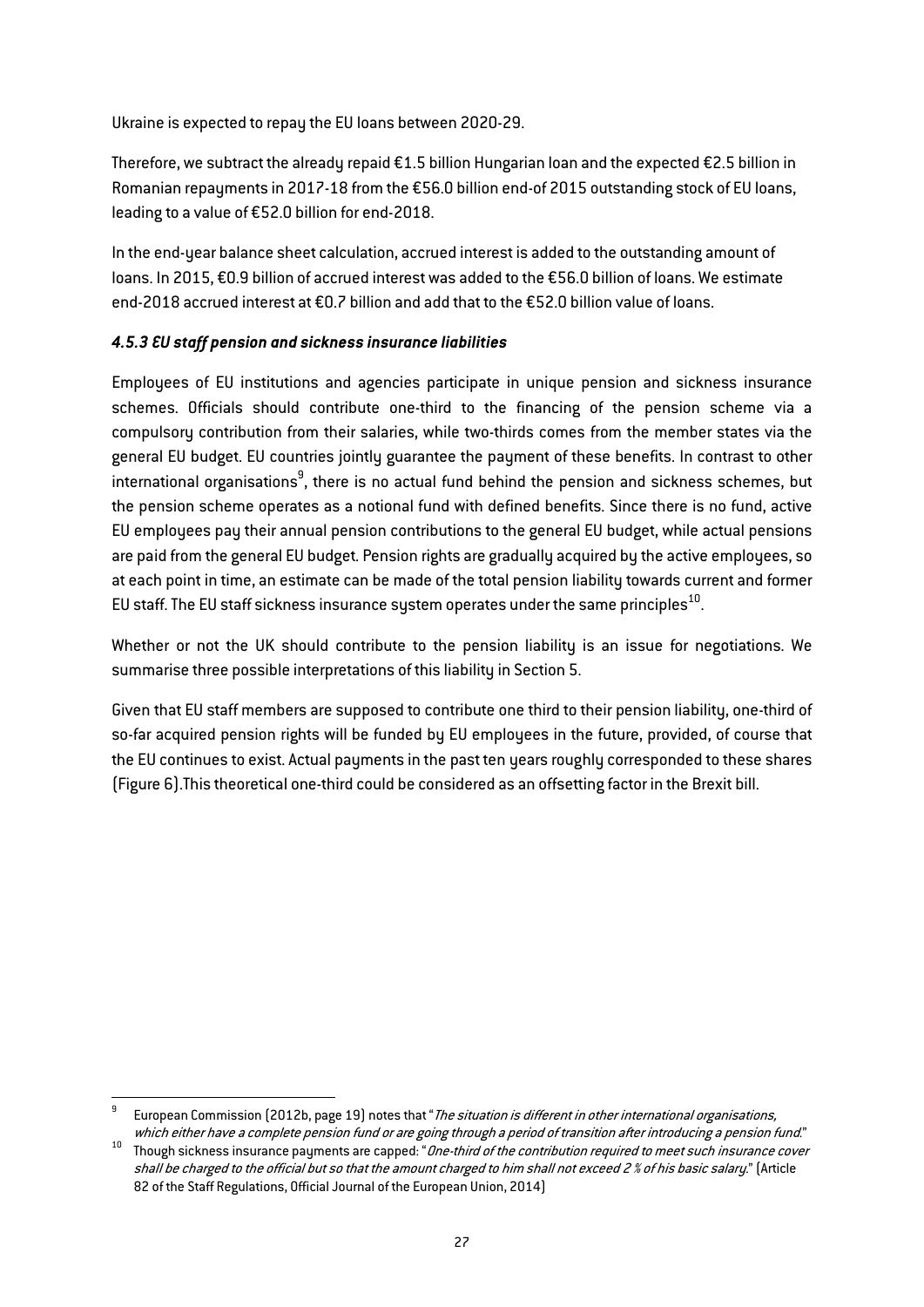![](_page_28_Figure_0.jpeg)

Figure 6: Annual pension payments form the EU budget and staff pension contributions (€ billions)

Sources: Total pension payments made: EU Annual Accounts, each year between 2007-15; Contributions to the pensions scheme (staff contributions and transfer or purchase of pension rights by staff) - General EU Budget, each year between 2007-2015, outturn data. Note: 'Transfer or purchase of pension rights by staff' represents the payment to the European Union of the actuarial equivalent or the flat-rate redemption value of pension rights acquired by officials in their previous jobs.

In relation to the pension/sickness insurance liability and offsetting payment by the EU staff in the future, it should be noted that:

- The pension liability estimate in the EU balance sheet is rather uncertain.
- Very likely, EU staff will contribute less than the required one-third, and thus calculating the offsetting future EU staff payment is even more uncertain.

In each year, the EU consolidated annual accounts present an estimate for the present value of future pension and sickness insurance liabilities of current and former EU officials. The present value of these liabilities was €63.8 billion at the end of 2015, made up of three main items:

- The Pension Scheme of European Officials (PSEO)  $\epsilon$ 55 billion;
- The pension scheme for top officials (current and former members of the Commission, European Parliament, Court of Justice, Court of Auditors, Secretaries General of the Council, the Ombudsman, the European Data Protection Supervisor, the European Union Civil Service Tribunal) – €1.5 billion;
- The Joint Sickness Insurance Scheme  $E$ 7.4 billion.

As Figure 7 below shows, this liability increased from €15 billion in 2001 to €33 billion in 2005, then wavered around €35 billion in 2005-11, after which it almost doubled to €64 billion by 2015. There was a rather large 39 percent increase in the number of EU staff from 2005-11, so it might look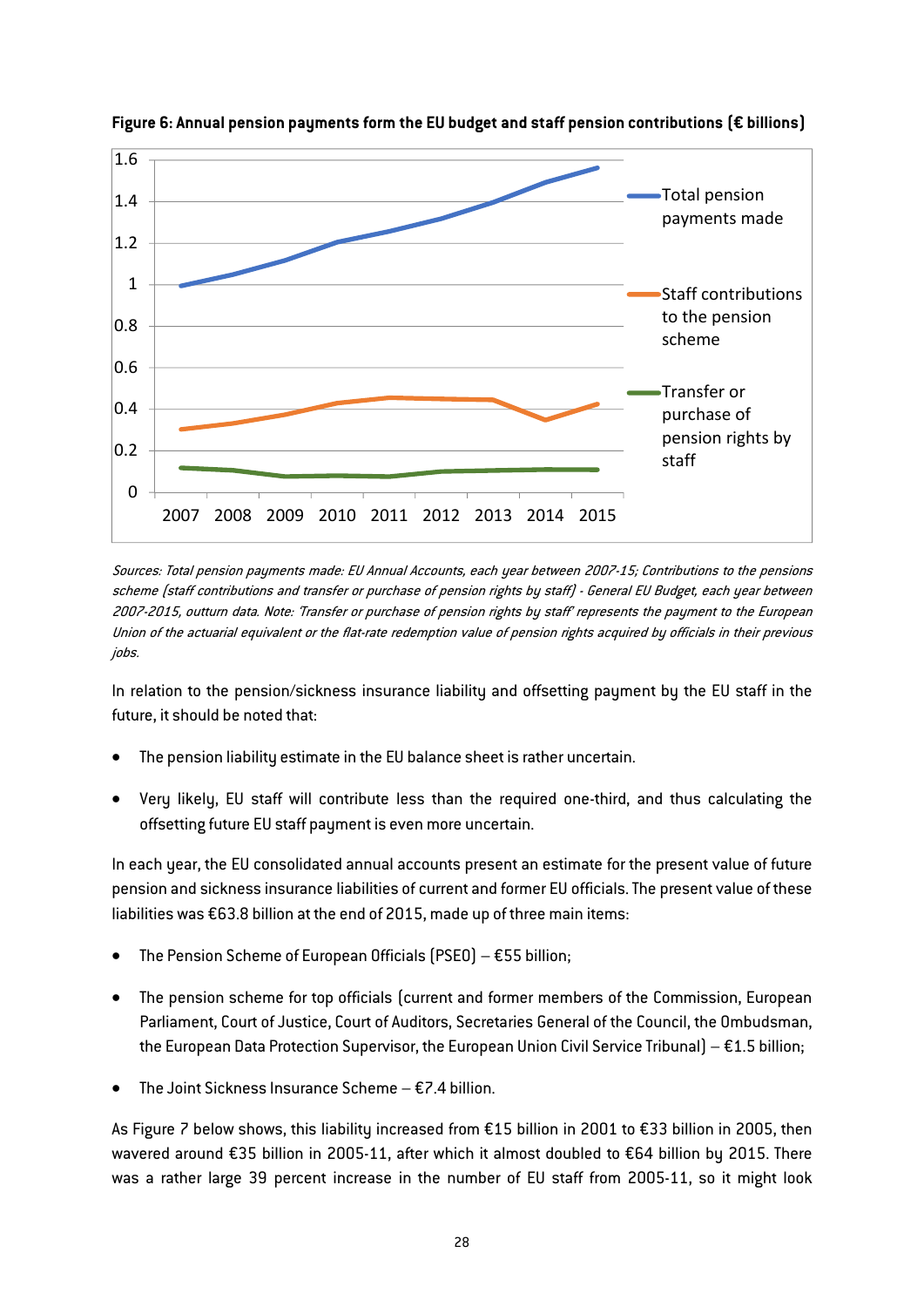puzzling that the pension liability remained more or less the same during this period, and even fell between 2010 to 2011. From 2011 to 2015, employment increased only by 8 percent, which can therefore explain only a small part of the doubling of liabilities in this period (see Darvas, Efstathiou and Goncalves Raposo, 2017b).

![](_page_29_Figure_1.jpeg)

Figure 7: Present value of pensions and sickness insurance benefit liabilities in the EU balance sheet (€ billions)

Source: Bruegel based on reports in the EU consolidated annual accounts in each year between 2001-15. In 2004, there was a change in the way accounts were reported. Up to 2003, the item shown is "Provision for Pension Scheme liabilities"; from 2004 onwards, it refers to "Employee benefits".

Though according to the EU's Staff Regulations contributions made by EU employees are meant to cover one third of the cost of pensions rights, it is difficult to estimate what contribution rate paid by EU staff will lead to the defined benefits. This is because interest rates and other significant inputs into the calculation change from year to year. Consequently, the contribution rate applied to the staff's salaries in order to yield the required revenue is subject to adjustment on the basis of a report by Eurostat every year. Figure 8 shows that the contribution rate that EU staff pay from their salaries has actually been falling in recent years, in sharp contrast to the doubling of the EU balance sheet pension liability in 2011-15.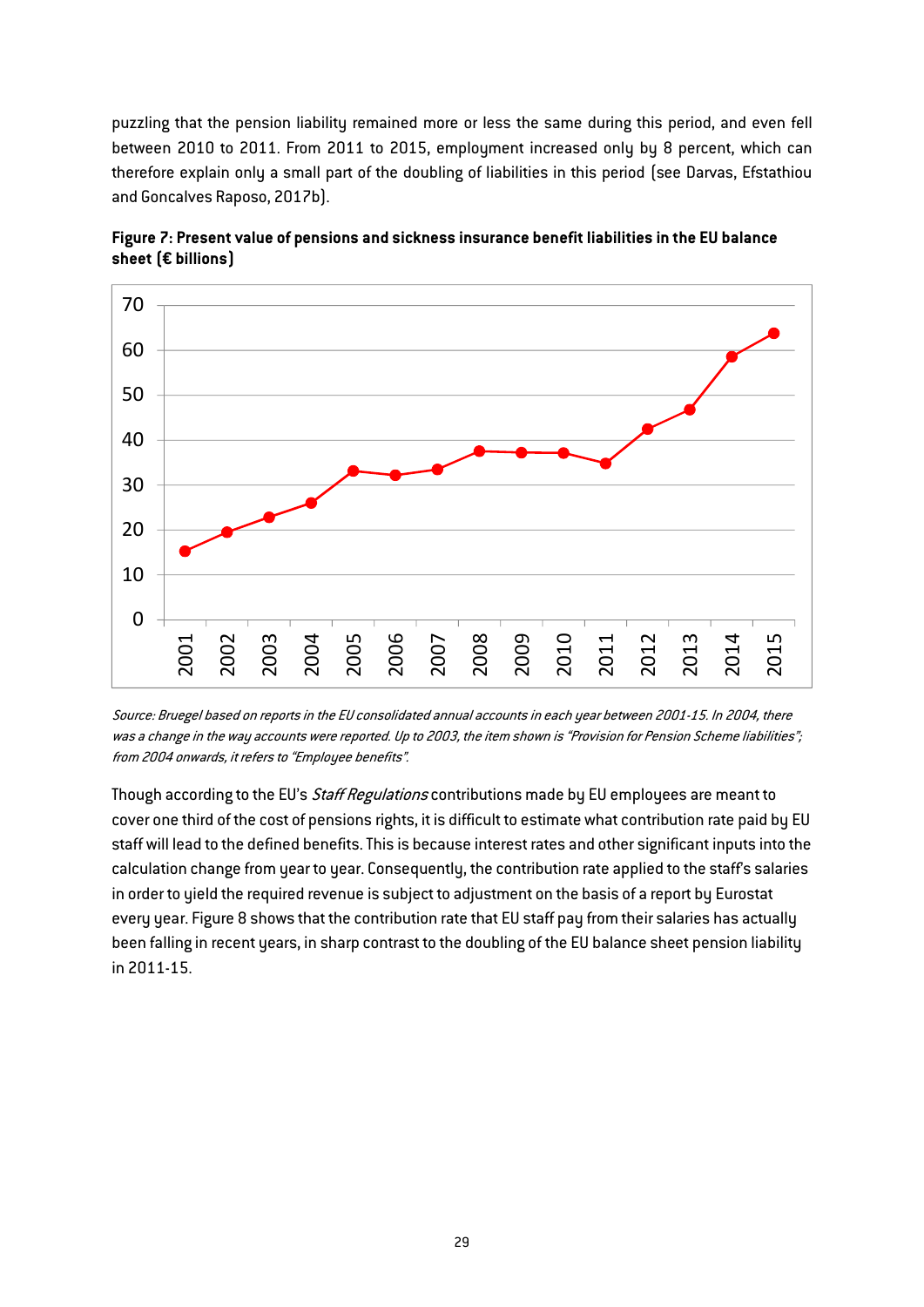![](_page_30_Figure_0.jpeg)

## Figure 8: Pension contribution rate paid by EU staff

Source: Reports on the actuarial assessment of PSEO, various years; Council Regulations adjusting the rate of contribution to the pension scheme of officials and other servants of the European Union, various years. Notes: Rate required for actuarial balance is the rate calculated by Eurostat in its assessment reports for the various years. The rate set by regulation is the contribution rate set by Council Regulations up to 2013. Since 2014, the rate is set by a

Commission Notice. The rate set by the Council does not equal the equilibrium actuarial rate calculated by Eurostat due to the provisions of Staff Regulations, Annex XII, Articles: 2(2) which capped the rate at 9.75% in 2004 and 10.25% in 2005; 2(1) which stipulates that the change between years cannot exceed +/-1%. In 2014 the rate was retroactively revised for 2011, 2012 and 2013, following a European Court of Justice ruling. The retroactive change for 2013 was based on a Eurostat report that calculated the actuarial balance rate retroactively at 10.6%, but the Council set it at 10.9%.

The key reason for the different directions taken by the balance sheet pension liability and the staff pension contribution rate is related to the real discount rate used in the calculations. Different discount rates are used for the two calculations. In 2015, the balance sheet calculation used a real discount rate of 0.6 percent, while the EU staff contribution rate calculation used a real discount rate of 2.7 percent, which increased even further to 2.9 percent in 2016. The lower the discount rate, the higher the balance sheet liability and the staff contribution rate.

Therefore, the present value of the same liability (future pension and sickness insurance payments related to EU staff) looks much larger in the EU balance sheet calculations (because of the lower discount rate) than in the EU employee contribution rate calculations (because of the higher discount rate) (see Figure 9).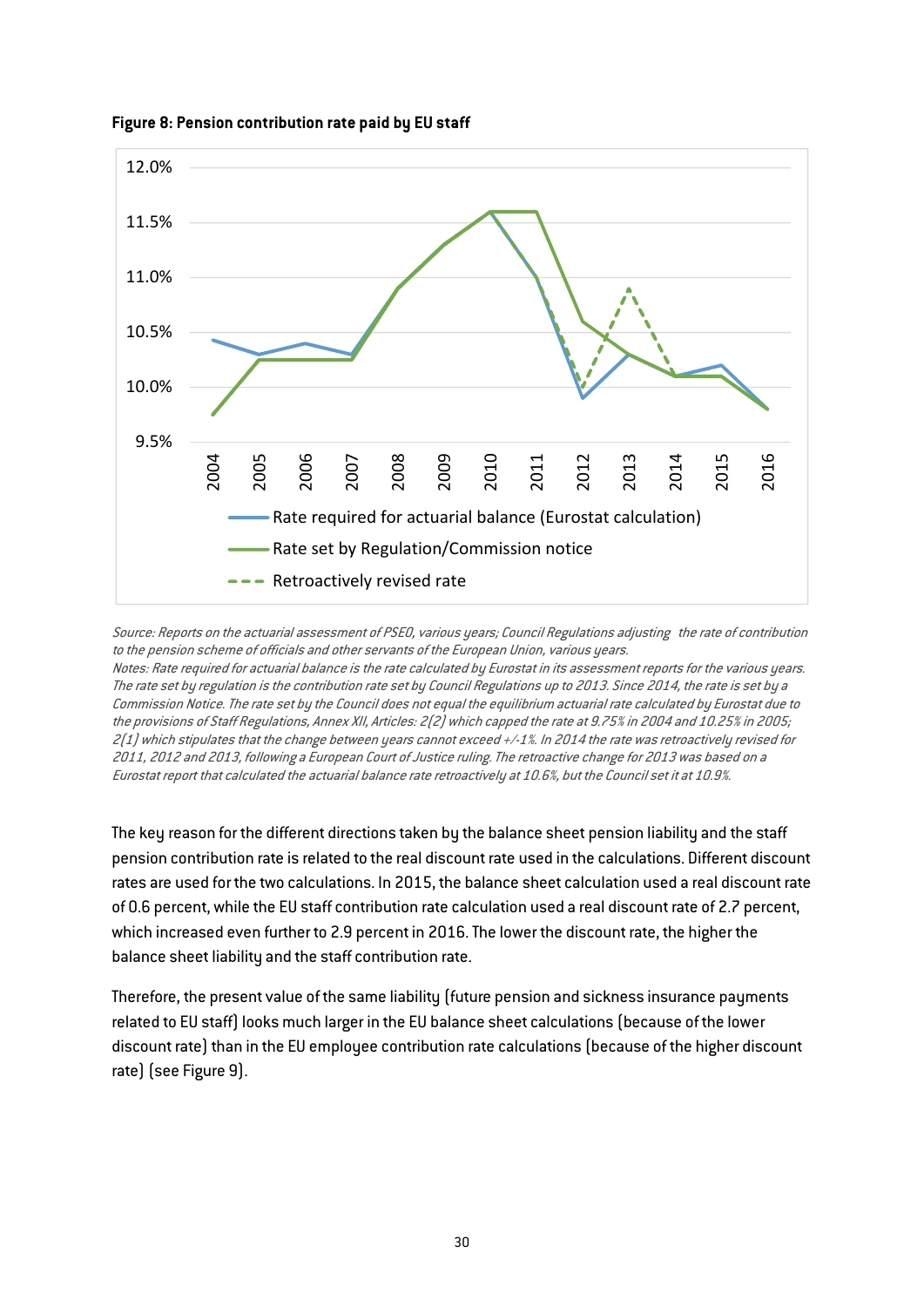![](_page_31_Figure_0.jpeg)

![](_page_31_Figure_1.jpeg)

Source: Bruegel based on reports on the consolidated annual accounts of the EU each year between 2001-15. Pension Scheme of European Officials (PSEO): Actuarial assumptions used in the assessment, various years. Note: for the balance sheet calculations, the nominal discount rate in 2015 was the zero-coupon euro-area rate 18 years ahead for pensions and 20 years for sickness insurance. In earlier years, the maturity was different (19 years for both). The definition of the inflation rate varied: in 2004 it was the actual backward-looking inflation from 2003 to 2004, while since 2005 inflationary expectations are derived from inflation-linked bonds for the same maturity as the nominal discount rate. For the staff contribution discount rate, a moving average of the past 12 years real discount rates (RDR) was used until 2012. After this date, the length of the moving average has increased to 16 years in 2013 and 18 in 2014, and this will be gradually increased to a 30-year average by 2021.

Figure 9 solves the puzzle behind the apparent discrepancy between the huge expansion of EU staff in 2005-11 but the broadly stable balance sheet pension liability: the euro crisis. An average euro-area interest rate is used for the discount rate. After 2008, nominal interest rates increased in financial assistance countries and in Italy and Spain, while inflationary expectations fell. This increase was only partly compensated for by the fall in real interest rates in Germany and other euro countries with sound fiscal positions. Consequently, the euro-area average real interest increased from 2.0 percent in December 2009 to 3.0 percent in December 2011. This increase in the average euro-area real interest kept the balance sheet pension liability broadly unchanged in this period, and even contributed to a fall in this liability from 2010 to 2011 (Figure 7). Why should the EU's pension liability decline when Italy faces a fiscal crisis?

With ECB President Mario Draghi's "whatever it takes" speech in July 2012 and the subsequent introduction of the ECB's outright monetary transactions (OMT) instrument, along with other major changes to the EU's economic governances, such as the summer 2012 decision to develop a European banking union, the fiscal crisis in Italy and Spain started to abate and interest rates fell. As a consequence, the EU balance sheet pension liability started to increase at a very rapid pace.

In our view, this episode highlights that it is inappropriate to use the euro-area average interest rate, which is not a risk-free rate. A more reasonable option would be the use of average interest rates of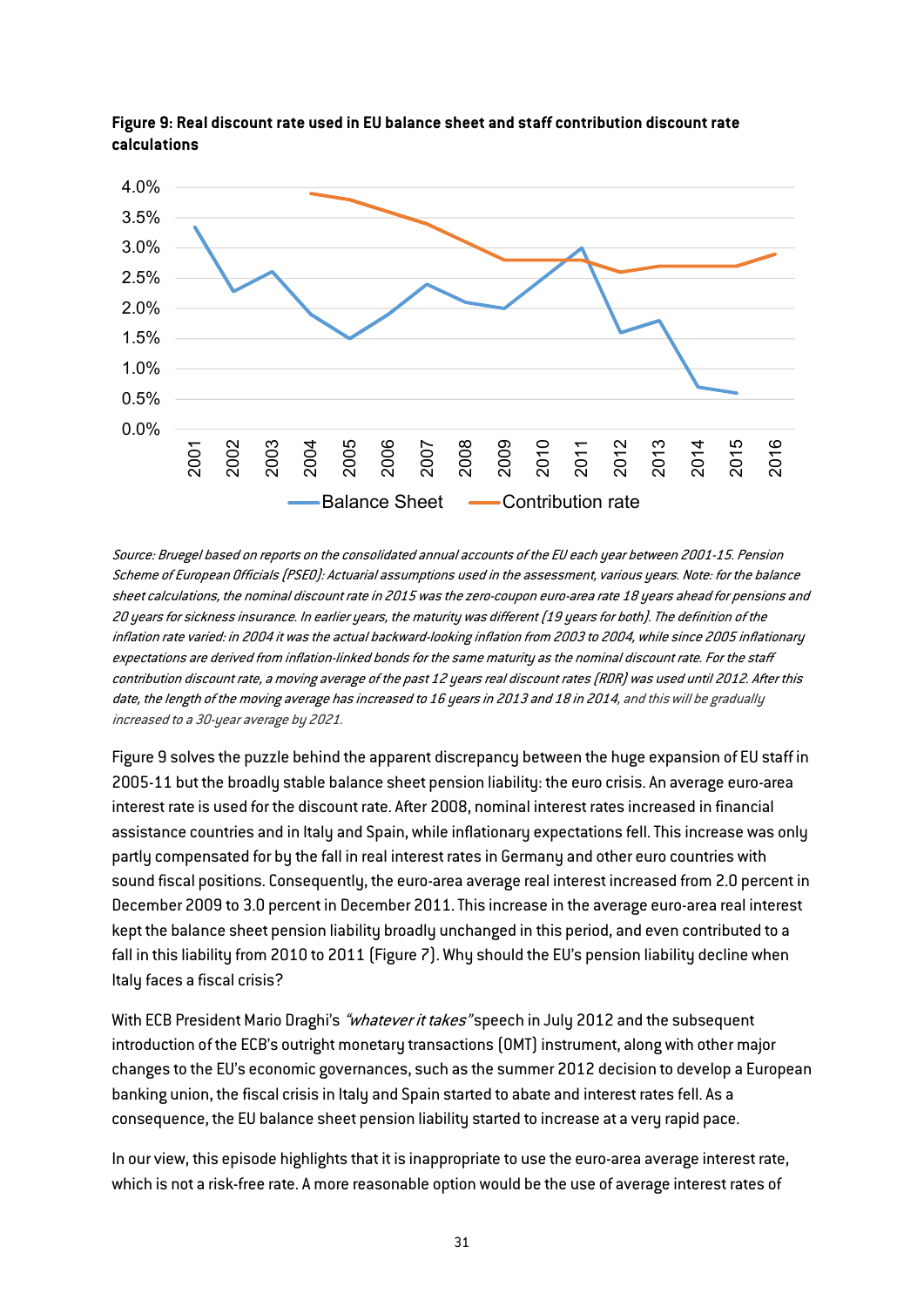only AAA-rated countries.

The euro crisis also impacted the discount rate used for EU staff contribution rate calculations, but there was a much stronger, seemingly technical factor, which kept the discount rate rising even in recent years:

- The staff contribution rate calculation uses a historical moving average of interest rates: a 12-year average was used until 2012, it was 18 years in 2015, and this will be gradually increased to a 30-year average by 2021;
- By contrast, the EU balance sheet calculation uses the most recent values of the nominal discount and inflation rates (ie the December value in each year) $^{11}$ .

Since nominal and real interest rates have fallen in many advanced countries in the past 30 to 40 years (with the temporary exception of euro-area crisis countries in 2010-12), there was a big decline in the balance sheet discount rate after the euro crisis abated after 2012. This decline pushed up the present value of pension/sickness insurance liabilities. In contrast, since the length of the historical moving average used for the staff contribution calculations has gradually increased in recent years, that discount rate has in fact increased, contrasting with the global decline in interest rates $^{12}$ .

The use of a moving average is justified only if real interest rates are assumed to have a stable mean, from which actual yearly values deviate due to temporary shocks. However, a large body of academic research concludes that the decline in real interest rates in advanced countries is a global phenomenon caused by various structural factors, which will likely keep real interest rates low in the coming decades $^{13}$ .

Therefore, the use of a relatively long moving average to calculate the staff contribution rate is unjustified and leads to underfinancing relative to the theoretical one-third contribution requirement. The backward extension of the moving average exaggerates the problem even further, because real interest rates were around 5 percent in the early 1990s, which years will be gradually included in the moving average.

This implies that EU staff have been underfinancing their pensions relative in the past years and will continue to underfinance for more than a decade to come, comparted to the theoretical one-third requirement. The gap will be paid by the EU member states.

To sum up, the strong dependence of the balance sheet liability on the actual interest rate in a particular month makes the present value calculations of the balance sheet uncertain, while

 $11$  There are two additional differences too: [i] EU balance sheet calculations use the expected inflation rate for the euro area (derived from inflation-linked government bonds of euro countries), but the employee contribution rate calculations use a historical average of past inflation for the EU as a whole; (ii) EU balance sheet calculations currently use a 18-year maturity discount rate (earlier it was 19-year maturity), but the employee contribution rate calculations consider a 21-year maturity discount rate; both consider the average euro area rate. These differences have varying impacts on the real discount rate: EU inflation used to be higher than euro-area inflation, and expected inflation tend to

be lower than historical inflation. Nominal interest rates tend to be higher at longer maturities.<br><sup>12</sup> Another reason for the increase of the real interest rate used for calculating the staff contribution rate from 2.7 p 2015 to 2.9 percent in 2016 is that in 2016 a lower inflation rate is considered in the 1997-2004 period than in the 2015 calculation.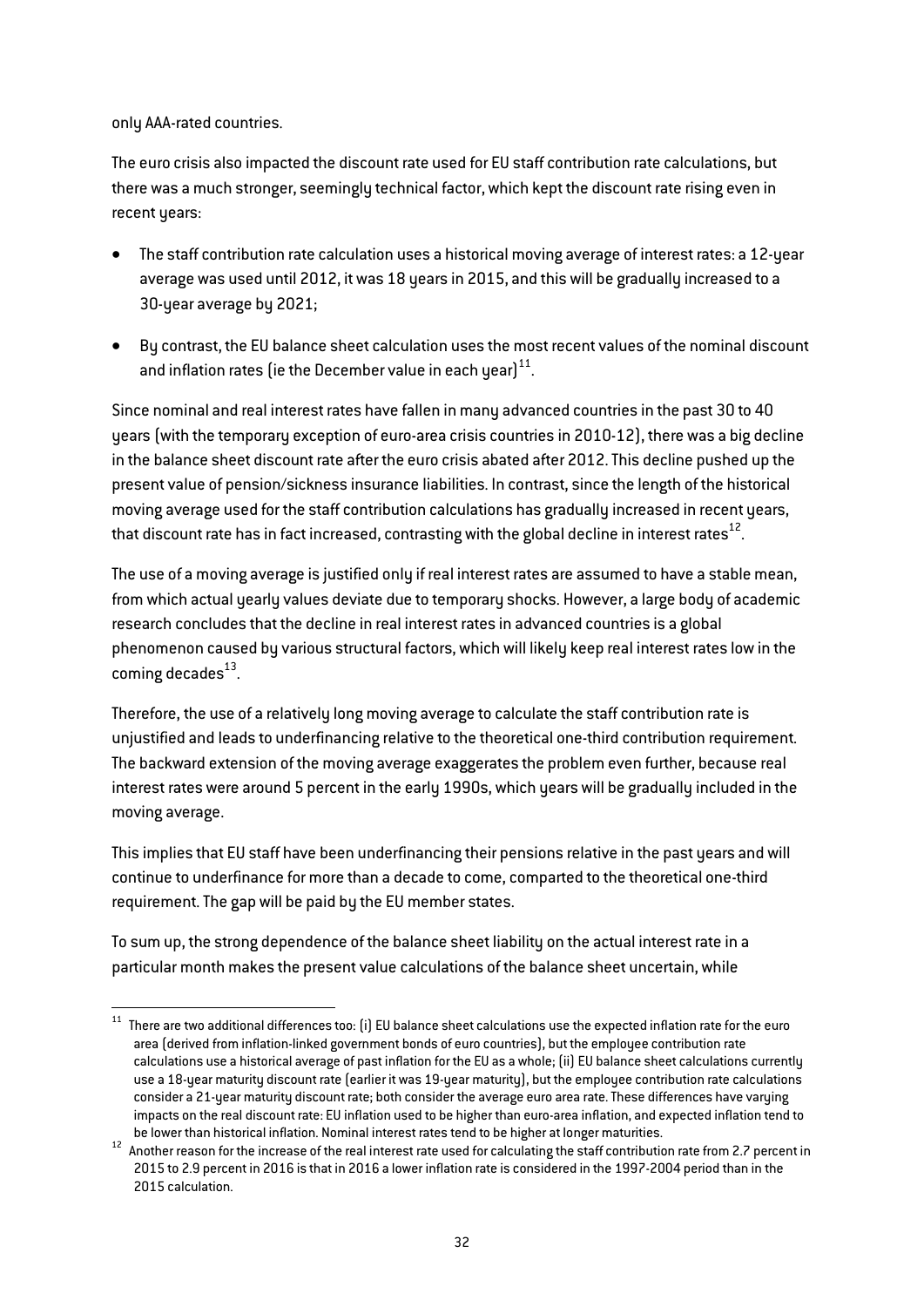underfinancing by the EU staff makes it difficult to calculate the offsetting payment by future EU staff that should be considered in the Brexit bill calculations. These problems are coupled with the problem arising from the use of a non-risk free rate (ie the euro-area average). If an interest rate closer to a risk free rate would be used, such as eg the average interest rate of AAA-rated euro-area government bonds, then both the EU balance sheet liability and the contribution rate that EU staff pays would increase, probably substantially.

## 4.6 Assessing EU assets

We have so far considered the following offsetting assets and claims in the Brexit bill:

- The UK's rebate,
- EU loans,
- Future pension contributions of EU employees,
- Contingent assets.

Of these, only EU loans appear in the EU's balance sheet. But the balance sheet includes many other assets, according to the 2015 EU consolidated annual accounts (see European Commission, 2016c). Figure 10 summarises changes in the six main categories of EU balance sheet assets between 2004 and 2015.

![](_page_33_Figure_8.jpeg)

![](_page_33_Figure_9.jpeg)

Source: reports on the Consolidated Annual Accounts of the EU in each year between 2001-15.

 $^{13}$  See, for example, Holston, Laubach and Williams (2016), Laubach and Williams (2016) and Rachel and Smith (2015).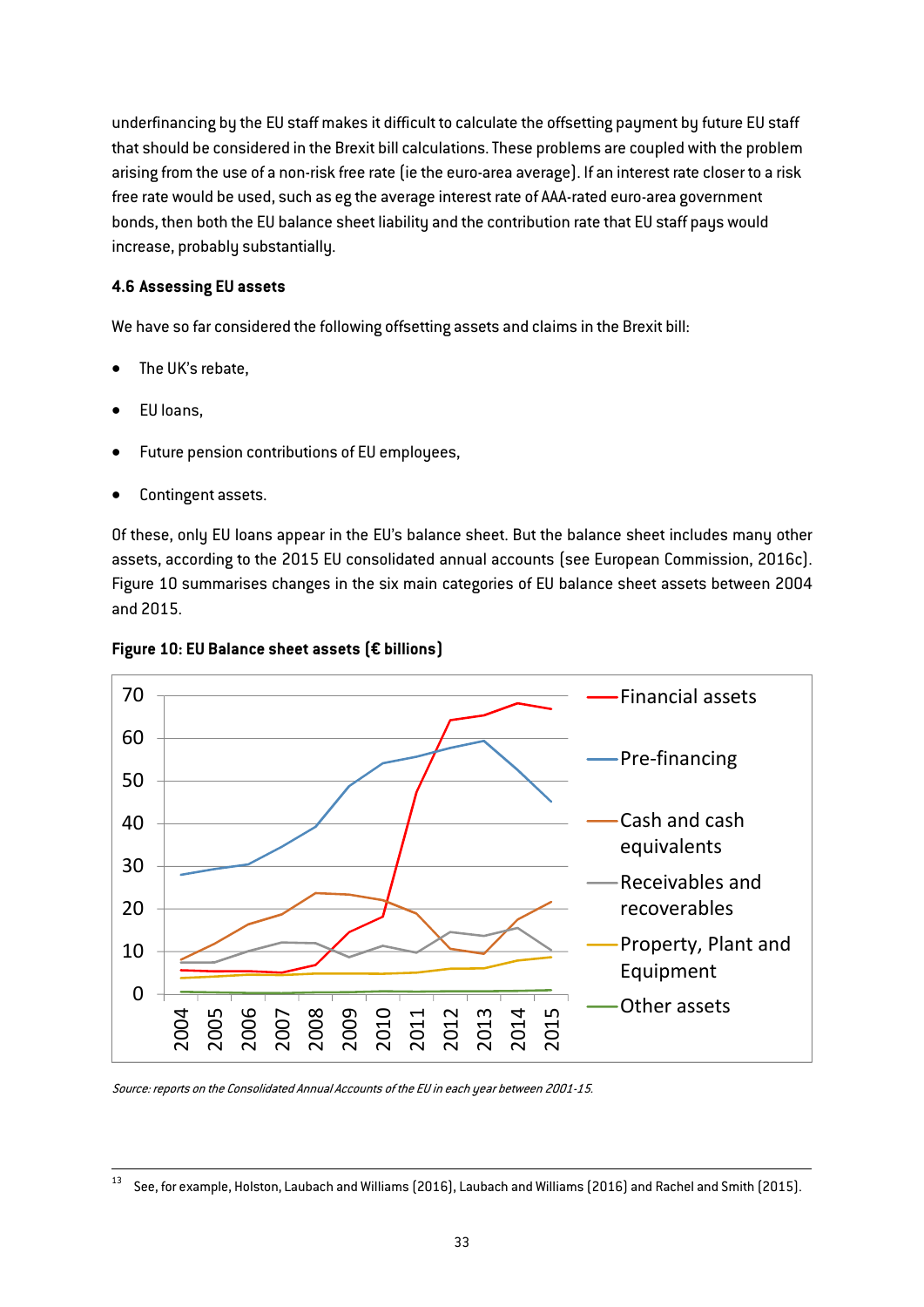Balance sheet asset 1. Financial assets were about €5 billion in 2004-07, after which this asset category expanded primarily because of financial assistance loans. At the end of 2015, financial assets amounted to €67 billion, of which loans comprise €56 billion (plus €0.9 billion accrued interest) and available-for-sale financial assets worth €9.6 billion. We discussed the loans granted by the EU in Section 4.5.2.

Available-for-sale financial assets include:

- €2.6 billion provisionally cashed fines related to competition cases, which are allocated to a specially created fund (BUFI (budgetary fines) Fund);
- €2.0 billion Guarantee Fund for external actions, which is intended to cover any defaulting loans guaranteed by the EU, including loans under macro-financial assistance (MFA), Euratom loans outside the EU, and European Investment Bank lending operations outside the EU;
- €1.7 billion related to the liquidation of the European Coal and Steel Community;
- €0.2 billion in shares in the European Bank for Reconstruction and Development;
- €3.1 billion instruments related to various facilities, such as Risk Sharing Finance Facility (RSFF), Horizon 2020, ETF Start up and Project Bond Initiative.

Balance sheet asset 2. Pre-financing (€45.2 billion at end-2015) is a cash advance from the EU to cover future expenses related to EU-funded projects. If the beneficiary does not spend the advance, they have the obligation to return it to the EU. Pre-financing is thus considered an asset, because it is perhaps going to be returned if unused. As funding recipients submit their final costs, the value of pre-financing as an asset decreases. As new payments are allocated, the value increases.

In the case of pre-financed projects, commitments are already matched by payments and therefore pre-financed projects are not outstanding (RAL), meaning that the UK has already provided the required resources for its share of these commitments. Therefore, EU pre-financing would offset a part of the UK's share of future EU commitments only if pre-financing is not used but is returned to the EU. Since receivables and recoverables (the balance sheet assets 4 below) already include a recovery of €0.3 billion of pre-financing, and we consider receivables and recoverables as assets, we do not assume any further recovery from the €45.2 billion of pre-financing.

Balance sheet asset 3. Cash and cash equivalents (€21.7 billion at end-2015) are comprised mainly of accounts that the Commission keeps with the Treasuries and/or Central Banks of the member states for the purposes of obtaining their budget contributions (€17.1 billion). To execute payments, the Commission also maintains accounts at commercial banks (€0.1 billion), to which it transfers funds only when the need for payment arises. About €1.9 billion is cash relating to fines and another €1.9 billion relates to institutions other than the Commission, agencies and bodies.

Balance sheet asset 4. Receivables (€0.6 billion at end-2015) and recoverables (€9.7 billion at end-2015) refer to amounts of earned revenue that have not yet been paid. Receivables (a rather small value) emanate from exchange transactions, such as the receipt of payments for the services and goods the EU provides. Much more significant are recoverables, which are revenues owed arising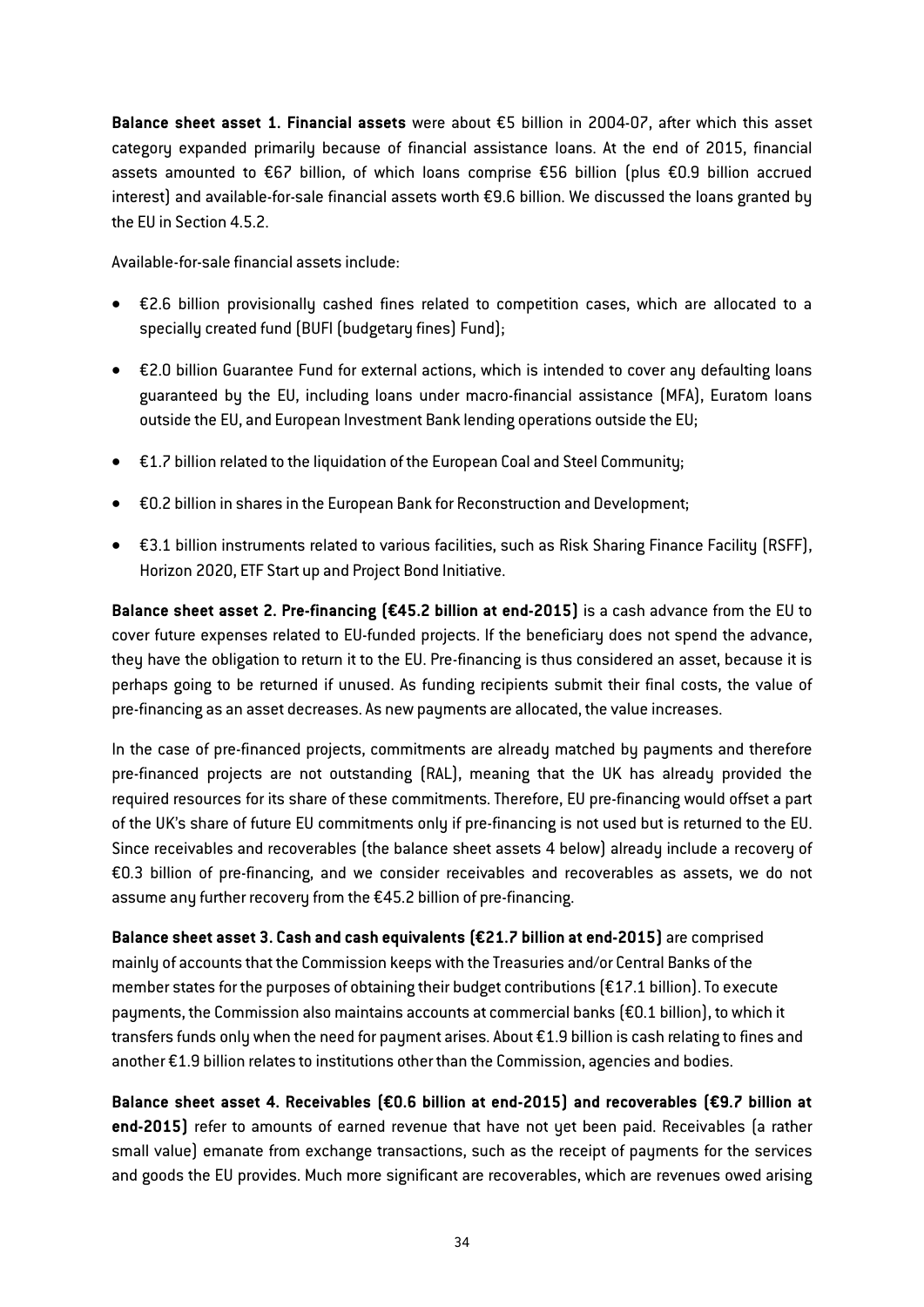from non-exchange transactions. These are transactions such as entitlements to tax and contribution revenue, for which the amount of revenue due is not directly linked to what the EU provides in exchange $^{14}$ . As [Table 12](#page-35-0) indicates, most recoverables are payments that member states failed to pay. If member states paid on time, the cash holdings of the EU would be higher. Therefore, these claims on the member states could also be considered as an offsetting asset in the Brexit bill calculations.

| <b>Recoverables</b>                      | 9,740  |       |
|------------------------------------------|--------|-------|
| <b>Recoverables from Member-States</b>   | 7,703  |       |
| <i>Own resources recoverables</i>        |        | 3,573 |
| EAGF and rural development recoverables  |        | 3,705 |
| Pre-financing recovery expected          |        | 313   |
| VAT paid and recoverable                 |        | 37    |
| Other                                    |        | 75    |
| <b>Fines</b>                             | 1,601  |       |
| Accrued income and deferred charges      | 369    |       |
| Other                                    | 67     |       |
| <b>Receivables</b>                       | 585    |       |
| Customers                                | 225    |       |
| Impairment on receivables from customers | $-107$ |       |
| Deferred charges                         | 228    |       |
| Other receivables                        | 240    |       |
| Total receivables and recoverables       | 10,325 |       |

<span id="page-35-0"></span>Table 12: The composition of receivables and recoverables, 2015, € million

Source: 2015 consolidated accounts of the European Union (European Commission, 2016c)

Balance sheet asset 5. Property, plant and equipment (€8.7 billion at end-2015) encompasses tangible assets such as land and buildings (€2.2 billion), finance leases (€1.7 billion), plant and equipment (€0.7 billion) and computer hardware (€0.1 billion). A further €3.8 billion is the value of assets under construction.

Balance sheet asset 6. Other assets, less than €1 billion in 2004-15, include intangible assets, inventories and other investments.

With the exception of EU loans for which the repayment schedules are available, it is difficult to forecast the other main balance sheet asset categories, so we use their end-2015 values in our Brexit bill calculations.

The balance sheet value of property, plant and equipment may continue to increase slightly in the coming years as the EU will invest in its own buildings, equipment, etc. However, we cannot project the increase, which will be anyway minor compared to the overall Brexit invoice. And an even more important question is whether property is properly evaluated in the EU's balance sheet, as argued by Barker (2017).

 $14$  As EU Accounting Rule 3 puts it, "there is no direct exchange relationship between paying the tax or the contribution and receiving EU services or transfers".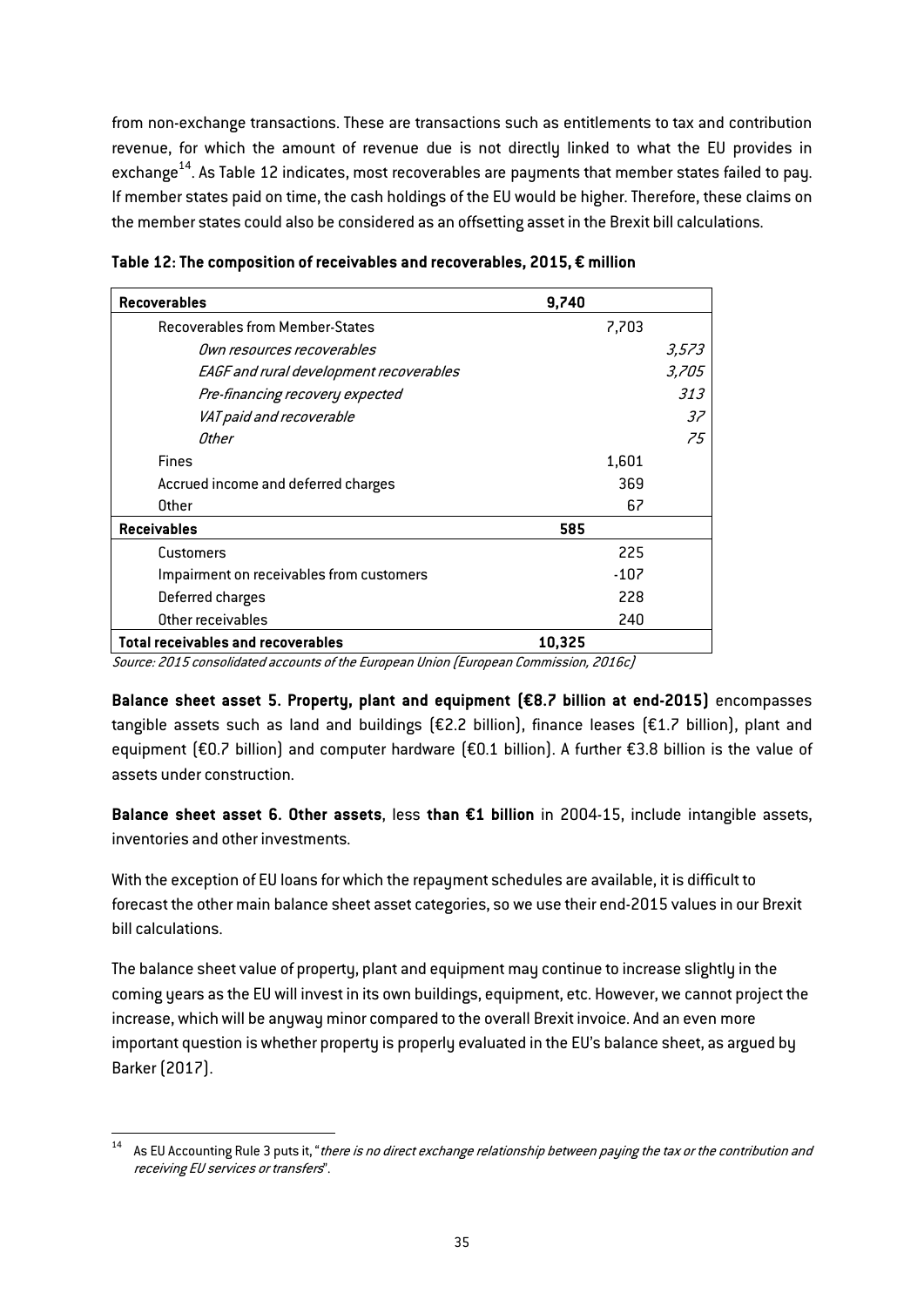## 4.7 The UK's share

[Table 13](#page-36-0) shows the structure of EU budget revenues in 2015. The bulk of it, €137.3 billion out of the total €146.0 billion, came from own resources, which are the contributions directly attributed to member states. Own resources have two components: total national contribution (€118.6 billion), which also takes into account adjustments among the EU member states because of the UK rebate, and traditional own resources (€18.7 billion), which predominantly consists of customs duties.

## <span id="page-36-0"></span>Table 13: EU budget revenues in 2015, € billions

| 1. Total own resources $[=1.1+1.2]$                                               | 137.3 |       |        |
|-----------------------------------------------------------------------------------|-------|-------|--------|
| 1.1 Total national contribution $[=1.1.1+1.1.2+1.1.3]$                            |       | 118.6 |        |
| 1.1.1 GNI-based own resource                                                      |       |       | 101.0  |
| 1.1.2 VAT-based own resource                                                      |       |       | 18.1   |
| 1.1.3 UK rebate and other corrections                                             |       |       | $-0.5$ |
| 1.2 Traditional own resources                                                     |       | 18.7  |        |
| 2. Other revenue                                                                  | 7.3   |       |        |
| 3. Surplus from previous year                                                     | 1.4   |       |        |
| 4. Total revenue $[=1+2+3]$                                                       | 146.0 |       |        |
| Source: DG-Budget: EU expenditure and revenue database, available at available at |       |       |        |

<http://ec.europa.eu/budget/library/biblio/documents/2015/internet-tables-2000-2015.xls>

Note: the UK rebate is non-zero for the EU as a whole in most years. In 2015, while the UK received €6.1 billion rebate, the other 27 member states paid €5.6 billion in total. In some other years, the UK received less than the amount the other member states paid.

A reasonable approach to calculating the UK's share in outstanding post-Brexit commitments is to consider the UK's historical share in gross EU budget contributions. The question is whether the rebate-adjusted or non-adjusted gross contribution should be considered.

The rebate has been in place since 1985 and aims to reduce the UK's contribution to the EU budget, which suggests that the UK's share in gross contributions should take the rebate into account. Also, EU budget reporting includes the UK rebate in the 'Total national contribution', that is, the rebate is considered as a factor reducing the UK's gross contribution to the EU budget.

However, one may also argue that the rebate is a separate payment to the UK which reduces the UK's net contribution, but it is a different matter from gross contributions, in which case the gross contributions should not be adjusted by the rebate.

A further question is what time period to take into account for the calculation of the UK's historical share.

Figure 11 shows the UK's share of gross budget contributions both with and without the rebate. The UK's share has been somewhat volatile, partly reflecting the euro value of UK GNI, which the GNI-based resources directly relate to, while the VAT-based resources may also correlate with the GNI.

The euro value of UK GNI also depends on the exchange rate. For example, the temporary fall of the UK's share in 2008-09 might be related (at least partly) to the fall in value of the pound sterling relative to the euro, while the large increase of the UK's share in 2015 was (partly) related to the appreciation of the pound against the euro in 2015 (Figure 12). Since the pound depreciated in 2016 and its value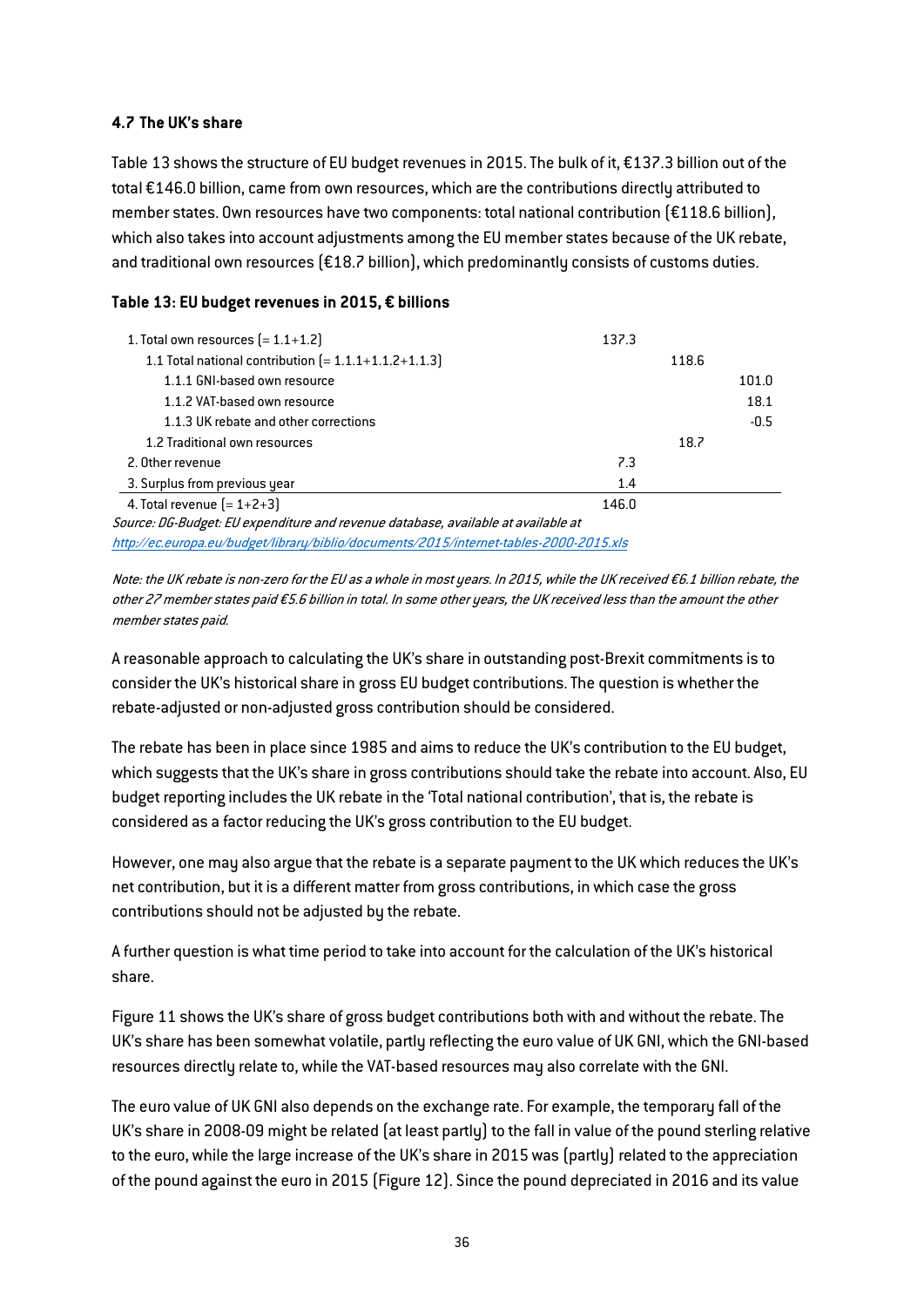has remained relatively weak compared to the euro since then, the UK's share in EU budget contributions will likely fall in 2016 and later years, compared to the high 2015 value.

Because of the volatility of the UK's share, it would be reasonable to use a historical average, for which the post-2007 period could be considered, when the EU had 27 member states. Croatia joined the EU in 2013 and too little time has passed since then, but also Croatia's share of the gross EU budget contribution was a mere 0.3 percent in 2014-15: taking into account Croatia's hypothetical share in 2008-2012 would hardly change the UK's share.

It is noticeable that the UK's rebate-adjusted share has hovered at 12 percent in most years. The average share in 2009-15 was also 12.00 percent, while the average share in 2000-15 was almost identical at 12.01 percent. We therefore apply 12.00 percent for the purposes of our calculations. In an alternative scenario, we also consider the UK's non-rebate adjusted share, which was 15.7 percent on average from 2009-15.

![](_page_37_Figure_3.jpeg)

![](_page_37_Figure_4.jpeg)

Source: Bruegel using data from DG-Budget on EU expenditure and revenue. (available at

[http://ec](http://ec.europa.eu/budget/library/biblio/documents/2015/internet-tables-2000-2015.xls).[europa](http://ec.europa.eu/budget/library/biblio/documents/2015/internet-tables-2000-2015.xls).[eu/budget/library/biblio/documents/2015/internet-tables-2000-2015](http://ec.europa.eu/budget/library/biblio/documents/2015/internet-tables-2000-2015.xls).[xls](http://ec.europa.eu/budget/library/biblio/documents/2015/internet-tables-2000-2015.xls) ). Note: the EU had 15 members in 2000-03, while it was enlarged in 2004, 2007 and 2013 to 28 members. The decline in the UK's non-adjusted share in EU budget contributions partly reflects the impact of EU enlargements.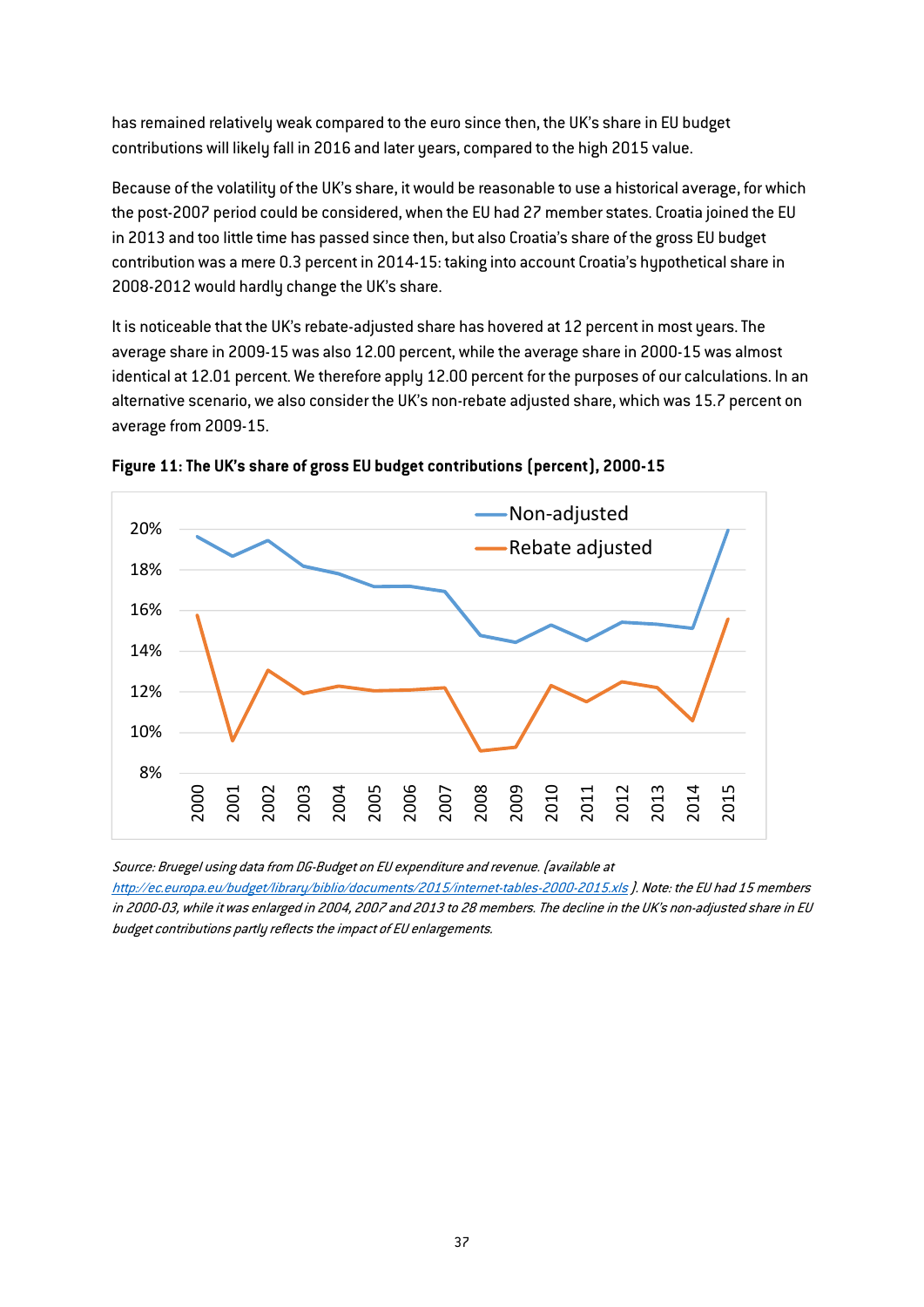![](_page_38_Figure_0.jpeg)

Figure 12: Euro-pound sterling exchange rate, 2000-17

Source: Eurostat's "Euro/ECU exchange rates - annual data [ert bil eur a]" dataset. Note: annual average data. For 2017 the average of January and February is indicated.

## 4.8 The net Brexit bill

There are many different options in terms of how to take into account the various liabilities/commitments and offsetting assets/claims in the Brexit bill. We discuss these options in Section 5 and present some key scenarios in [Table 1.](#page-2-0)

## 4.9 Summary of possible assets and liabilities

To sum up, the following liability and asset categories might be considered in the Brexit bill (the numbering below for both liabilities and assets coincides with the numbering in [Table 1](#page-2-0) of the executive summary).

## Liabilities and commitments:

- 1 The RAL, from its French name reste à liquider, includes outstanding budgetary commitments from annual EU budgets, but for which payment has been deferred to future annual budgets. We project the RAL will increase from its €217.7 billion value in 2015 to €248.8 billion by 2018, which will be gradually paid by annual EU budgets up to approximately 2023.
- 2 Significant legal commitments (SLC) primarily relate to that part of the MFF that has not yet been included in annual budgets.The volume of these commitments are very large at the beginning of an MFF and decline to essentially zero by the end of an MFF. We project SLC to decline from their €376.3 billion value in 2015 to €148.7 billion by 2018. Most of these SLCs will become budgetary commitments in the annual budgets of 2019 and 2020, and will be gradually paid by annual EU budgets between 2019 and approximately 2025.
- 3 Other planned commitments (OPC) to be made in 2019-20: The 2014-20 MFF also includes a ceiling for commitments to be made in 2019-20 annual budgets, which are not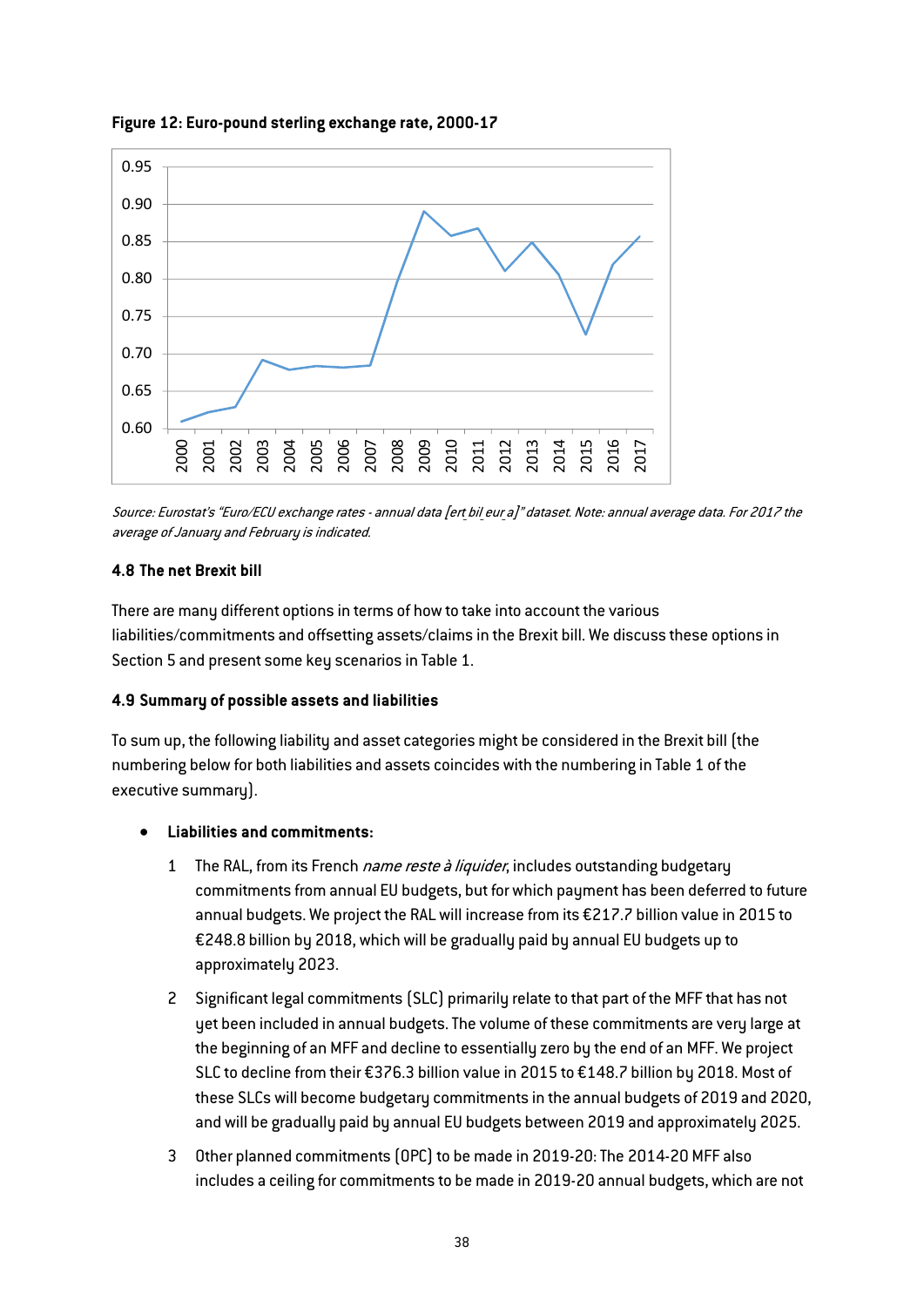related to the SLC (and RAL up to 2018). The total value of these planned 2019-20 commitments is €182.5 billion.

- 4 The EU cannot borrow to fund current expenditures, but borrows to fund financial assistance programmes: EU borrowing perfectly matches EU lending. At the end of 2015, EU borrowing (and also the corresponding EU loans on the assets side) amounted to €56.9 billion, of which €56.0 billion was the outstanding volume of loans and €0.9 billion accrued interest. Of these loans, Hungary repaid €1.5 billion in March 2016 and Romania is expected to repay €2.5 billion in 2017-18. Therefore, the expected volume of outstanding loans, which are matched by EU borrowing, is €52.0 billion at the end of 2018, to which we add our estimate for the end-2018 accrued interest, €0.7 billion.
- 5 The EU balance sheet includes the estimated present value of pension and sickness insurance liabilities to current and former employees of EU institutions and agencies. These employees participate in unique pension/sickness insurance schemes, to which they should contribute one third, while the other two thirds are paid by the EU budget. In contrast to other international organisations which have fully funded pension/sickness insurance schemes for their employees, the EU schemes operate as a notional fund with defined benefits. The end-2015 present value of these liabilities was €63.8, which we use. We do not dare to project this liability to end-2018, because it depends on many factors, including the December 2018 interest rates.
- 6 The 2015 consolidated accounts of the EU report €27.6 billion in contingent liabilities. €21.4 billion of these relate to guarantees given, primarily to European Investment Bank lending outside the EU, while another sizeable part relates to issues pending at courts (eg disputes about EU fines). We use the end-2015 €27.6 billion amount for end-2018.

## Possible offsetting assets and claims:

- 1 Since 1985, the UK has been entitled to receive a rebate amounting to 66 percent of its net contribution to the annual EU budget in the previous year. The initial formula to calculate the UK rebate has become rather complicated through the years, but the principle has not changed. If the UK leaves the EU on 1 January 2019, it should be entitled to a rebate on its 2018 budget contributions.This rebate is estimated by the UK Office for Budget Responsibility to be €4.6 billion).
- 2-4. Post-Brexit spending commitments in the UK: we estimate that out of the €248.8+€148.7+€182.5=€580 billion RAL, SLC and OPC post-Brexit spending plans from 2019-25, €28.9 billion will be spent in the UK, which implies a 5.0 percent spending share. This share is between the UK's 3.7 percent share in cohesion, regional and rural development spending (as we derived from the 2014-20 national allocations), and the UK's 6.4 percent historical share in other EU spending categories.
- 5-7. The UK may receive a rebate after its contribution to the €580 billion post-Brexit EU spending plans. However, the justification for that rebate also depends on the way the UK's share is calculated. If the UK's share is calculated from its rebate-adjusted historical gross contribution to the EU budget (which is 12.0 percent, and thus the UK would contribute €69.6 billion to post-Brexit spending), then a rebate may not be justified. But if the UK's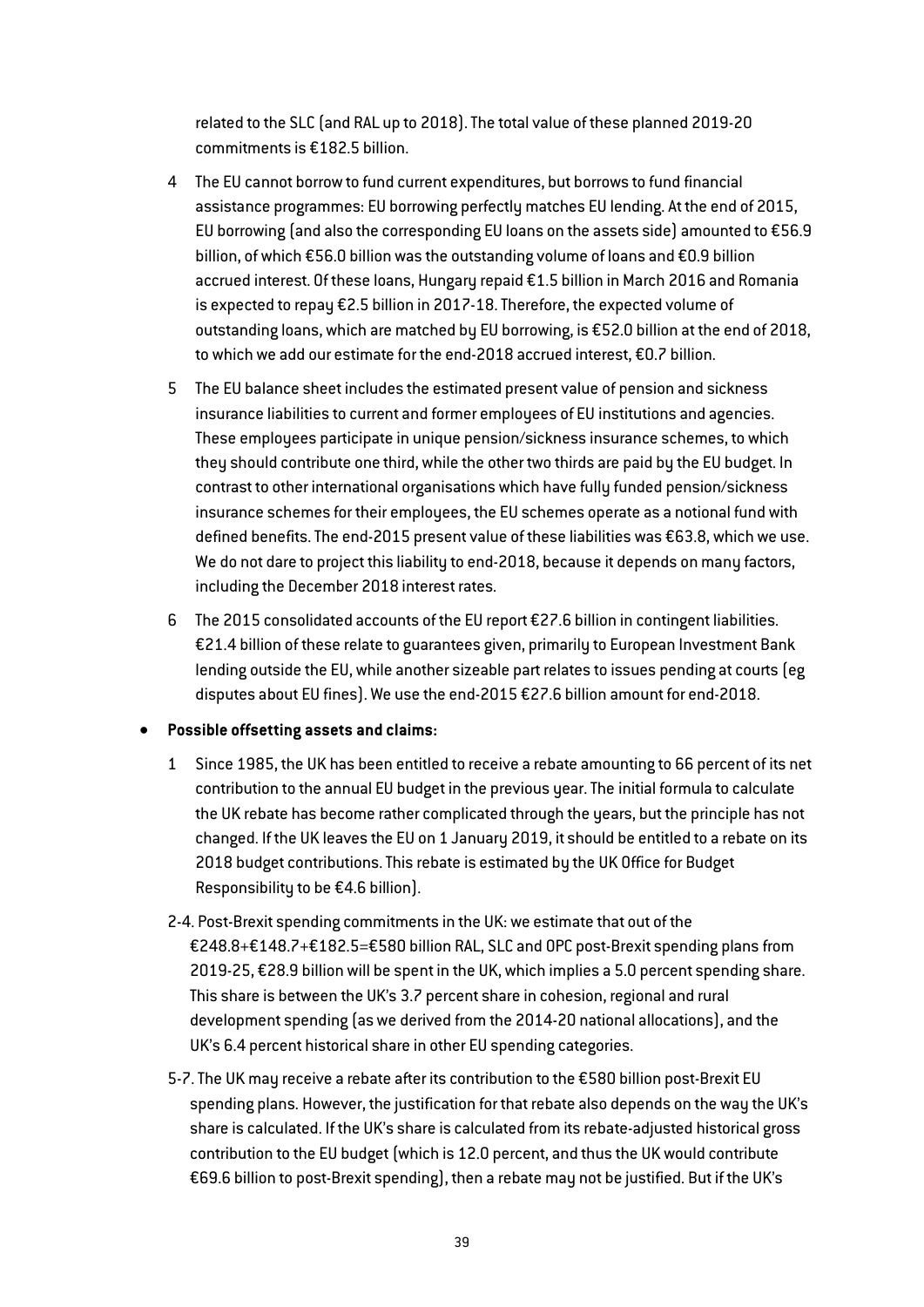share is calculated from its historical gross contribution to the EU budget not adjusted for the rebate, resulting in a share of 15.7 percent and a UK contribution to post-Brexit spending of €91.1 billion, then a rebate might be justified after this contribution. We estimate such a rebate to be €21.9 billion.

- 8 Property, plant and equipment assets of the EU amounted to €8.7 billion at the end of 2015. It is difficult to project the value of these assets to 2018, so we used this value.
- 9 Available-for-sale financial assets amounted to €9.6 billion at end-2015; we assumed this value for end-2018 too.
- 10 The EU had €21.7 billion in cash at the end of 2015; we assumed this value for end-2018 too.
- 11 Pre-financing (€45.2 billion at the end of 2015) is payments by the EU to provide cash in advance to cover future expenses for EU-funded projects. Given that advance payments indicate that a project's budget has been approved and is being implemented, we think that most pre-financing will actually be claimed by beneficiaries and a rather small share of it will be returned unspent to the EU. The next asset category, receivables and recoverables, includes €0.3 billion of pre-financing recovery at the EU-level: since we consider the full amount of receivables and recoverables, we do not consider any additional recovery from pre-financing.
- 12 Receivables (€0.6 billion at end-2015) and recoverables (€9.7 billion) refer to amounts of EU revenue that have not yet been received. The bulk of these amounts is budget contributions that member states failed to pay by the end of 2015. It is very likely that member states will actually pay, in which case these amounts will increase the EU's cash holdings. We use the end-2015 values for end-2018 too.
- 13 There was a small amount  $[£1.0$  billion] of other assets on the EU balance sheet at the end of 2015, including inventories, intangible assets and other investments. The value of these assets has not changed much in the past decade, so we use the 2015 value in our Brexit bill calculations.
- 14 Loans granted by the EU correspond to EU borrowing on the liability side. If EU borrowing is considered as a liability to which the UK should contribute, the UK could also benefit from the repayment of the loans (should they not default). There are different options in terms of how to account for the EU loans and the corresponding EU liabilities in the Brexit bill.
- 15 EU officials should contribute one third to their pensions, which operate as a defined benefit scheme without an actual fund. In the 'steady-state', when the ratio of EU pensioners to EU employees is constant and there is no surprise interest rate and inflation changes, exactly one-third of the annual pension costs is paid by employees and two-thirds by EU member states. In the coming years, approximately one-third of the pension rights acquired so far will be paid by future EU employees (if the EU continues to exist), which could be considered in the Brexit bill as an offsetting factor.
- 16 There was a small amount (€0.5 billion) of contingent assets at the end of 2015, primarily related to the guarantees that the EU received. The value of these assets did not change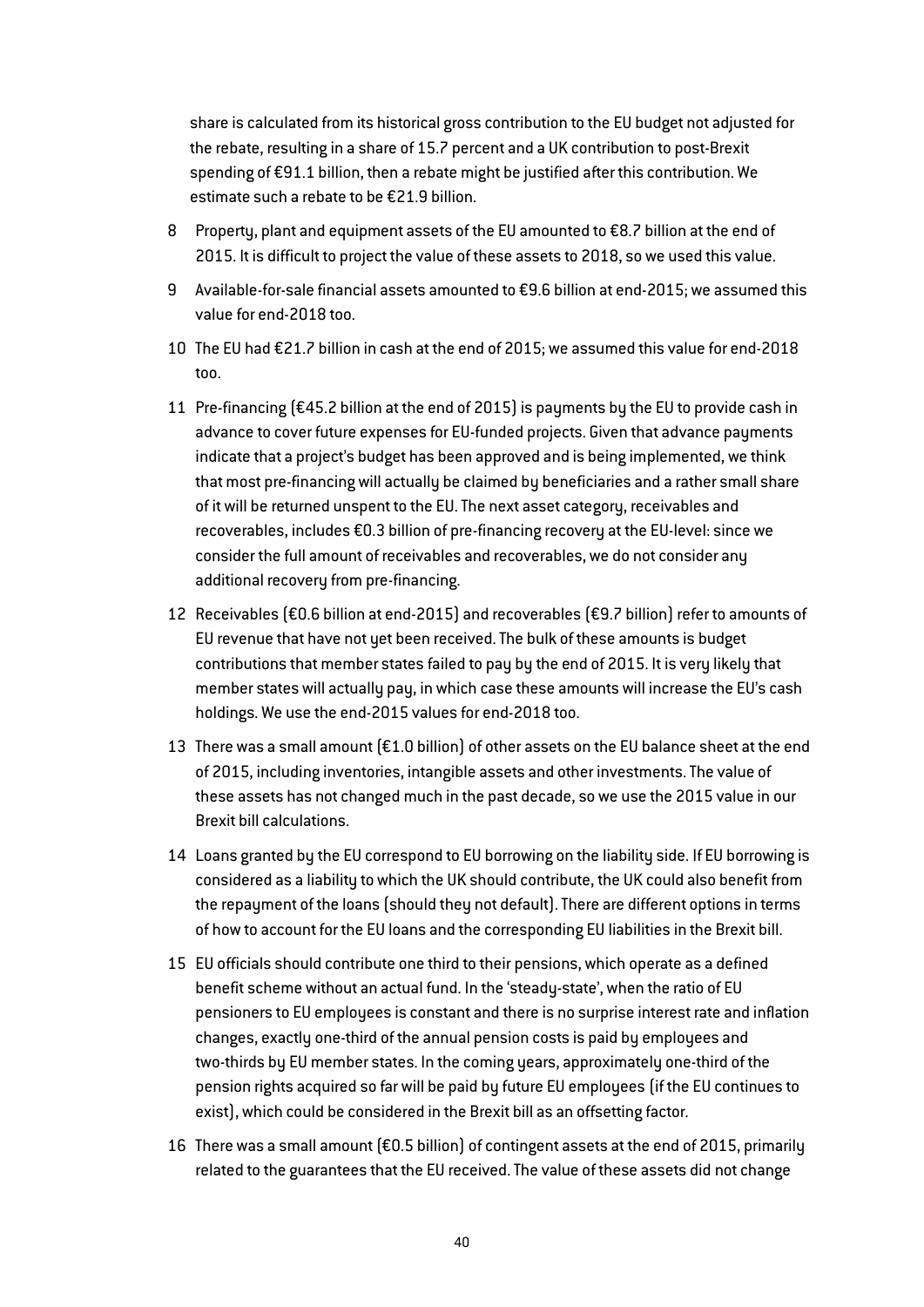much in the past decade, so we use the 2015 value in our Brexit bill calculations.

17 We have already considered the full amount of €27.6 billion of contingent liabilities and the full amount of €0.5 billion of contingent assets. However, most likely, only a relatively small share of the net €27.1 billion contingent liabilities will turn to actual expenses. For example, the bulk of contingent liabilities relate to EU budget guarantees for EIB lending outside the EU. We presume that the EIB adopts proper risk management techniques, so only a small share of such loans will actually default. In order to provide a conservative estimate, we assume a 10 percent loss rate on guarantees and a 50 percent loss rate on other contingent liabilities, which eg depend on court rulings. Therefore, for the EU as a whole, we assume that €21.9 billion from the €27.1 billion amount of net contingent liabilities will not materialise.

## 4.10 Sensitivity

Our calculations are particularly sensitive to the UK's share. For example, if the share is 13.0 percent instead of 12.0 percent, then the UK's contribution to the post-Brexit €580 billion EU-wide RAL+SLC+OPC is €75.4 billion instead of €69.6 billion.

However, in our assessment other factors have much smaller impacts on the Brexit bill, for four main reasons (i) the total volume of possible commitments is fixed by the 2014-20 MFF, (ii) the EU budget cannot generate net financial value, (iii) actual budgetary developments alter the level and composition of assets and liabilities, but not their net balance, and (iv) the most uncertain items have rather small impacts on the bill. Some examples:

- The projections for the RAL and significant legal commitments (SLC) involve a degree of uncertainty. Yet since both are derived from the 2014-20 MFF, there is little uncertainty in the sum of these two planned spending categories, even if the division of this sum between the two categories is less certain.
- De-commitments (withdrawal of a previous budget commitment) have an impact on the future values of the sum of the RAL and SLC. In our calculations we consider the latest European Commission projections for de-commitments, which is probably based on an examination of past de-commitment practices. In any case, the total value of planned de-commitments in 2016-18, €13.4 billion, is relatively small compared to our estimated €397.4 billion of pending post-Brexit RAL+SLC spending commitments. If de-commitments are zero, the Brexit bill will increase by just €0.1 billion.
- The pension liability estimate strongly depends on the discount rate used to calculate the present value. Also, EU employees will likely contribute less than one third to the current pension liability, because of the particular discount rate used to calculate the share of the salaries that current EU employees contribute. Therefore, it is difficult to quantify the offsetting payments by EU employees in the future. However, since the contribution of the pension liability to the Brexit bill could be between €7.7-10 billion (depending on the UK's share), of which one third is the expected offsetting future contribution by EU staff, even radically different assumptions are unlikely to have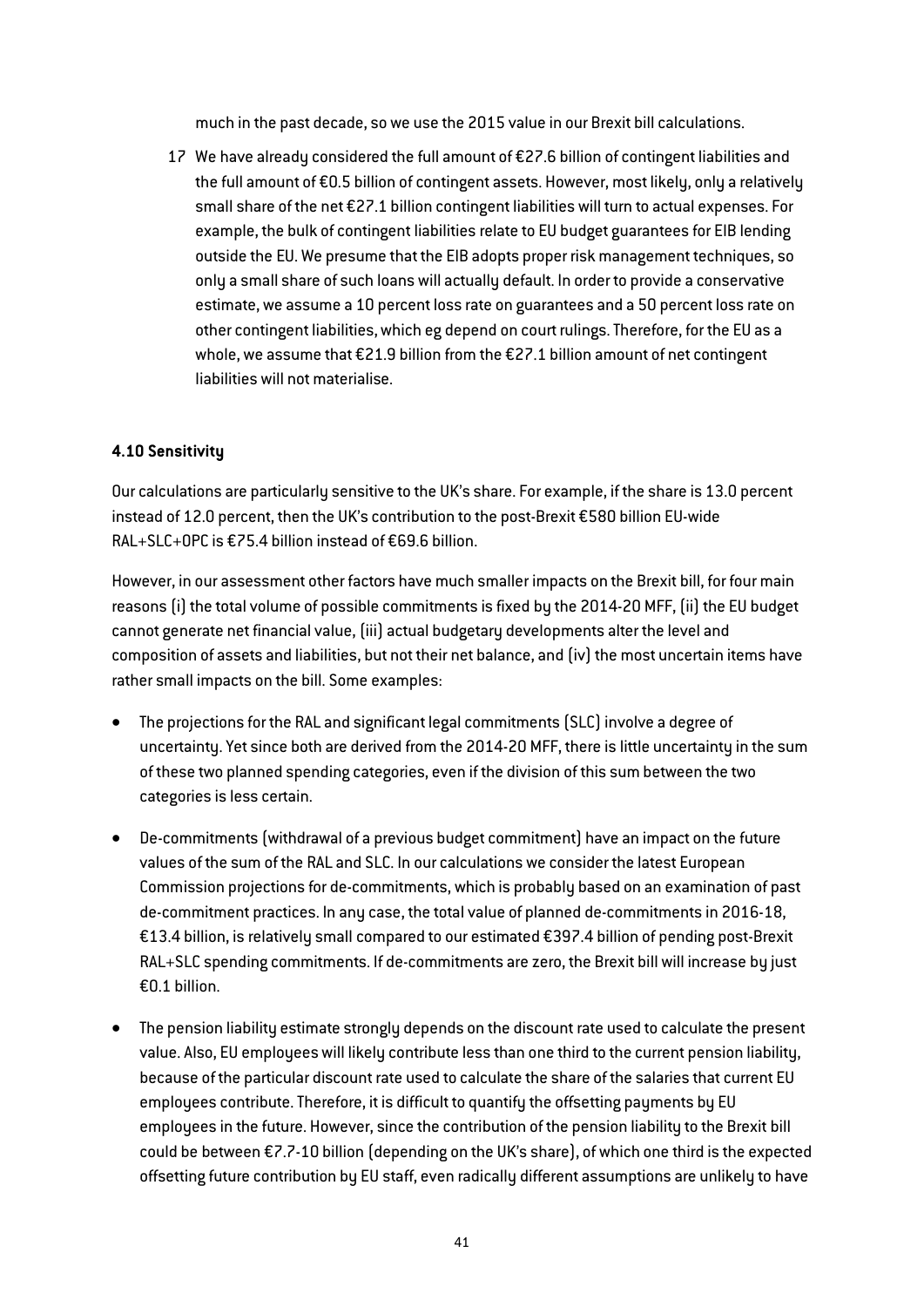an impact of more than  $+/- \text{\textsterling}1$  billion.

- Contingent liabilities and assets are rather uncertain. However, the contribution of these liabilities and assets to the net Brexit bill is just €0.6 billion, so if actual outcomes turn out to be very different from our assumptions, the net Brexit bill may not be impacted by more than some million euros.
- We use the end-2015 values of the EU's financial assets when making estimates for end-2018, with the sole exception of EU loans (for which we adjusted the end-2015 value in line with the 2016 repayment by Hungary and the expected 2017-18 repayments by Romania). This assumption does not really alter the net Brexit bill calculations for end-2018, because the EU's annual budgets do not create new financial assets. A key principle for the EU annual budget is that it should be balanced, and if a yearly budget actually ends in a surplus, that surplus is carried over to the next year and reduces the budget contributions from member states. The values of EU financial assets (beyond EU loans) fluctuate between the years, but these fluctuations are primarily a result of different timings of payments to the EU budget and payments from the EU budget, not altering the net balance. However, the actual value of financial assets might impact the Brexit bill under the 'cancelling club membership' scenario (when liabilities are considered, but not the assets), because if, for example, liabilities are not paid down by cash, then both cash holdings and payment liabilities are higher.
- It is uncertain when member states will settle their delayed payment to the EU budget and what the stock of such payment delays will be at the end of 2018. However, these factors do not impact at all the Brexit bill under either the divorce or the cancelling club membership scenarios. If member states settle their obligations, EU cash holdings will go up, while if member states accumulate even more payment delays, EU cash holdings will go down. The sum of cash holdings and payment delays is not altered in these cases, and their sum matters for the Brexit bill.
- The book value of EU property has slightly increased in recent years. It might increase further because the EU will continue to invest in its own properties in the coming years. We did not consider a change in the value of properties from 2015 to 2018. If the increase in the value of EU properties follows the trend of the past few years, it could reduce the net Brexit bill by less than €0.1 billion under the divorce scenario (property is not considered for the cancelling club membership scenario). A potentially more important question for the divorce scenario is whether the book value is the right value to consider, or if market valuation should be used, which is currently not available.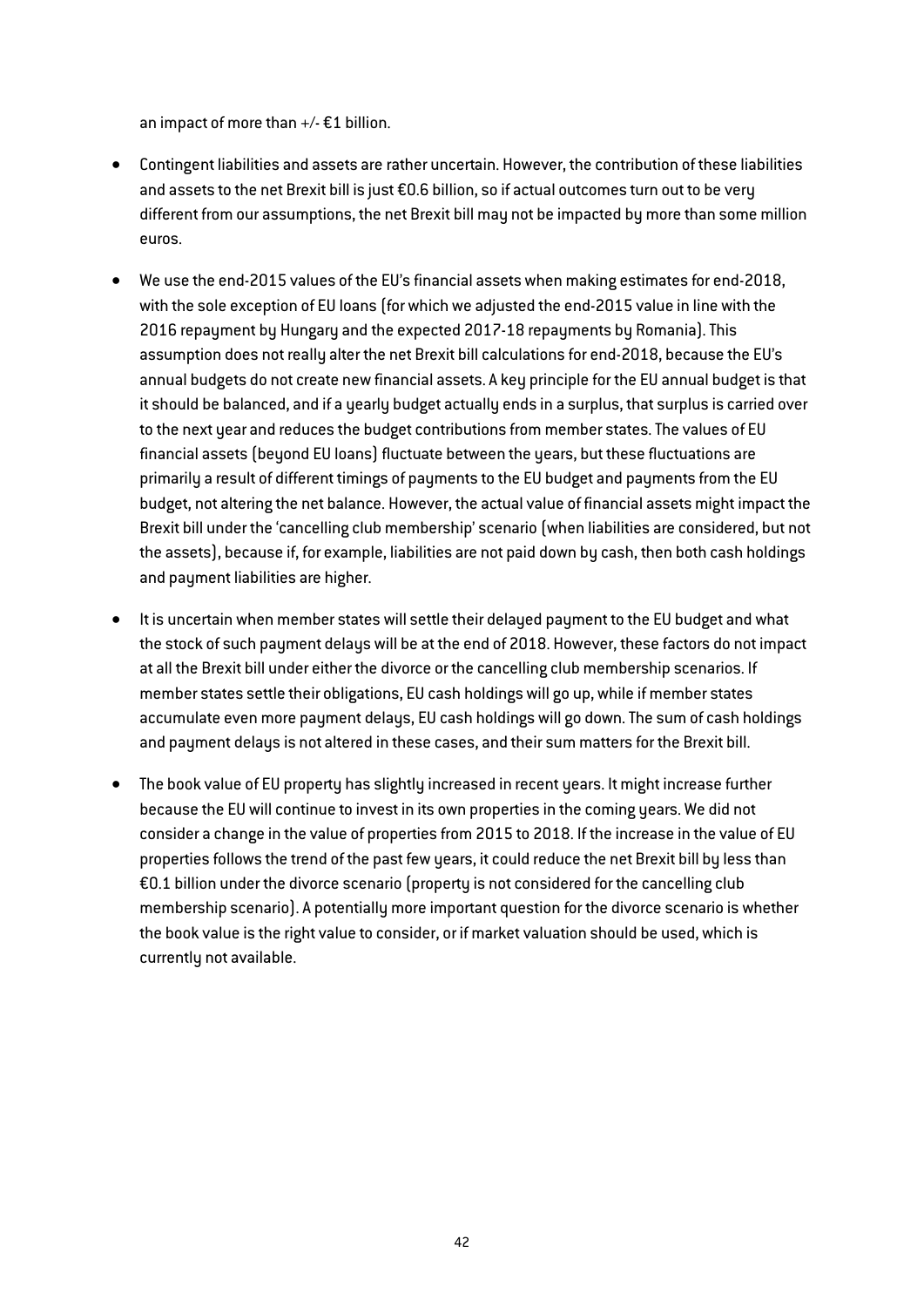## 5. Brexit bill choices

Several questions over the UK's Brexit bill face negotiators:

- 1. The very first question is the broad approach to the Brexit bill: cancelling club membership or divorce?
- 2. Should the UK contribute to all planned commitments and spending plans implied by the 2014-20 MFF, including commitments planned for after Brexit, ie commitments to be included in the 2019 and 2020 annual budgets? Most of these commitments will be actually paid by about 2025. Or should the commitments made only up to the Brexit date be considered? Most of these commitments will be actually paid by about 2023. Or instead of all future commitments, should planned payments be taken into account up to a cut-off date, eg 2020? Some factors to consider:
	- o The UK agreed to the 2014-20 MFF.
	- o In votes for the subsequent annual budgets, UK representatives both in the Council and in the European Parliament were less supportive.
	- $\circ$  When the UK agreed to the 2014-20 MFF, it did so in the belief that the UK would remain a member of the EU and benefit from EU membership. Therefore, the degree of the UK's access to the EU single market after Brexit, and other elements of the new EU-UK relationship, might also be factors to consider when answering the question above.
- 3. How should the UK's share of EU commitments be calculated? The UK's historical share of gross EU budget contributions seems to be a good candidate, but the question is whether the rebate-adjusted or non-adjusted gross contribution should be considered? The rebate has been in place since 1985 and aims to reduce the UK's contribution to the EU budget, which suggests that the UK's share of gross contributions should be adjusted by the rebate (leading to a 12.0 percent share considering the 2009-15 average). However, one might also argue that the rebate is a separate payment to the UK which aims to reduce the UK's net contribution, and therefore it is a separate matter to gross contributions. If such an interpretation is adopted, the gross contributions should not be adjusted by the rebate (leading to a 15.7 percent share considering the 2009-15 average). A further question is what time period to consider for the calculation of the UK's historical share, which has been volatile and influenced by, among other things, euro/pound sterling exchange rate movements.
- 4. Should the UK benefit from the (a) the rebate on the UK's contribution to the 2018 EU budget, ie the hypothetical last year of the UK's EU membership; and (b) the rebate on the UK's post-Brexit EU budget contributions to the €580 billion in EU spending. Since in 2018 the UK will still be a full EU member, we cannot find a reason for the UK not to benefit from a rebate on those payments. The rebate on post-Brexit UK contributions to the EU budget might perhaps be an issue for discussion. It could be argued that the rebate was an unfair reduction in the UK's contribution to EU budgets and since unanimity would have been needed to change it, it was politically impossible to change. But once the UK is out of the EU, that rebate should be removed. However, it could also be argued that the rebate was part of the rules governing the EU budget, and if the UK is asked to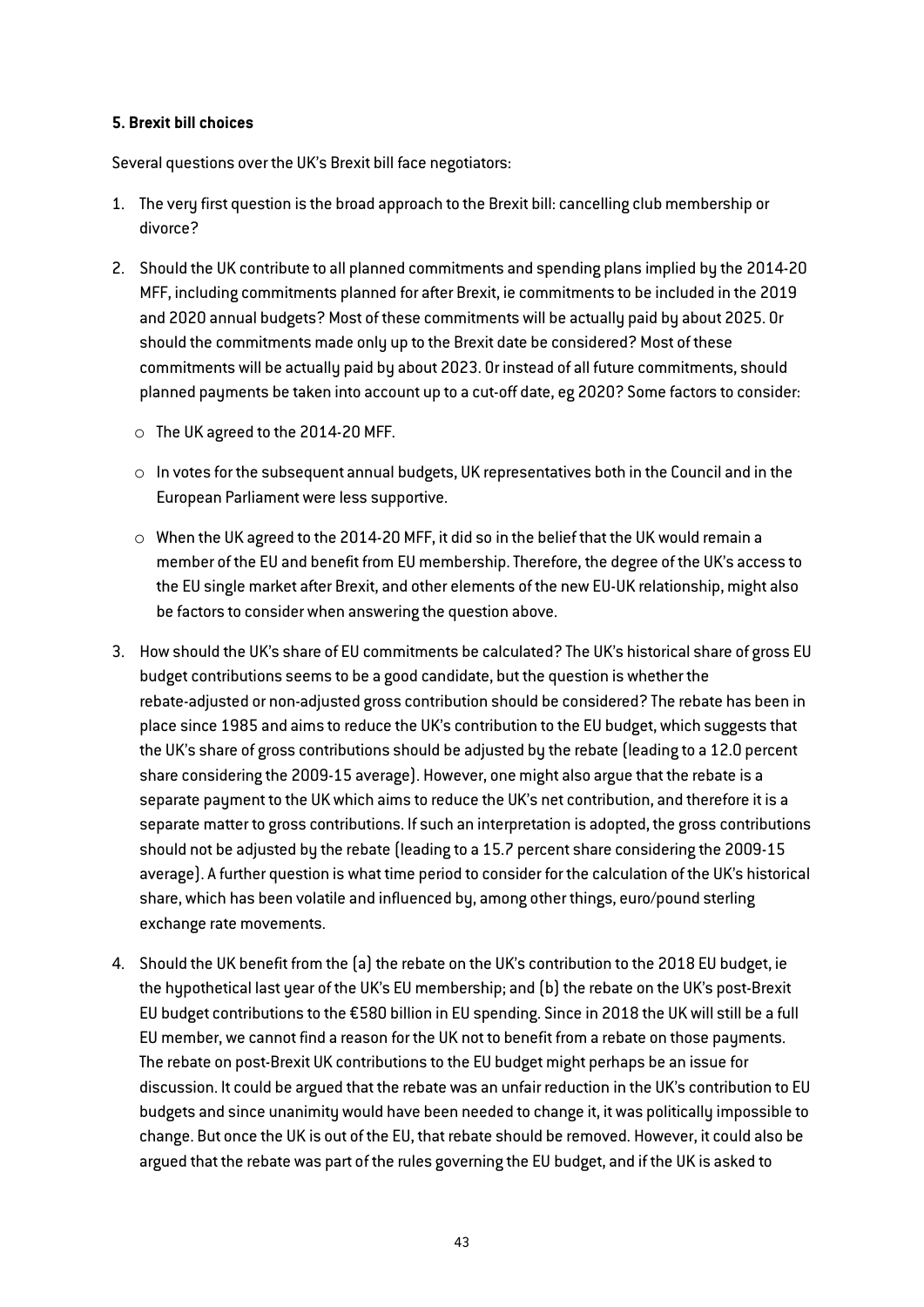contribute to post-Brexit EU budgets according to current rules, the current rules regulating the rebate should apply. We note that the possible rebate on the EU's post-Brexit EU budget contributions also depends on the way the UK's share of EU commitments is calculated, as we discussed under question 2 above.

- 5. Should the planned €28.9 billion of EU spending in the UK from 2019-25 be considered as an offsetting factor if the UK pays its full share of the €580 billion post-Brexit EU spending plans? An extreme answer might be no. However, it would be difficult to rationalise why the UK would not benefit from its share of the planned post-Brexit budget payments if it is asked to contribute to these post-Brexit spending plans. A related question: should the EU27 countries pay their share of the planned €28.9 billion of post-Brexit EU spending in the UK if the UK pays its share of the total €580 billion post-Brexit EU spending plans? A numerical example illustrates this issue. The straightforward way to calculate the UK's net contribution to the €580 billion of planned post-Brexit EU spending would be to multiply this amount by the UK's share (say 12 percent), which results in a gross UK contribution of €69.6 billion. Taking away from this amount the planned €28.9 spending in the UK results in a net UK contribution of €40.7 billion. This calculation implies that both the UK and EU27 countries pay their share of all EU28 planned post-Brexit spending, including in the UK. Another approach might be to take away the €28.9 billion of planned spending in the UK from the €580 billion total spend, which leads to €551 billion spending in the EU27. By multiplying this amount by the UK's 12 percent share, the UK's contribution becomes €66.1 billion. This calculation logic implies that while the UK pays it share of the post-Brexit spending plans in EU27 countries, the EU27 countries do not pay anything for the post-Brexit spending plans in the UK.
- 6. A related question is if the planned spending in the UK should be netted out or not from the Brexit bill. If it is not netted out, then the UK would contribute €69.6 billion to post-Brexit spending commitments (if its share is 12.0 percent) and benefit from €28.9 billion of EU spending in 2019-25. If it is netted out, then the UK's contribution is reduced to €69.6 minus €28.9 = €40.7 billion and all €28.9 billion of post-Brexit EU spending plans in the UK would be dropped. This choice does not alter the net Brexit bill, but has other important implications. From the perspective of the EU, not netting might seem preferable, because it would facilitate the implementation of planned spending in the annual EU budgets of 2019, 2020 and beyond. The UK's view might be different ("the UK would spend this money more efficiently"), though we note that stopping all EU projects in Britain overnight on the day of Brexit could be disadvantageous to the UK.
- 7. Should the planned EU payments to be spent in the UK be separated according to whether the beneficiary is a UK government institution or the UK private sector? Such a question might be important for the UK government. However, since the UK as a country is leaving the EU, in our calculations we consider the UK as a whole.
- 8. Should the UK contribute at all to the pension liability? The regulation says that "Member States shall jointly guarantee payment of such benefits". One possible interpretation is that once the UK leaves the EU, it will no longer be a guarantor and therefore it should not contribute. Another view could be that the UK should contribute to the pensions of British citizens only. A third interpretation (which we share) is that the nationality of EU employees does not matter: all EU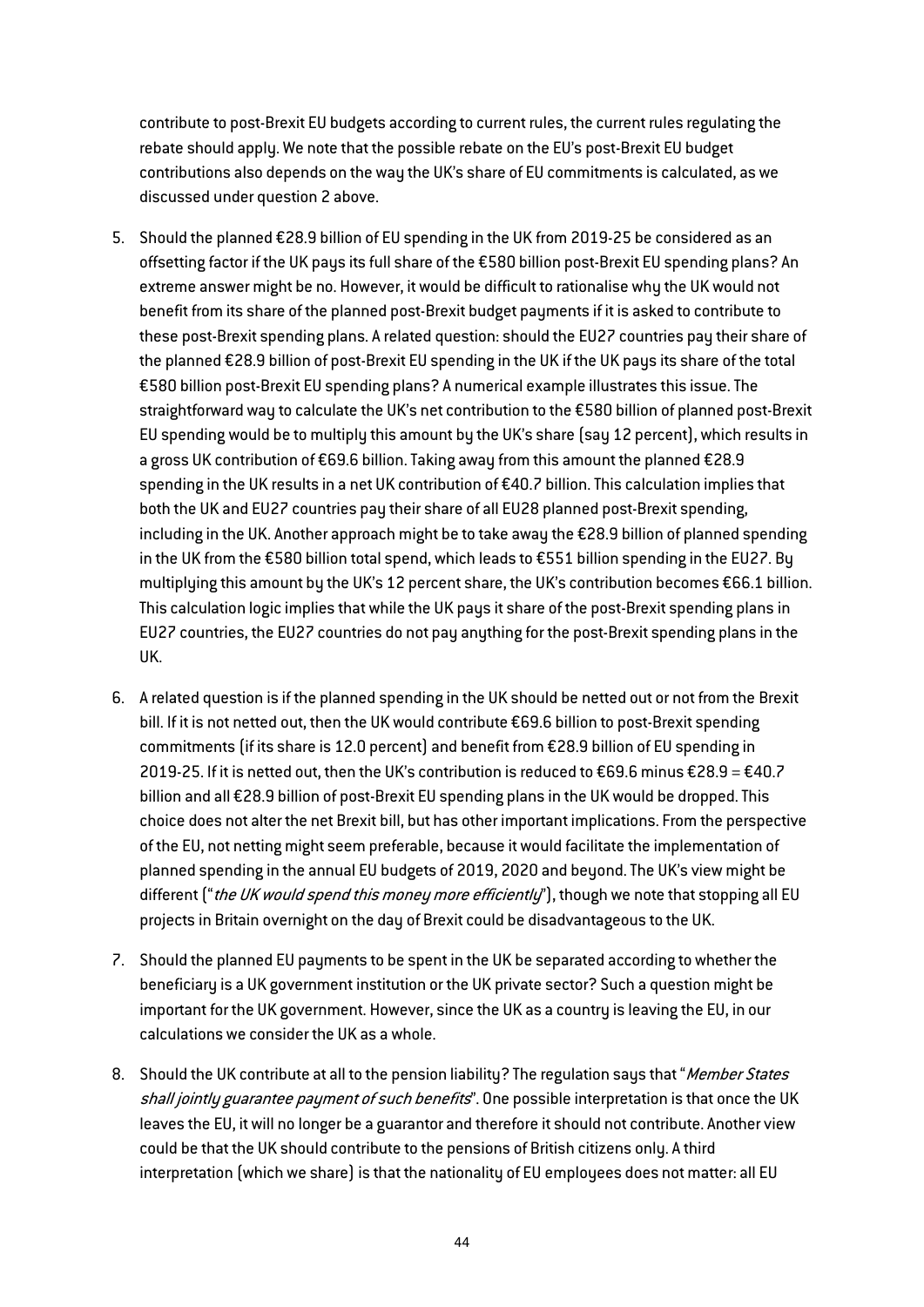employees worked for the EU, from which the UK benefitted while it was a member, and since there is no actual fund behind the pension scheme, but only accumulated pension rights, the UK should contribute to the pension rights earned by all EU employees up to the Brexit date.

- 9. Given the great sensitivity of the pension liability to the discount rate used, should the Brexit bill calculations consider the interest rate at the time of the Brexit date, or should it consider a historical average, similarly to the calculation of EU employee contribution rates?
- 10. Should the UK pay its contribution to the post-Brexit spending plans upfront in one go? Or should the UK contribute annually when the spending becomes due?
- 11. How should those assets that have an element of contingency be treated? For example, while we believe that Ireland will not default on its loans from the EU, this will be known with certainty only after Ireland has fully repaid its loans, which is expected to happen in 2042 according to the current repayment schedule. The expenses from EU contingent liabilities will be also be known only several years from now. There are a number of options for taking into account the liabilities that have a degree of contingency:
	- $\circ$  The UK pays its full share of these liabilities upfront and is reimbursed by the EU in the future if losses from these liabilities do not materialise.
	- $\circ$  The UK does not pay anything upfront on Brexit, but pays in the future if and when a loss from a particular liability materialises.
	- $\circ$  The UK pays the estimated expected loss from these contingent liabilities, without any later clearing.
	- $\circ$  The UK pays the estimated expected loss from these contingent liabilities, but the EU and the UK later settle any deviation between the actual loss and the expected loss.
	- $\circ$  The EU balance sheet includes a £2.0 billion guarantee fund for external actions. This asset, or a part of it, would not be apportioned to the UK on Brexit, but its unused part would be apportioned in later years, or if this fund proves to be insufficient to cover actual losses, the UK will pay. While this fund guarantees extra-EU loans, as a special Brexit agreement, the UK's share of it could be considered as a guarantor of the UK's share in intra-EU financial assistance loans too.
- 12. What about future pension contributions of EU staff, which also involve a degree of contingency? While we believe that the EU will not be dissolved and therefore EU employees in the future will contribute to pension payments, there is a non-zero probability of EU dissolution. The possible time horizon is even longer in this case: an employee who joined the EU recently might retire about 40 years from now and thereafter could benefit from pensions for 20, 30 or even more years. This implies that the final date when an EU pensioner might claim part of her/his pension rights from the period when the UK was an EU member could be as far ahead as 70 years after Brexit. We see two possible options, analogous to the first two options of the previous point:
	- $\circ$  The net UK payment upon Brexit is not reduced by one-third of pension rights, but the UK is gradually reimbursed as EU employees pay their contributions.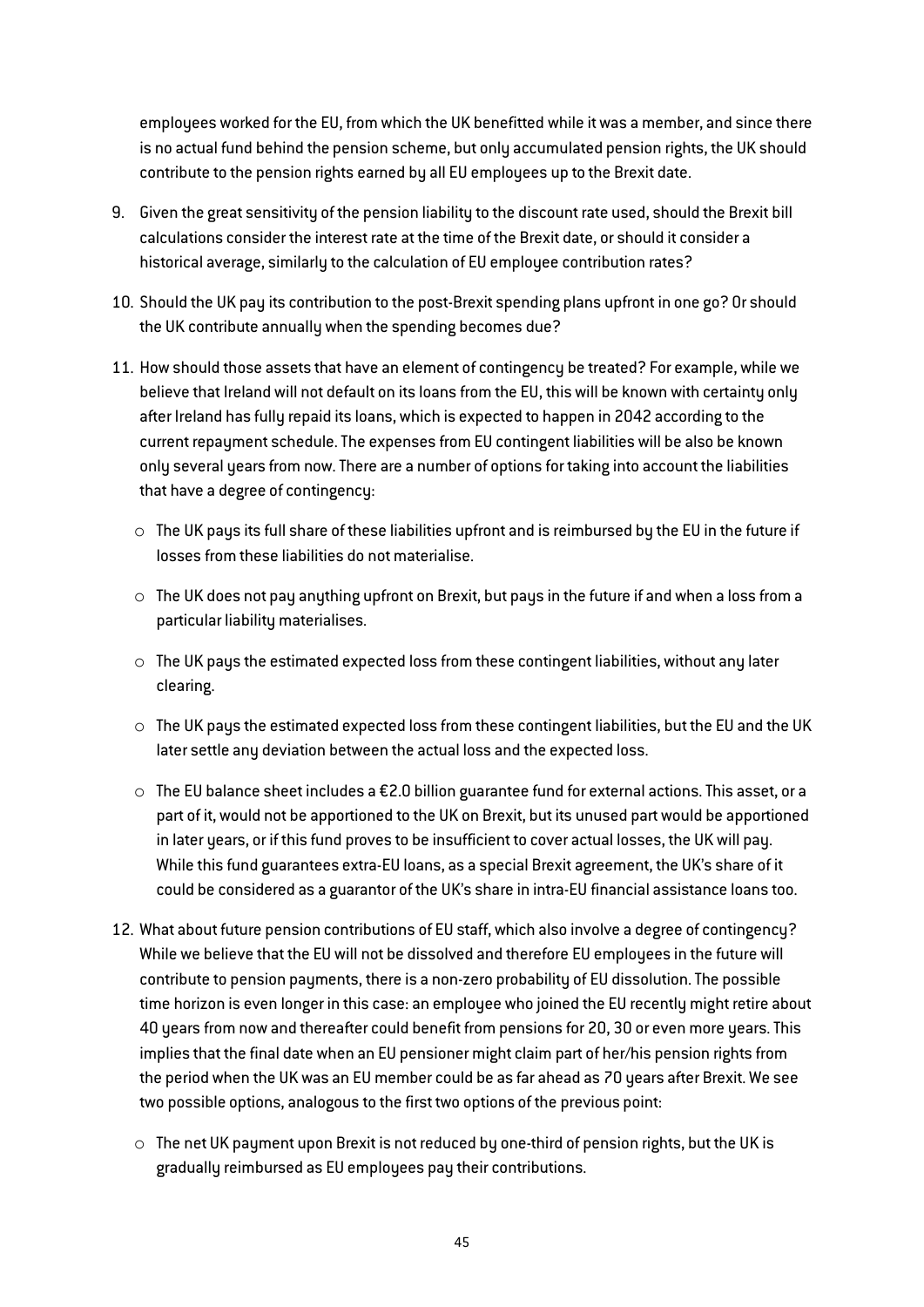o The net UK payment on Brexit is reduced by one-third of pension rights, but if for any reason the EU dissolves, the UK will contribute to those pension rights which were earned during the UK's EU membership.

These twelve questions highlight that the size of the Brexit bill will depend on fundamental political compromises and choices. Depending on the results of these political discussions, very different Brexit bills might arise.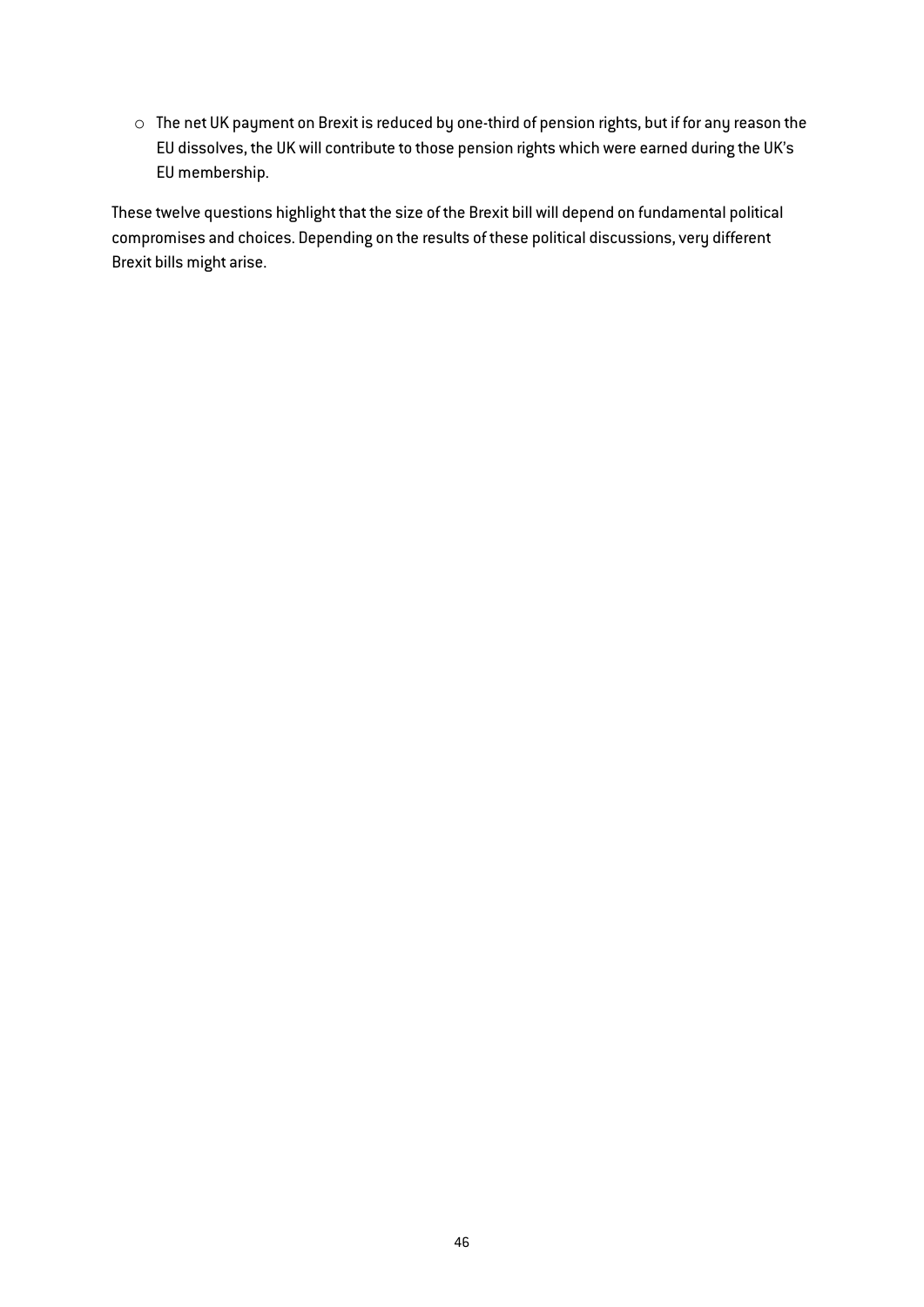## References

Barker, Alex (2017) 'The EUR 60 Billion Brexit Bill: How to disentangle Britain from the EU budget', Centre for European Reform, available at:

[http://www.cer.org.uk/publications/archive/policy-brief/2017/%E2%82%AC60-billion-brexit-bill-how-dis](http://www.cer.org.uk/publications/archive/policy-brief/2017/%E2%82%AC60-billion-brexit-bill-how-disentangle-britain-eu-budget) [entangle-britain-eu-budget](http://www.cer.org.uk/publications/archive/policy-brief/2017/%E2%82%AC60-billion-brexit-bill-how-disentangle-britain-eu-budget)

Bloomberg (2017) 'EU's Juncker Says U.K.'s Brexit Bill Will Be Around \$62 Billion', 24 March, available at:

https://www.bloomberg.com/news/articles/2017-03-24/eu-s-juncker-says-u-k-s-brexit-bill-will-be-aro und-50-billion-pounds

D'Alfonso, Alessandro (2016) 'The UK 'rebate' on the EU budget: An explanation of the abatement and other correction mechanisms', European Parliamentary Research Service, Briefing PE 577.973, available at:

[http://www.europarl.europa.eu/thinktank/en/document.html?reference=EPRS\\_BRI\(2016\)577973](http://www.europarl.europa.eu/thinktank/en/document.html?reference=EPRS_BRI(2016)577973)

Darvas, Zsolt (2016) 'Single market access from outside the EU: three key prerequisites', 19 July, Bruegel blog, available at:

<http://bruegel.org/2016/07/single-market-access-from-outside-the-eu-three-key-prerequisites/>

Darvas, Zsolt (2017) 'Corrected oral evidence: Brexit: EU Budget', 25 January, The House of Lords, Select Committee on the European Union, EU Financial Affairs Sub-Committee, available at: [http://data.parliament.uk/writtenevidence/committeeevidence.svc/evidencedocument/eu-financial-af](http://data.parliament.uk/writtenevidence/committeeevidence.svc/evidencedocument/eu-financial-affairs-subcommittee/brexit-eu-budget/oral/46494.pdf) [fairs-subcommittee/brexit-eu-budget/oral/46494.pdf](http://data.parliament.uk/writtenevidence/committeeevidence.svc/evidencedocument/eu-financial-affairs-subcommittee/brexit-eu-budget/oral/46494.pdf)

Darvas, Zsolt, Konstantinos Efstathiou and Inês Goncalves Raposo (2017a) 'The UK's Brexit bill: could EU assets partially offset liabilities?', 14 February, Bruegel blog, available at: <http://bruegel.org/2017/02/the-uks-brexit-bill-could-eu-assets-partially-offset-liabilities/>

Darvas, Zsolt, Konstantinos Efstathiou and Inês Goncalves Raposo (2017b) 'The Brexit bill: uncertainties in the estimate of EU pension and sickness insurance liabilities', 17 February, available at:

[http://bruegel.org/2017/02/the-brexit-bill-uncertainties-in-the-estimate-of-eu-pension-and-sickness-i](http://bruegel.org/2017/02/the-brexit-bill-uncertainties-in-the-estimate-of-eu-pension-and-sickness-insurance-liabilities/) [nsurance-liabilities/](http://bruegel.org/2017/02/the-brexit-bill-uncertainties-in-the-estimate-of-eu-pension-and-sickness-insurance-liabilities/)

European Commission (2008) 'Report from the Commission to the European Parliament and the Council: 1st financial report on financial implementation of the European Agricultural Fund for Rural Development (EAFRD) – 2007 financial year', COM(2008) 589 final, available at: <http://eur-lex.europa.eu/legal-content/EN/TXT/PDF/?uri=CELEX:52008DC0589>

European Commission (2009) 'Report from the Commission to the European Parliament and the Council: 2nd financial report on financial implementation of the European Agricultural Fund for Rural Development (EAFRD) – Year 2008', COM(2009) 547 final, available at: <http://eur-lex.europa.eu/legal-content/EN/TXT/PDF/?uri=CELEX:52009DC0547>

European Commission (2010) 'Report from the Commission to the European Parliament and the Council: 3rd financial report from the Commission to the European Parliament and the Council on the European Agricultural Fund for Rural Development (EAFRD) – 2009 financial year', COM(2010) 497 final, available at:<http://eur-lex.europa.eu/legal-content/EN/TXT/PDF/?uri=CELEX:52010DC0497>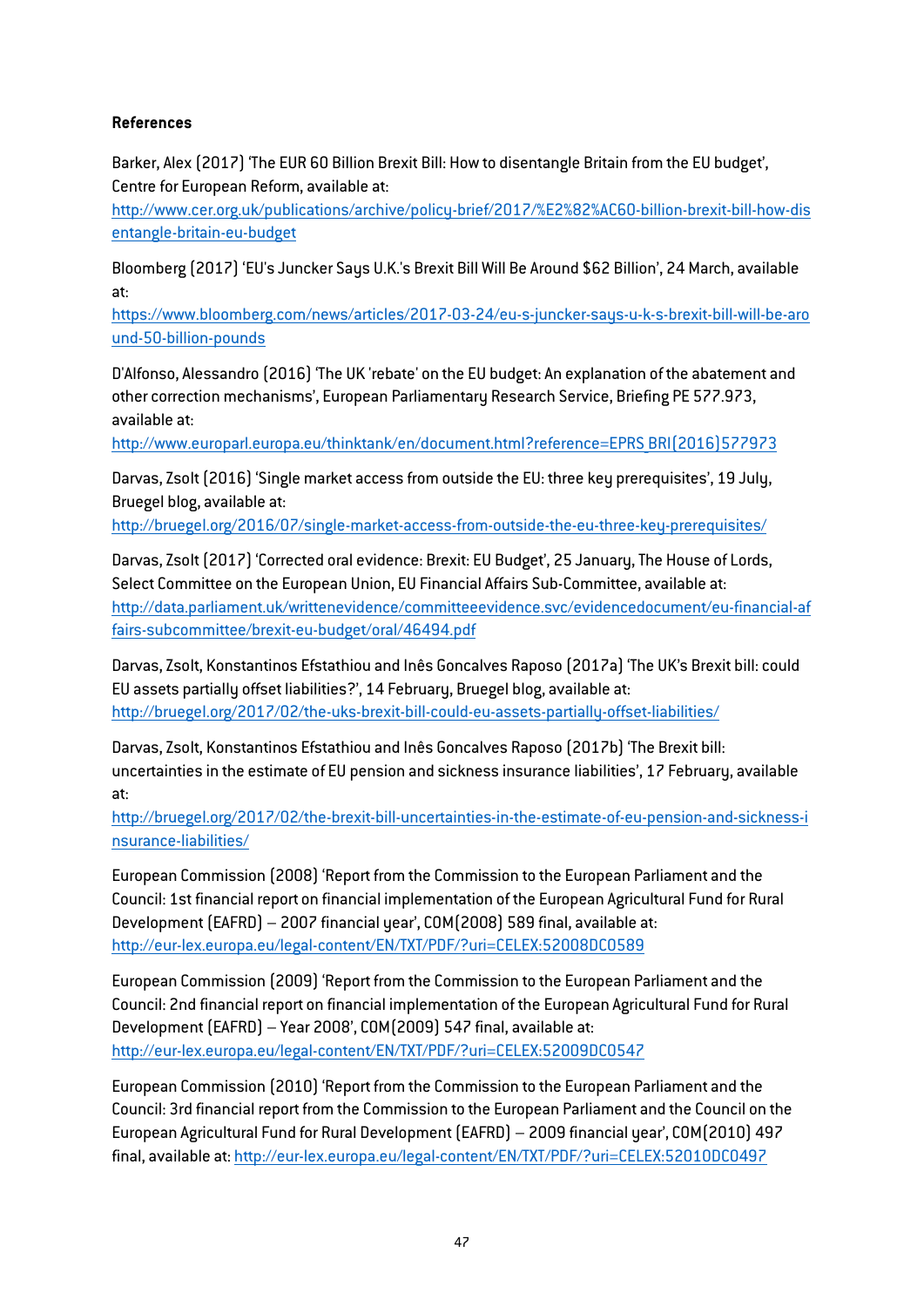European Commission (2012a) 'Report from the Commission to the European Parliament and the Council: 5<sup>th</sup> financial report from the Commission to the European Parliament and the Council on the European Agricultural Fund for Rural Development (EAFRD) – 2011 financial year', COM(2012) 549 final, available at:<http://eur-lex.europa.eu/legal-content/EN/TXT/PDF/?uri=CELEX:52012DC0549>

European Commission (2012b) 'Report from the Commission to the Council on the Pension Scheme of European Officials and Other Servants of the European Union', COM(2012) 37 final, available at: <http://eur-lex.europa.eu/legal-content/EN/TXT/?uri=CELEX%3A52012DC0037>

European Commission (2013) 'Report from the Commission to the European Parliament and the Council: 6<sup>th</sup> financial report from the Commission to the European Parliament and the Council on the European Agricultural Fund for Rural Development (EAFRD) – 2012 financial year', COM(2013) 695 final, available at:<http://eur-lex.europa.eu/legal-content/EN/TXT/PDF/?uri=CELEX:52013DC0695>

European Commission (2015a) 'Analysis of the budgetary implementation of the European Structural and Investment Funds in 2014', available at:

http://www.europarl.europa.eu/meetdocs/2014 2019/documents/regi/dv/ares(2015)2276305/ares( [2015\)2276305\\_en.pdf](http://www.europarl.europa.eu/meetdocs/2014_2019/documents/regi/dv/ares(2015)2276305_/ares(2015)2276305_en.pdf)

European Commission (2015b) 'European Structural and Investment Funds 2014-2020: official texts and commentaries', available at:

[http://ec.europa.eu/regional\\_policy/sources/docgener/guides/blue\\_book/blueguide\\_en.pdf](http://ec.europa.eu/regional_policy/sources/docgener/guides/blue_book/blueguide_en.pdf)

European Commission (2016a) 'Annex to the Communication from the Commission to the Council and the European Parliament: Technical adjustment of the financial framework for 2017 in line with movements in GNI and adjustment of cohesion policy envelopes', ANNEX I, available at: [http://eur-lex.europa.eu/resource.html?uri=cellar:8339bc8c-3e9f-11e6-af30-01aa75ed71a1.0001.0](http://eur-lex.europa.eu/resource.html?uri=cellar:8339bc8c-3e9f-11e6-af30-01aa75ed71a1.0001.02/DOC_2&format=PDF) [2/DOC\\_2&format=PDF](http://eur-lex.europa.eu/resource.html?uri=cellar:8339bc8c-3e9f-11e6-af30-01aa75ed71a1.0001.02/DOC_2&format=PDF)

European Commission (2016b) 'Analysis of the budgetary implementation of the European Structural and Investment Funds in 2015', available at:

[http://ec.europa.eu/budget/library/biblio/documents/2015/analysis-of-the-budgetary-implementatio](http://ec.europa.eu/budget/library/biblio/documents/2015/analysis-of-the-budgetary-implementation-of-the-european-structural-and-investment-funds-in-2015_en.pdf) [n-of-the-european-structural-and-investment-funds-in-2015\\_en.pdf](http://ec.europa.eu/budget/library/biblio/documents/2015/analysis-of-the-budgetary-implementation-of-the-european-structural-and-investment-funds-in-2015_en.pdf)

European Commission (2016c) 'Consolidated annual accounts of the European Union. Financial year 2015', COM(2016) 475 final, available at:

[http://ec.europa.eu/budget/library/biblio/documents/2015/EU\\_AnnualAccounts2015\\_EN.pdf](http://ec.europa.eu/budget/library/biblio/documents/2015/EU_AnnualAccounts2015_EN.pdf)

European Commission (2016d) 'Commission Staff Working Document Accompanying the document Communication from the Commission to the European Parliament and the Council: Mid-term review/revision of the multiannual financial framework 2014-2020 An EU budget focused on results', COM(2016) 299 final, available at:

[http://ec.europa.eu/budget/mff/lib/COM-2016-603/SWD-2016-299\\_en.pdf](http://ec.europa.eu/budget/mff/lib/COM-2016-603/SWD-2016-299_en.pdf)

European Commission (2016e) 'Post-Programme Surveillance Report Ireland, Spring 2016', European Economy Institutional Papers 035, September 2016, available at: https://ec.europa.eu/info/sites/info/files/file import/ip035 en 2.pdf

European Commission (2016f) 'Draft general budget of the European Union for the financial year 2017', COM(2016) 300, available at:<http://eur-lex.europa.eu/budget/data/DB/2017/en/SEC00.pdf>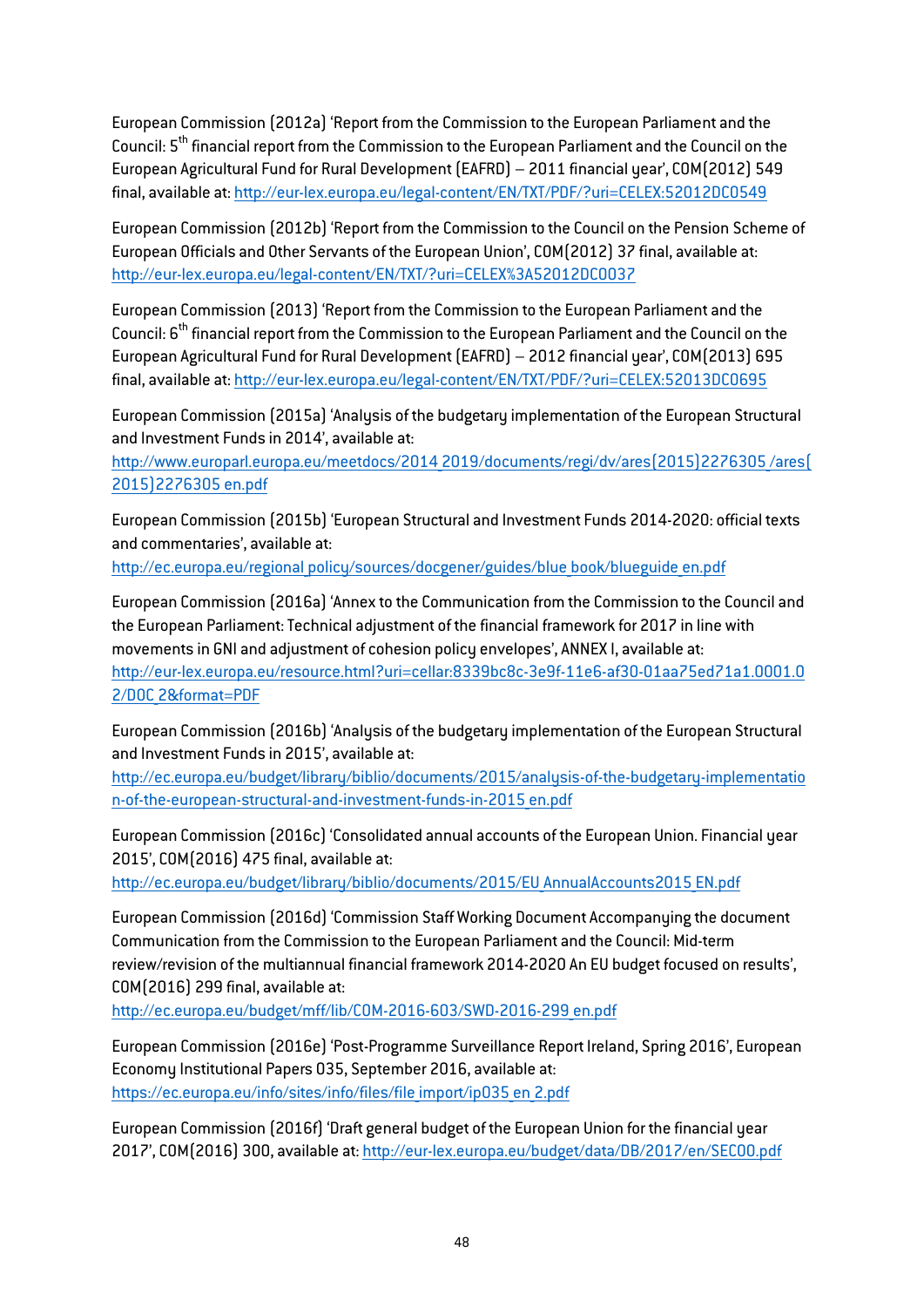European Commission (2016g) 'Report from the Commission to the European Parliament and the Council: 8<sup>th</sup> financial report from the Commission to the European Parliament and the Council on the European Agricultural Fund for Rural Development (EAFRD) – 2014 financial year', COM(2016) 181 final, available at:<http://eur-lex.europa.eu/legal-content/EN/TXT/PDF/?uri=CELEX:52016DC0181>

Holston, Kathryn, Thomas Laubach and John C. Williams (2016) 'Measuring the natural rate of interest: international trends and determinants', Federal Reserve Bank of San Francisco Working Paper 2016-11, available at:

<http://www.frbsf.org/economic-research/publications/workingpapers/wp2016-11.pdf>

House of Lords (2017) 'Brexit and the EU budget', 4 March, 15th Report of Session 2016-17, The European Union Committee, available at: https://www.publications.parliament.uk/pa/ld201617/ldselect/ldeucom/125/125.pdf

Juncker, Jean-Claude (2017), Reunion Commune du Comite D'Avis Federal Charge des Questions Europeennes et de la Commission des Relations Exterieures (CRIV 54 COM 600), 21 February Provisional Version, available at:<http://www.lachambre.be/doc/CCRI/pdf/54/ic600.pdf>

Laubach, Thomas and John C. Williams (2016) 'Measuring the natural rate of interest redux', Business Economics, forthcoming; earlier version available at: <http://www.frbsf.org/economic-research/files/wp2015-16.pdf>

Office for Budget Responsibility (2016) Economic and Fiscal Outlook - Fiscal Expenditure Supplementary Tables, November 2016 , available at: <http://budgetresponsibility.org.uk/efo/economic-and-fiscal-outlook-november-2016/>

Official Journal of the European Union (2013) 'Council Regulation (EU, EURATOM) No 1311/2013 of 2 December 2013 laying down the multiannual financial framework for the years 2014-2020', available at:<http://eur-lex.europa.eu/legal-content/EN/TXT/PDF/?uri=CELEX:32013R1311&from=EN>

Official Journal of the European Union (2014) 'Regulation No 31 (EEC), 11 (EAEC), laying down the Staff Regulations of Officials and the Conditions of Employment of Other Servants of the European Economic Community and the European Atomic Energy Community', available at: [http://eur-lex.europa.eu/legal-content/EN/TXT/?qid=1433861011292&uri=CELEX:01962R0031-2014](http://eur-lex.europa.eu/legal-content/EN/TXT/?qid=1433861011292&uri=CELEX:01962R0031-20140501) [0501](http://eur-lex.europa.eu/legal-content/EN/TXT/?qid=1433861011292&uri=CELEX:01962R0031-20140501)

Rachel, Lukasz and Thomas D Smith (2015) 'Secular drivers of the global real interest rate', Staff Working Paper No. 571, Bank of England, available at: <http://www.bankofengland.co.uk/research/Pages/workingpapers/2015/swp571.aspx>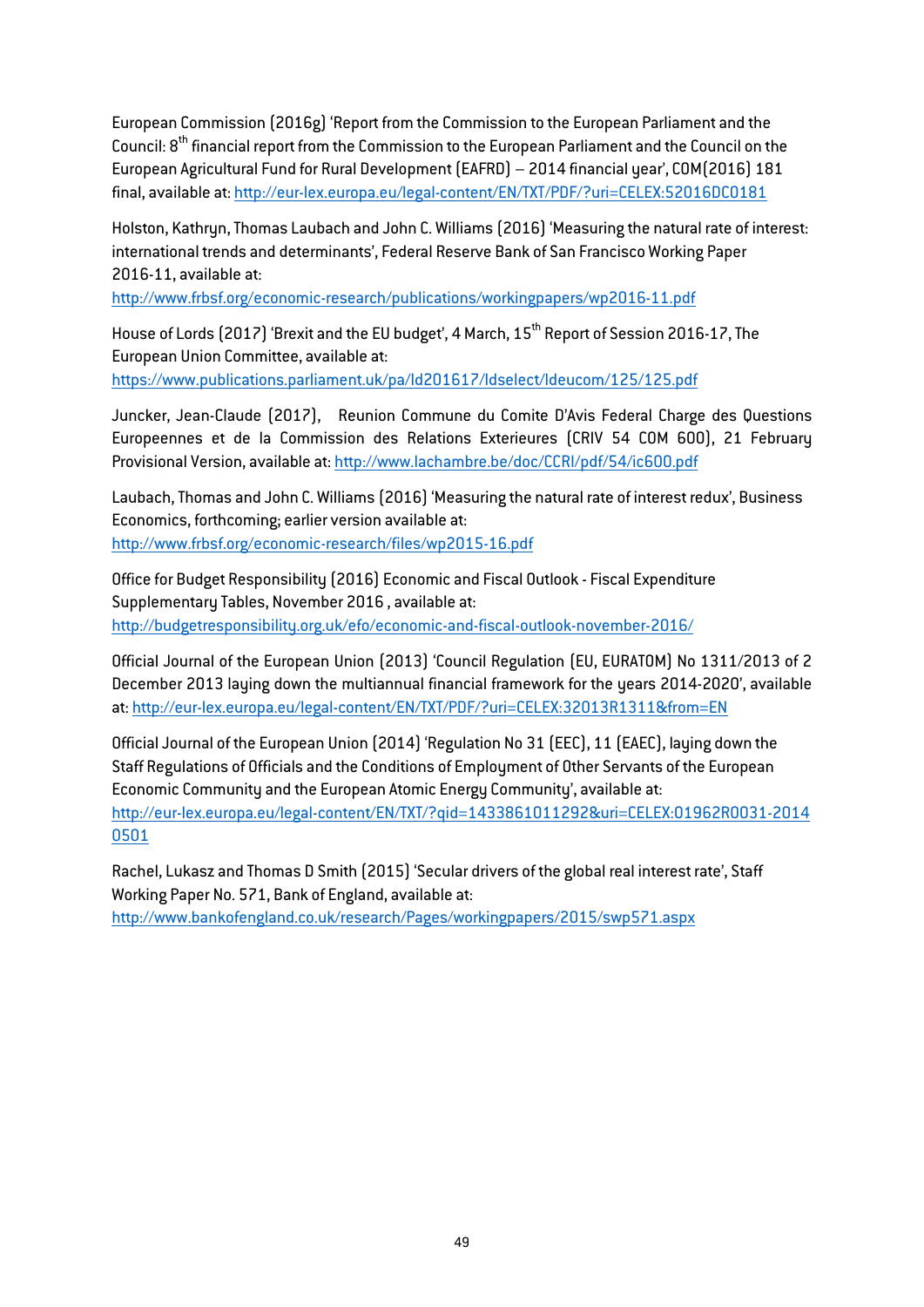# Annex: Our calculation method to project RAL and significant legal commitments to 2018 and to project the share of the UK in these planned expenditures

The purpose of this annex is to describe the method and the assumptions behind the projections for the outstanding budget commitments (RAL) and the significant legal commitments (SLC) from one year to the next, both for the total amounts and for the part to be spent in the UK and other member states.

## The simple framework for our projections

Our method is relatively simple. It consists of making informed guesses about the evolution of three flows – commitments, payments and de-commitments – until 2020, using the multiannual financial framework (MFF) as a constraint.

Where possible, we used publicly available projections made by the Commission. Specifically, total flows of payments and de-commitments come from European Commission (2016d). The only twist is that we also complemented the payment flow with an additional stream of payments stemming from assigned revenue<sup>15</sup>. For commitments, we resort to the 2017 draft general budget European Commission (2016f), and specifically its financial programming section, which was the primary source that European Commission (2016d) also used.

The flows for any given year are then added/subtracted to the stocks of the previous year to yield the new stock. This is the interpretation of Figure 4 in the main text, which shows how the stocks of liabilities evolve from one year to the next.

## Splitting overall flows and stocks by ESIF/non-ESIF and by Member State

We would like to know the share of overall stocks of liabilities that would ultimately end up as EU expenditure in the UK, if the UK remained a member of the EU. We would also like to calculate the same share of the 13 new EU member states too, because the UK rebate depends on expenditures in these member states.

Ex-ante, we only know the amounts allocated to each Member State for the European Structural and Investment Funds (ESIF), which was agreed along with the 2014-2020 MFF. By now, all ESIF spending plans are incorporated in operational programmes. ESIF commitments relate to the bulk of significant legal commitments (90% in 2015) for expenditure headings H1b (economic, social and territorial cohesion) and H2 (sustainable growth – natural resources), as indicated by [Table 14.](#page-51-0)

<sup>&</sup>lt;sup>15</sup> It is explicitlu mentioned that the commitments and de-commitments forecasts include appropriations from assigned revenue, which is not the case for payments.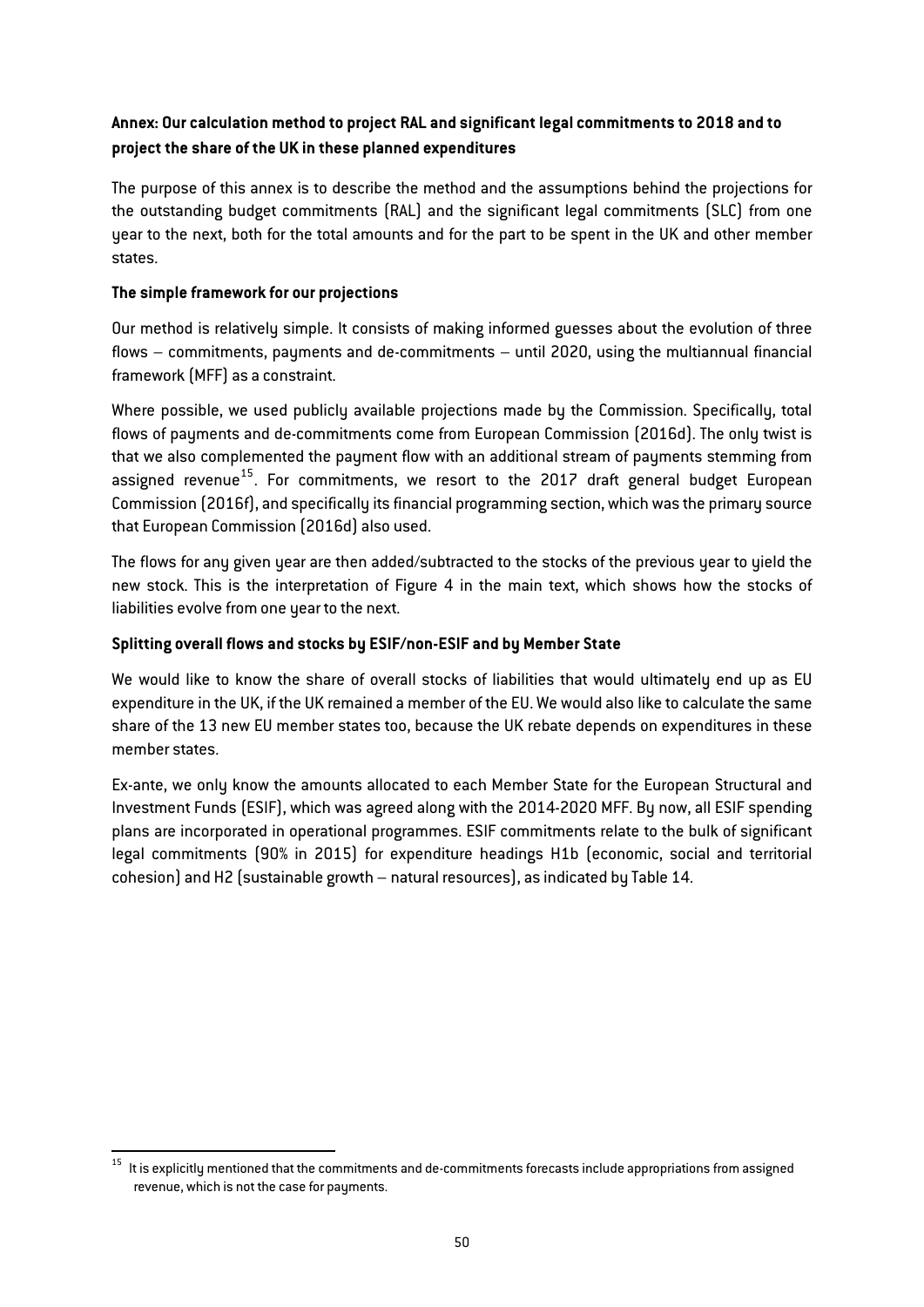| Multiannual actions under shared management    | 343.7 |
|------------------------------------------------|-------|
| <b>ESIF</b> (H1b, H2)                          | 339.3 |
| non-ESIF (H3)                                  | 4.4   |
| Other (non-ESIF) SLC:                          | 32.6  |
| European Fund for Strategic Investments (EFSI) | 16.0  |
| Connecting Europe Facility (CEF)               | 10.1  |
| Copernicus                                     | 2.9   |
| Fisheries agreements                           | 0.4   |
| Galileo                                        | 0.1   |
| Protocol with Mediterranean countries          | 0.0   |
| Other contractual commitments                  | 3.1   |
| Total                                          | 376.3 |

<span id="page-51-0"></span>Table 14: The composition of significant legal commitments (SLC) at the end of 2015, € billion

Source: European Commission (2016c). Note: H1b = economic, social and territorial cohesion, H2 = sustainable growth – natural resources, H3= security and citizenship.

The following five funds fall under the ESIF:

- H1b: European Regional Development Fund (ERDF),
- H1b: Cohesion Fund (CF),
- H1b: European Social Fund (ESF),
- H2: European Agricultural Fund for Rural Development (EAFRD),
- H2: European Maritime and Fisheries Fund (EMFF).

However, for non-ESIF flows (i.e. commitments, payments and de-commitments) we do not know the ex-ante distribution among member states. Publicly available information is available only for the previous budgets.

We perform our analysis in two steps.

- 1. Splitting the end-2015 RAL between ESIF and non-ESIF components,
- 2. For each year in 2016-2020, we split both RAL and SLC between ESIF and non-ESIF components.

As regards the first task, using information from European Commission (2015a) and European Commission (2016b), we deduce the part of the end-2015 RAL due to ESIF 2014-2020 unpaid commitments [\(Table 15\).](#page-55-0) The residual is the non-ESIF component which contains all other budget commitments pending payments. Thereby, we split the stock of 2015 RAL between ESIF and no-ESIF, while such decomposition was already provided for the SLC (see [Table 14\).](#page-51-0)

The second step involves taking the end-2015 decomposition of RAL and SLC as the starting-point and then using simple stock-flow equations as described below.

For commitments, the division between ESIF and non-ESIF is straightforward as the financial programming goes into more detail, i.e. even more detailed than budget Headings. In other words, the financial programming lists commitments by sub-heading which permits us to sum those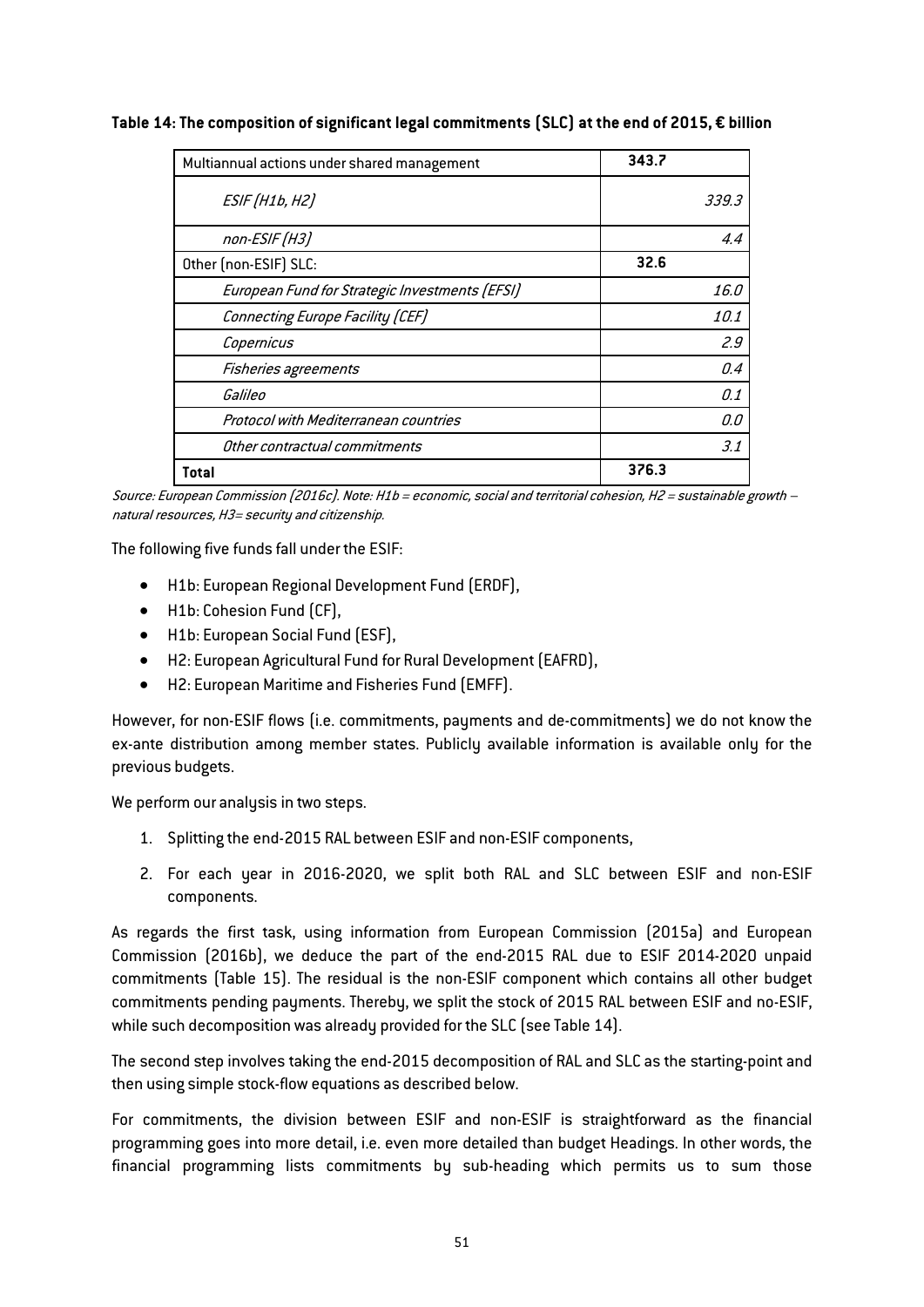sub-headings related to ESIF (flow (a) in the equations) ([Table 16\),](#page-55-1) sub-headings pertaining to non-ESIF significant legal commitments and (flow (b) in the equations) (Table 17), and finally sub-headings that do not form part of significant legal commitments, i.e. they are not legally committed before they are entered in the budgets as commitments (flow (c) in the equations). It goes without saying that the sum of the three equals the overall commitments flow.

For payments, we have to make some additional assumptions. The aim is to separate the overall payments flows into payments for ESIF 2014-2020 commitments and all other commitments (non-ESIF). All the assumptions we make concern the payments toward ESIF 2014-2020, which is the only flow we calculate directly; non-ESIF payments are obtained simply by subtracting ESIF payments from the overall.

In order to estimate annual payments, we use ESIF 2014-2020 approved amounts under operational programmes (which by the end of 2015 are practically equal to the entirety of national allocations agreed in 2013). Each year's payments are projected using the following (expressed in percent of that total allocation):

- The schedule for interim payments for CF, ESF, ERDF (funds under Heading 1b) found in European Commission (2016d) (Table 18),
- The pre-financing schedules for all ESIF are from European Commission (2015b) [\(Table 19\),](#page-56-0)
- The historical (2007-2013 programming period) rate of EAFRD (Heading 2) interim payments is from European Commission (2008, 2009, 2010, 2012, 2013, 2016g) [\(Table 20\),](#page-57-1)
- We assume the same rate of interim payments for the EMFF (Heading 2) as for the H1b funds.

For de-commitments, we make the same assumption as in European Commission (2016d), i.e. no de-commitments for ESIF 2014-2020.

## Breakdown by member state

The final step is to estimate the UK's share of each of the four liability aggregates: ESIF SLC, non-ESIF SLC, ESIF RAL, non-ESIF RAL. Applying the same method, we do the same for the 13 Member States that joined the EU from 2004 onwards, as a large share of EU spending that ends up in these countries enters the calculation of the UK correction (commonly known as the "UK rebate").

For all aggregates for which allocations by Member States are known (ESIF SLC, the non-ESIF SLC, ESIF RAL), we assume that all related UK flows (commitments, payments, de-commitments) are proportional to the UK shares in these allocations. Shares vary by expenditure heading and sub-heading (i.e. the allocation to the UK for sub-heading of H1b "less developed regions" vs. sub-heading EAFRD of H2 are different) and we chose to be as granular as possible (i.e. apply the UK share to the flows per sub-heading). The UK shares per sub-heading are shown in [Table 21](#page-57-2) for ESIF allocations and in [Table 22](#page-57-0) for non-ESIF allocations. We apply the latter to estimate the UK share in non-ESIF SLC. Note that for the Copernicus, EFSI, Galileo and other sub-headings denoted by (\*), no allocation by Member State was available. For these sub-headings, we took the UK share in non-ESIF expenditure in 2007-2015 (see below).

On the other hand, since the non-ESIF RAL is not allocated by Member States, we simply divide the end-of year stock of the liability at the EU-level by the average share of non-ESIF payments to Member State from the annual budget of years 2007-2015. For the UK, that amounts to 6.4%.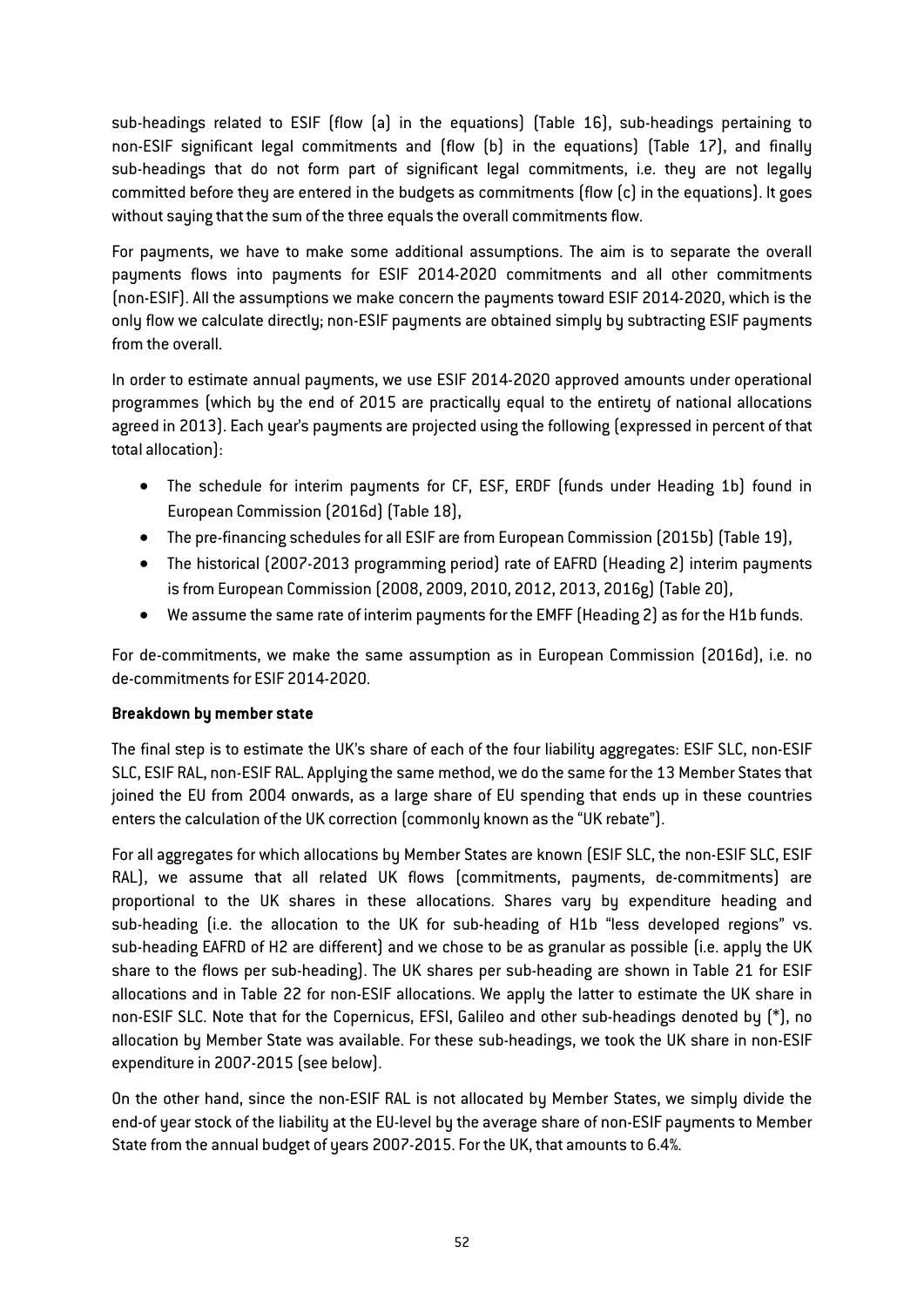When estimating the share of the 13 new EU Member States, we apply the same logic. The only difference is that the calculation of the UK rebate requires adjusting for spending in these Member States only insofar as this spending is not related to agricultural direct payments and market-related expenditure as well as that part of rural development expenditure originating from the EAGGF, Guarantee Section (see Box 2 in section 4.4). Of these four liability aggregates, such expenditure is contained only in the non-ESIF RAL and must, therefore, be excluded for the purposes of the calculation. As an approximation, we calculate the 2007-2015 average share of such expenditure (we considered code 2.0.1 in the tables published by the European Commission $^{16}$ ) in non-ESIF related expenditure and exclude it. We also use the 2007-2015 average shares for each of the 13 Member States in that residual RAL in order to apportion it.

The key equations of our calculations:

$$
RAL_t = RAL_{t-1} + C_t - P_t - D_t
$$

$$
RAL_t = RAL_t^E + RAL_t^O
$$

$$
SLC_t = SLC_t^E + SLC_t^{OL}
$$

$$
C_t = (a) + (b) + (c)
$$

$$
P_t = (d) + (e)
$$

$$
D_t = (f) + (g)
$$

$$
RAL_t^E = RAL_{t-1}^E + (a) - (d) - (f)
$$
  
\n
$$
RAL_t^O = RAL_{t-1}^O + (b) + (c) - (e) - (g)
$$
  
\n
$$
SLC_t^E = SLC_{t-1}^E - (a)
$$
  
\n
$$
SLC_t^{OL} = SLC_{t-1}^{OL} - (b)
$$
  
\n
$$
SLC_t = SLC_{t-1} - (a) - (b)
$$

 $RAL_t$ : the stock of reste a liquider at the end of year t

 $SLC<sub>t</sub>$ : the stock of outstanding legal commitments at the end of year t

 $C_t$ : the flow of (new) budgetary commitments during year t

 $P_t$ : the flow of payments during year t

 $D_t$ : the flow of decommitments during year t

 $\mathit{RAL}_t^E$ : the stock of reste a liquider related to the ESIF for the 2014-2020 period at the end of year t

 $\mathit{RAL}_t^O$  : the stock of reste a liquider related to other expenditure at the end of year t

 $SLC^E_t$  : the stock of outstanding legal commitments related to the ESIF for the 2014-2020 period at the end of year t

<sup>16</sup> <sup>A</sup>vailable at http://ec.europa.eu/budget/library/biblio/documents/2015/internet-tables-2000-2015.xls.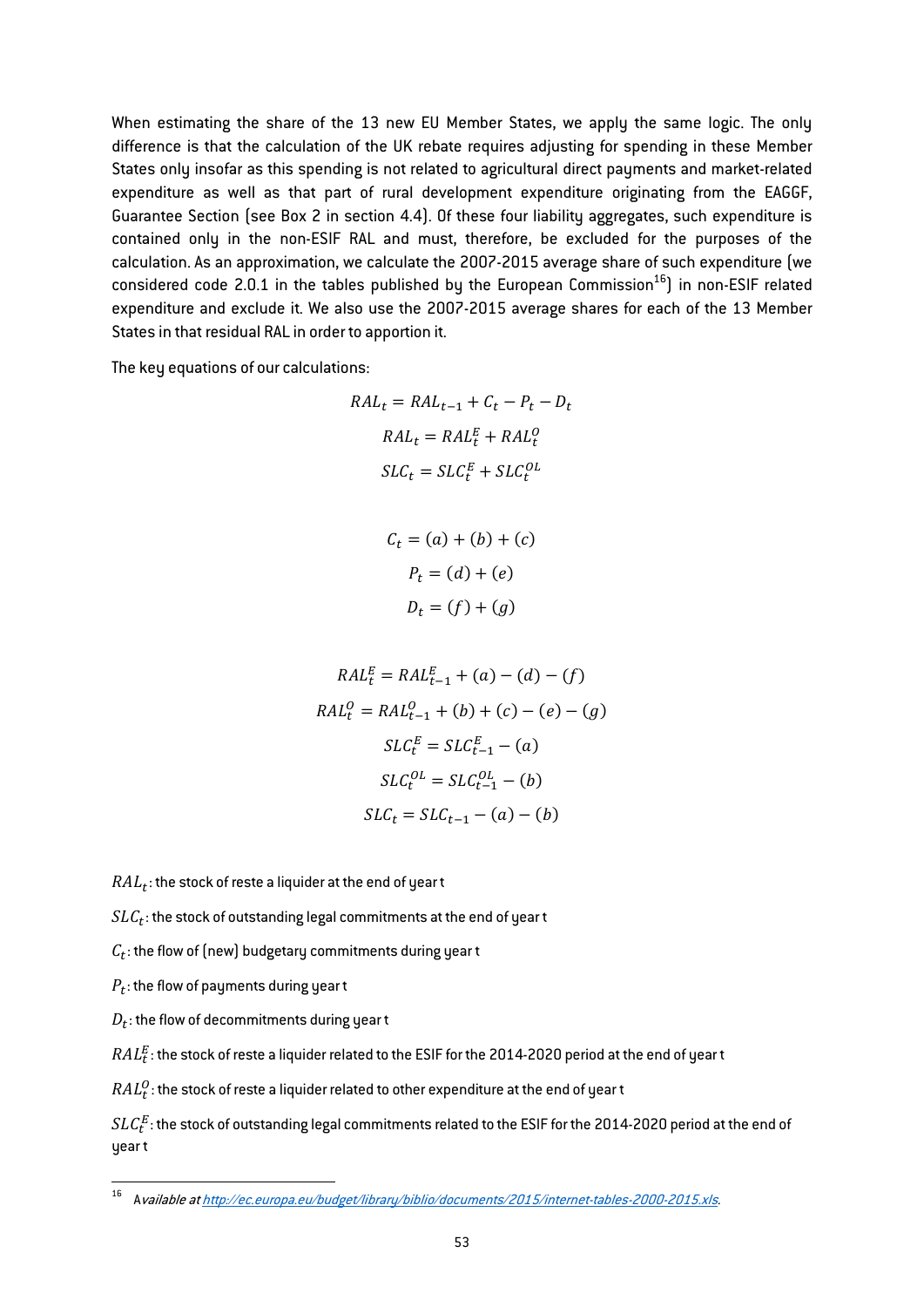$SLC_{{\boldsymbol{t}}}^{OL}$ : the stock of outstanding legal commitments related to other expenditure at the end of year t

 $(a)$ : the part of budgetary commitments owing to significant legal commitments made under the ESIF 2014-2020

 $(b)$ : the part of budgetary commitments owing to significant legal commitments unrelated to the ESIF 2014-2020

 $(c)$ : the part of budgetary commitments that do not derive from already made significant legal commitments

 $(d)$ : the part of payments towards budgetary commitments made under the ESIF 2014-2020

 $(e)$ : the part of payments towards budgetary commitments unrelated to the ESIF 2014-2020

 $(f)$ : the part of de-commitments of budgetary commitments made under the ESIF 2014-2020

 $(a)$ : the part of de-commitments of budgetary commitments unrelated to the ESIF 2014-2020

Data sources:

 $C_t$ : Financial Programming, Draft Budget 2017

 $P_t$ : forecast in SWD (2016) 299 + payments made from assigned revenue appropriations

 $D_t$ : Financial Programming, Draft Budget 2017

 $(a)$ : Financial Programming, Draft Budget 2017; commitments for Heading 1b (excluding the contribution of the Cohesion Fund to the Connecting Europe Facility programme), EAFRD and EMFF

 $(b)$ : Financial Programming, Draft Budget 2017; pace of commitments (as % of stock of total commitments) for the AMIF, ISF, CEF, Copernicus. No reduction is foreseen for the EFSI commitment. For the residual, straight line commitment rate assumed (20% per year)

 $(c): C_{t} - (a) - (b)$ 

 $(d)$ : based on the rules for pre-financing (initial and annual), interim payments schedule for ERDF, CF and ESF (extended to FEAD, EMFF) and interim payments profile for EAFRD for 2007-2013.

$$
(e)\colon P_t-(d)
$$

 $(f)$ : as in SWD (2016) 299, set to zero

 $(a): D_{t}$ 

 $RAL<sub>2015</sub>$ : consolidated annual accounts, 2015

 $SLC_{2015}$ : consolidated annual accounts, 2015

 $\mathit{RAL}_{2015}^E$ : Analysis if the budgetary implementation of the European Structural and Investment Finds in 2015; calculations

 $RAL_{2015}$ :  $RAL_{2015} - RAL_{2015}^E$ 

 $SLC^E_{\rm 2015}$ : consolidated annual accounts, 2015

 $SLC_{2015}^{OL}$ : consolidated annual accounts, 2015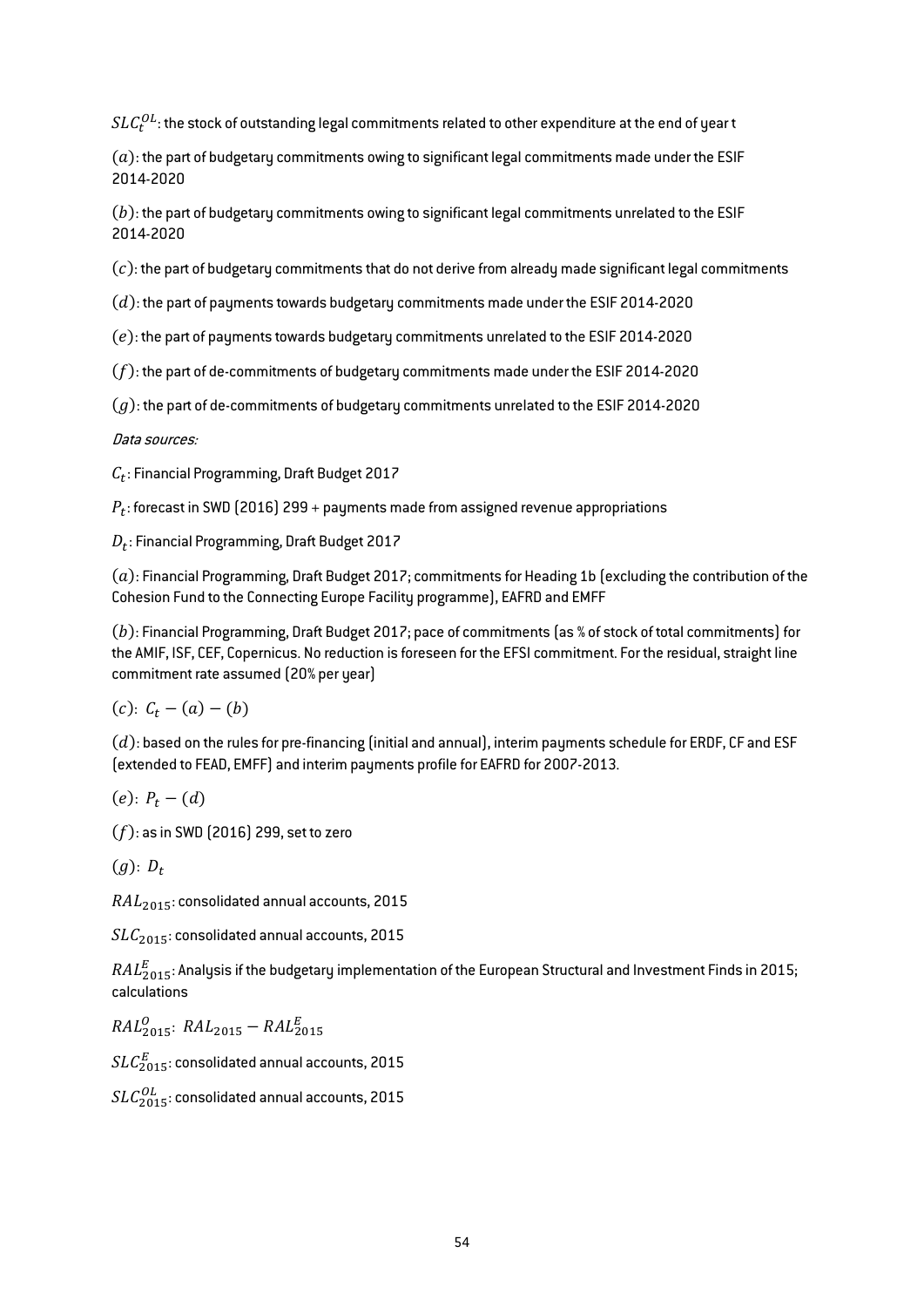# Table 15: RAL end-2015, broken down by ESIF/non-ESIF 2014-20

<span id="page-55-0"></span>

|                         | $\epsilon$ billion | % of total |
|-------------------------|--------------------|------------|
| RAL, total              | 217.7              |            |
| RAL, ESIF 2014-2020     | 103.7              | 47         |
| RAL, non-ESIF 2014-2020 | 114.0              | 52.3%      |

Sources: Bruegel calculations, European Commission (2015a, 2016b, 2016c)

# Table 16: ESIF 2014-20 commitments, by expenditure sub-heading (in % of SLC at the end of 2015)

<span id="page-55-1"></span>

|                                                      | 2016  | 2017  | 2018  | 2019  | 2020  |
|------------------------------------------------------|-------|-------|-------|-------|-------|
| H <sub>1</sub> b                                     |       |       |       |       |       |
| Less Developed Regions                               | 18.4% | 19.4% | 20.1% | 20.7% | 21.4% |
| <b>Transition Regions</b>                            | 17.8% | 19.9% | 20.3% | 20.7% | 21.2% |
| <b>More Developed Regions</b>                        | 18.8% | 19.7% | 20.1% | 20.5% | 20.9% |
| Outermost and northern sparsely populated<br>regions | 19.2% | 19.6% | 20.0% | 20.4% | 20.8% |
| <b>Cohesion Fund</b>                                 | 18.6% | 19.3% | 20.0% | 20.7% | 21.4% |
| <b>European Territorial Cooperation</b>              | 11.8% | 21.8% | 21.7% | 22.1% | 22.6% |
| Youth Employment Initiative                          | 0.0%  | 0.0%  | 0.0%  | 0.0%  | 0.0%  |
| FEAD                                                 | 19.2% | 19.6% | 20.0% | 20.4% | 20.8% |
| H <sub>2</sub>                                       |       |       |       |       |       |
| EAFRD                                                | 24.5% | 18.9% | 18.9% | 18.8% | 18.8% |
| <b>EMFF</b><br>$\sim$<br>.                           | 19.3% | 19.6% | 20.1% | 20.3% | 20.7% |

Source: European Commission (2016f)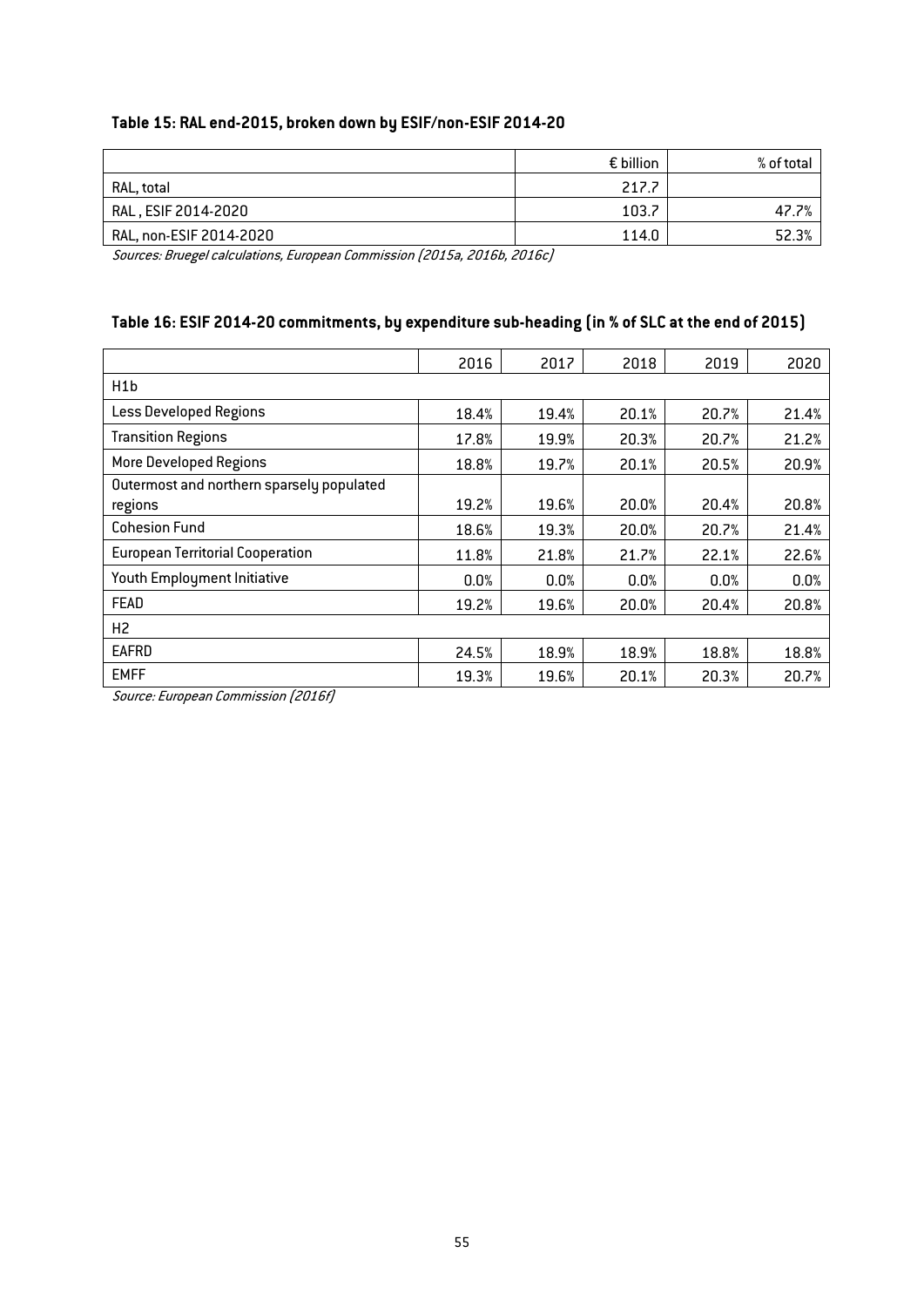|                      | 2016  | 2017  | 2018  | 2019  | 2020  |
|----------------------|-------|-------|-------|-------|-------|
| H <sub>3</sub> -AMIF | 28.7% | 26.0% | 14.8% | 15.2% | 15.3% |
| H <sub>3</sub> -ISF  | 20.7% | 23.7% | 18.5% | 18.0% | 19.1% |
| <b>CEF</b>           | 26.1% | 17.5% | 18.2% | 18.7% | 19.6% |
| Copernicus           | 17.4% | 18.0% | 19.1% | 26.2% | 19.3% |
| <b>EFSI</b>          | 30.4% | 39.4% | 29.6% | 0.3%  | 0.3%  |
| Galilleo             | 18.6% | 19.6% | 17.8% | 16.5% | 27.4% |
| Residual             | 20.0% | 20.0% | 20.0% | 20.0% | 20.0% |

## Table 17: Commitments, non-ESIF significant legal commitments (in % of amount outstanding in 2015)

Source: European Commission (2016f)

## Table 18: Forecast profile of interim payment claims for H1b ESIF (% total allocation)

|             | 2014 | 2015 | 2016 | 2017  | 2018  | 2019  | 2020  |
|-------------|------|------|------|-------|-------|-------|-------|
| <b>ESF</b>  | 0.0% | 0.3% | 4.1% | 10.8% | 12.9% | 15.1% | 16.0% |
| <b>ERDF</b> | 0.0% | 0.3% | 3.8% | 10.5% | 13.5% | 15.3% | 16.5% |
| СF          | 0.0% | 0.0% | 4.0% | 9.7%  | 11.0% | 13.0% | 15.0% |

Source: Commission (2016d).

## <span id="page-56-0"></span>Table 19: Pre-financing schedule for ESIF

| Pre-financing schedule for ESIF (% total allocation) |         |                  |                  |       |                                  |                                     |                                     |                                  |  |  |
|------------------------------------------------------|---------|------------------|------------------|-------|----------------------------------|-------------------------------------|-------------------------------------|----------------------------------|--|--|
| FUND(S)                                              |         | 2014             | 2015             | 2016  | 2017                             | 2018                                | 2019                                | 2020 to<br>2023                  |  |  |
| ERDF-ESF-COHESION<br><b>FUND - EMFF</b>              | Initial | $1\%$ or<br>1.5% | $1\%$ or<br>1.5% | $1\%$ | ۰                                |                                     |                                     |                                  |  |  |
| ERDF-ESF-COHESION<br><b>FUND - EMFF</b>              | Annual  |                  | ٠                | 2%    | 2.63%                            | 2.75%                               | 2.88%                               | 3%                               |  |  |
| EAFRD                                                | Initial | $1\%$            | 1%               | $1\%$ | (no annual<br>pre-financi<br>ng) | (no<br>annual<br>pre-fina<br>ncing) | (no<br>annual<br>pre-fina<br>ncing) | (no annual<br>pre-financin<br>gJ |  |  |

| Pre-financing schedule for ESIF $\lceil$ % total allocation) – adapted for use |         |       |       |       |       |       |       |                 |  |  |  |
|--------------------------------------------------------------------------------|---------|-------|-------|-------|-------|-------|-------|-----------------|--|--|--|
| FUND(S)                                                                        |         | 2014  | 2015  | 2016  | 2017  | 2018  | 2019  | 2020 to<br>2023 |  |  |  |
| ERDF - ESF - COHESION<br>FUND - EMFF                                           | Initial | 1.25% | 1.25% | $1\%$ | ۰     |       |       |                 |  |  |  |
| ERDF - ESF - COHESION<br>FUND – EMFF                                           | Annual  |       | ۰     | 2%    | 2.63% | 2.75% | 2.88% | 3%              |  |  |  |
| EAFRD                                                                          | Initial | $1\%$ | 1%    | $1\%$ | 0%    | 0%    | 0%    | 0%              |  |  |  |

Source: European Commission (2015b).